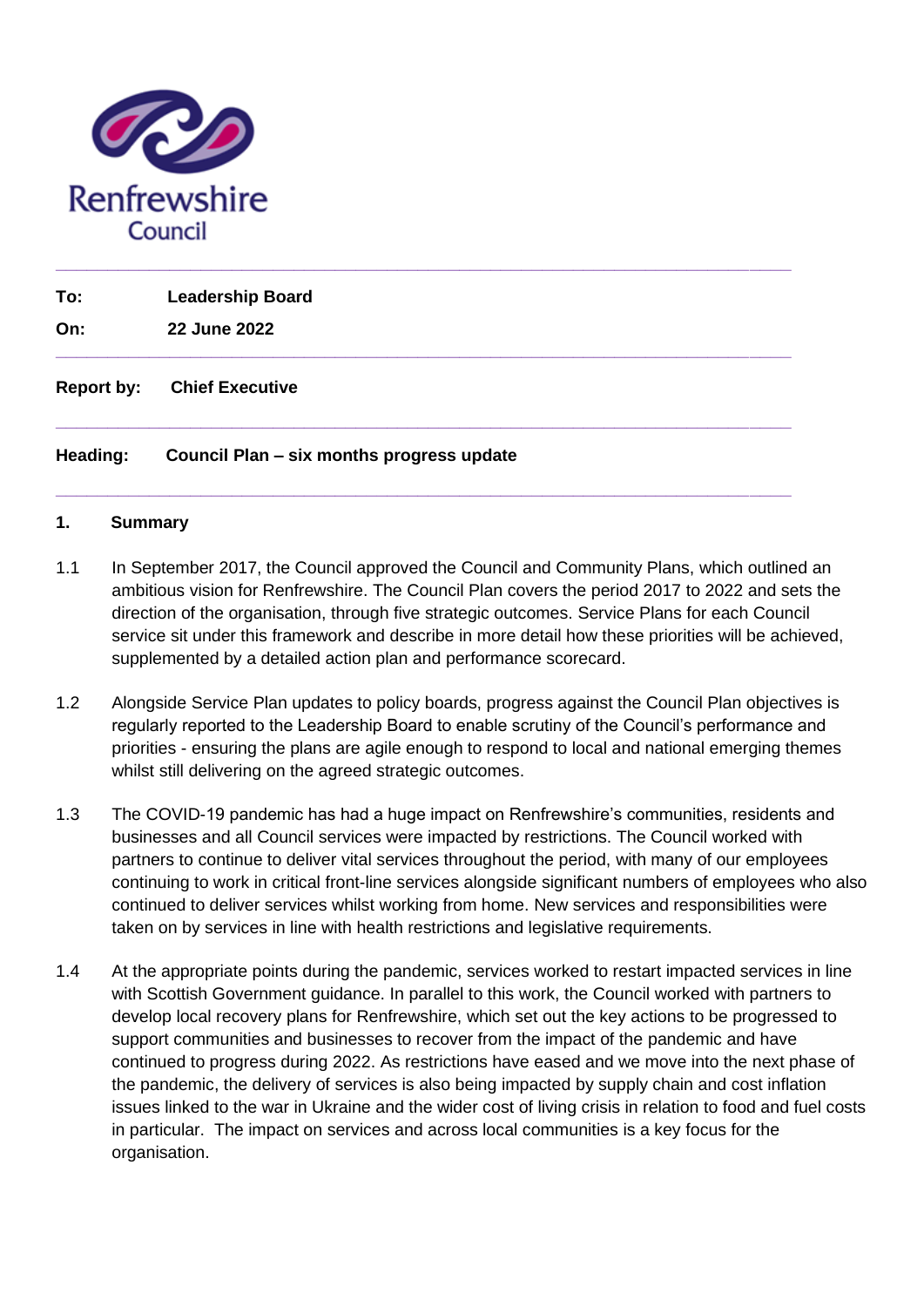- 1.5 Despite all the challenges our services and communities have faced, good progress has been made against the five Council Plan priorities. This report provides a Council wide progress update, in relation to existing Council Plan priorities and performance for 2021/22. Appendix 1 provides a detailed summary of progress against key actions and indicators.
- 1.6 Work is currently underway to develop a refreshed Council Plan and Community Plan, which will reflect the priorities of the organisation and of partners as we move forward from the pandemic. It is anticipated that both plans will be brought forward in Autumn 2022 for board approval.

**\_\_\_\_\_\_\_\_\_\_\_\_\_\_\_\_\_\_\_\_\_\_\_\_\_\_\_\_\_\_\_\_\_\_\_\_\_\_\_\_\_\_\_\_\_\_\_\_\_\_\_\_\_\_\_\_\_\_\_\_\_\_\_\_\_\_\_\_\_\_\_**

#### **2. Recommendations**

- 2.1 It is recommended that members of the Leadership Board note:
	- the progress achieved against the strategic outcomes since the last update to Leadership Board in December 2021, as outlined in appendix 1;
	- that this is the final report in relation to the implementation of the current Council Plan, which covered the period 2017-2022; and
	- that a new Council Plan is currently being developed and will be brought forward for approval in Autumn 2022.

#### **3. Background**

3.1 Renfrewshire's Council Plan 2017 – 2022 describes how the organisation will achieve the vision of "working together for a thriving and connected Renfrewshire, creating opportunities for all" through five strategic priority areas:

**\_\_\_\_\_\_\_\_\_\_\_\_\_\_\_\_\_\_\_\_\_\_\_\_\_\_\_\_\_\_\_\_\_\_\_\_\_\_\_\_\_\_\_\_\_\_\_\_\_\_\_\_\_\_\_\_\_\_\_\_\_\_\_\_\_\_\_\_\_\_\_**

- Reshaping our place, our economy and our future
- Building strong, safe and resilient communities
- Tackling inequality, ensuring opportunities for all
- Creating a sustainable Renfrewshire for all to enjoy
- Working together to improve outcomes
- 3.2 While the COVID-19 pandemic has fundamentally changed how we work, deliver services and engage with communities, the organisation's ambition for Renfrewshire remains and our five strategic priority areas also remain relevant and underpin our approach to recovery.
- 3.3 As agreed by Council, three core recovery plans were developed which have shaped the immediate activity of the Council – the Economic Recovery Plan, Financial Recovery Plan and the Social Renewal Plan. Taken together, these describe how Renfrewshire can learn, recover and build from the experiences of the pandemic - they are cross-cutting and drive the efforts of officers across the Council.
- 3.4 A new Council Plan for 2022-2027 is currently being developed, which will align to these recovery plans. They outline an approach to work together across services and sectors with a focus on the economy, our resilience, supporting our most vulnerable and those most impacted by the pandemic and to deliver a green recovery.
- 3.5 Council Plan activity also sits alongside the Council's arrangements in terms of progressing and achieving best value which are considered within the Annual Audit Report published each year by Audit Scotland.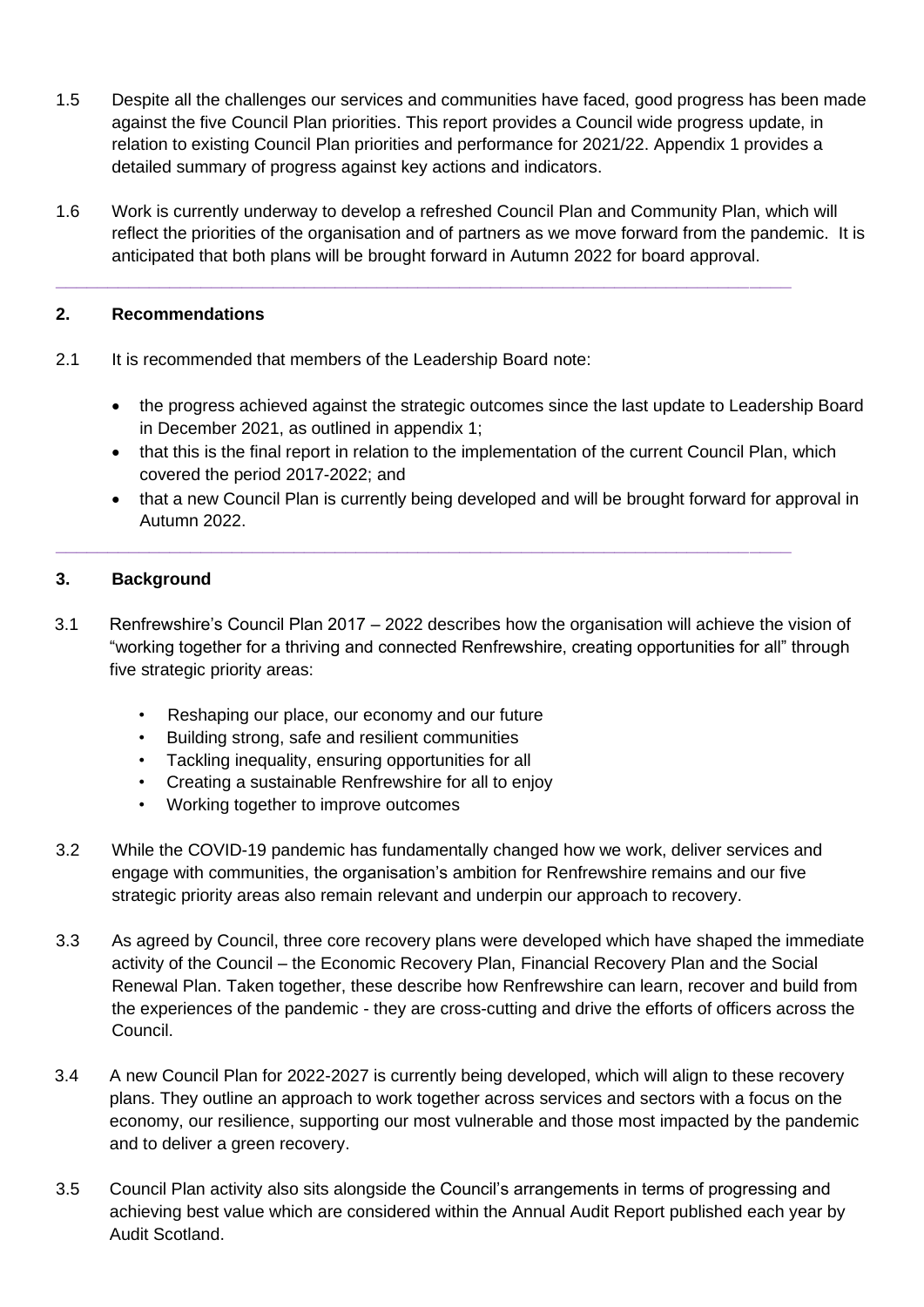A small number of recommendations have been made through the Annual Audit Reports, and progress against those pertaining to best value are tracked and reported within each update report to the Leadership Board and are mainstreamed within the Service Development Planning process which flows into the Council Plan monitoring and reporting process.

- 3.6 Within the Annual Audit Report for 2020/21, Audit Scotland confirm that: 'The Council has an appropriate and effective Best Value framework in place. The Council continues to make positive progress addressing the recommendations contained in our 2016/17 Best Value Assurance Report. The Council's performance management arrangements remained effective during the pandemic.'
- 3.7 This assessment is very positive given the significant challenges experienced by the Council during 2020/21 in relation to COVID-19.

**\_\_\_\_\_\_\_\_\_\_\_\_\_\_\_\_\_\_\_\_\_\_\_\_\_\_\_\_\_\_\_\_\_\_\_\_\_\_\_\_\_\_\_\_\_\_\_\_\_\_\_\_\_\_\_\_\_\_\_\_\_\_\_\_\_\_\_\_\_\_\_**

#### **4. Progress of the Council Plan during 2021/22**

- 4.1 As outlined in Section 1, there are numerous concurrent challenges affecting our communities over the five-year Council Plan programme. Despite work priorities shifting as we supported our communities through these challenges over the last few years, strong progress has been made over the plan period.
- 4.2 Of the 55 actions within the current Council Plan, 48 actions have been completed to 100%. Some actions were delayed due to the unforeseen current events, and the remaining 7 actions will be carried into the new Council Plan, currently in development.
- 4.3 Key achievements since the previous update in December 2021 are grouped under each of the Council Plan strategic outcomes below.

#### **4.4 RESHAPING OUR PLACE, OUR ECONOMY AND OUR FUTURE**

- Good progress continues to be made on the development of the Advanced Manufacturing Innovation District Scotland (AMIDS) in Inchinnan. The two anchor facilities, the National Manufacturing Institute Scotland (NMIS) and the UK's Medicines Manufacturing Innovation Centre (MMIC) are scheduled to open in 2022. Success in attracting £38.7m of Levelling Up funding from the UK Government (the highest amount awarded to any Scottish bidder) will support the AMIDS South project which in turn will support AMIDS generating benefits for more of Renfrewshire, including employment, skills and economic growth. The need for delivery of investment at AMIDS is recognised within the Renfrewshire Economic Strategy 2020-2030 where it is noted as a key component.
- The Clyde Waterfront and Renfrew Riverside project, part of the City Deal, is underway. The project, which will deliver a new swing bridge for vehicles, cyclists and pedestrians, and will open for passing ships, is being delivered by GRAHAM and is due for completion in 2025. GRAHAM is currently subcontracting for initial piling works to begin in Autumn 2022.
- The Council's Employability Service continues to offer support on jobs and skills development. Youth employment is a key priority within the Economic Recovery Plan and figures have been improving monthly. A recent report from ONS and Scottish Government showed that Renfrewshire had the second highest youth employment rate in Scotland in 2021 at 67.4% (54.9% is Scotland average) and (by a considerable margin) the highest youth employment growth over the last 10 years across Scotland at 21.1% (against a Scotland increase of -0.3%).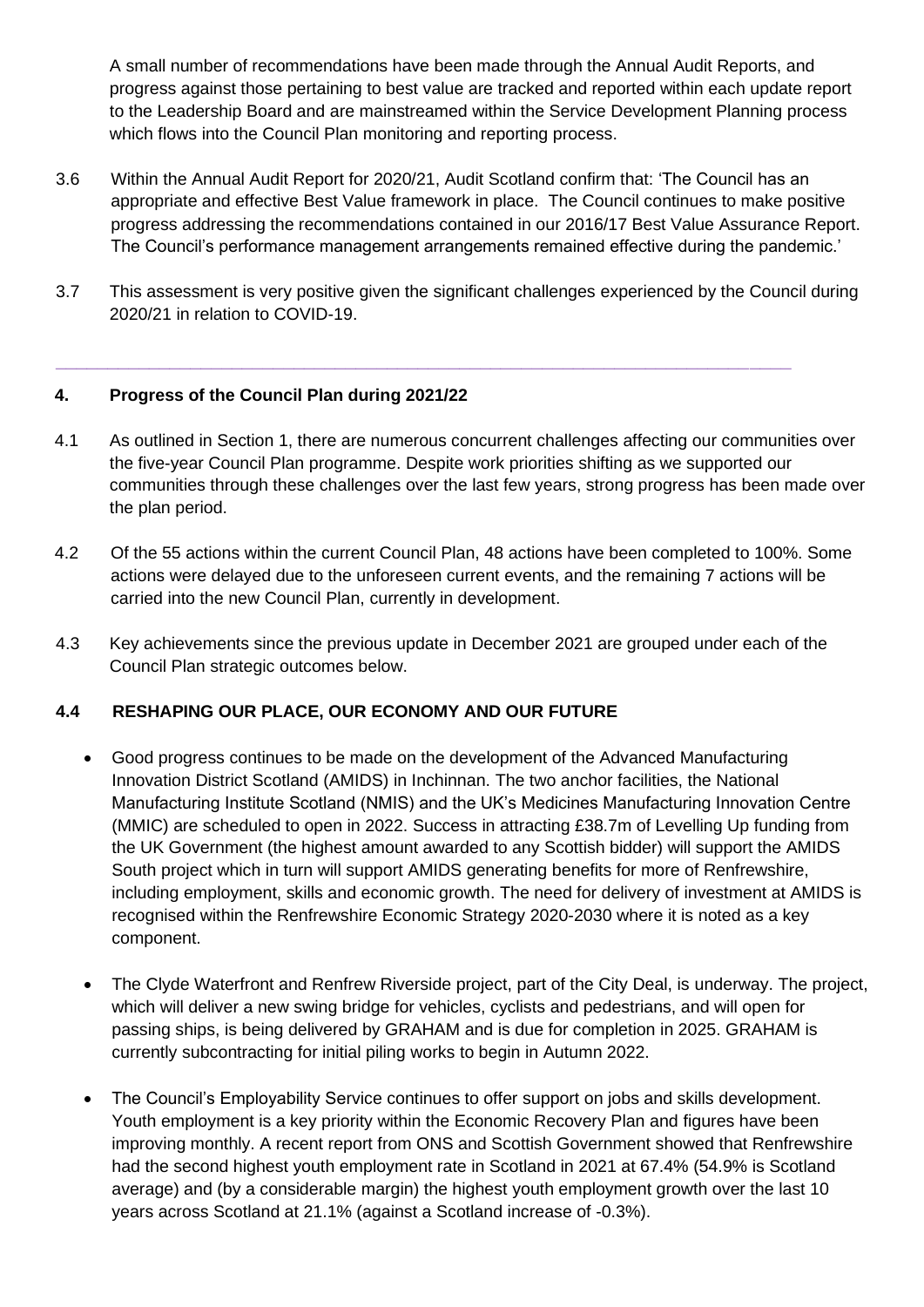This shows the level of commitment and work on the youth employment agenda over the years, but particularly the last year. This is also evidenced in data about positive destinations from school which shows Renfrewshire as being the 4<sup>th</sup> top performing Council area in Scotland, with Council services and partners working effectively in partnership together to achieve this positive outcome for our young people.

- The Council and its partners set out ambitious targets to create 700 new and additional jobs for unemployed young people in Renfrewshire by end December 2021 through the resources provided by the UK Government Kickstart Scheme and Scottish Government Young Persons Guarantee. The Kickstart scheme has now concluded and was very successful across Renfrewshire. The Council Kickstart Gateway placed young people into 408 roles across Renfrewshire, including 71 at Renfrewshire Council. The Renfrewshire Gateway was one of the largest in Scotland, again showing the commitment locally to support young people into work. The Young Persons Guarantee programme continues to perform well, and the Local Employability Partnership continue to be held up as best practice across Scotland for partnership working and commitment to improving the opportunities of local unemployed people.
- The Council also coordinated, administered and delivered business grants and support to business impacted by the pandemic restrictions. The key Scottish Government grant programmes for businesses are now complete and it is estimated to be in the region of £169m distributed through awards to local businesses and self-employed people. The Council will continue to deliver a new £2.654m Covid programme to support business and employment this year.
- In terms of wider regeneration, the Cultural Infrastructure programme continues to progress. The Paisley Museum Reimagined project appointed a main works contractor in May 2021, with a site start in July. The Paisley Town Hall Refurbishment main works contract was awarded in March 2021 and works have commenced on site, with Practical Completion anticipated in March 2023. The Paisley Learning & Cultural Hub main works contract is now underway with a site start during August 2021 and completion anticipated in early 2023. The Paisley Arts Centre refurbishment project now has advance works contract complete with main works commencing and due for completion in March 2023. The Public Realm & Junction improvements project has restarted which has been re-programmed to allow effective consultation. The Public Realm works in County Square and Abbey Quarter are being re-programmed to align with interdependencies in these projects.
- Following approval from the Communities, Planning and Housing Policy Board in May 2021 of the £100million Housing Led Regeneration Programme for Renfrewshire, consultation took place with all residents impacted and other stakeholders. The programme will deliver modern, high quality, energy efficient, affordable Council housing that will not only significantly enhance the Council's housing stock but will also contribute to the wider transformation of Renfrewshire as a place and will be central to the economic and social recovery of Renfrewshire.
- A new build housing programme for 2021/22 is being delivered with revised targets due to COVID-19 restrictions. 95 newbuild homes in Johnstone Castle were completed in April 2021 and the Bishopton newbuild project delivered a range of house types, sizes and locations, with 80 spacious family and amenity homes which are energy efficient and affordable. Work commenced on site in Spring 2021 on 39 new homes at Auchengreoch Road in Johnstone and on 101 new homes in Ferguslie Park.
- The Johnstone Castle project recently won the Scottish Home Awards Affordable Housing Development of the Year (Social Rent) and The Herald Property Awards Best Regeneration Project of the Year (Residential).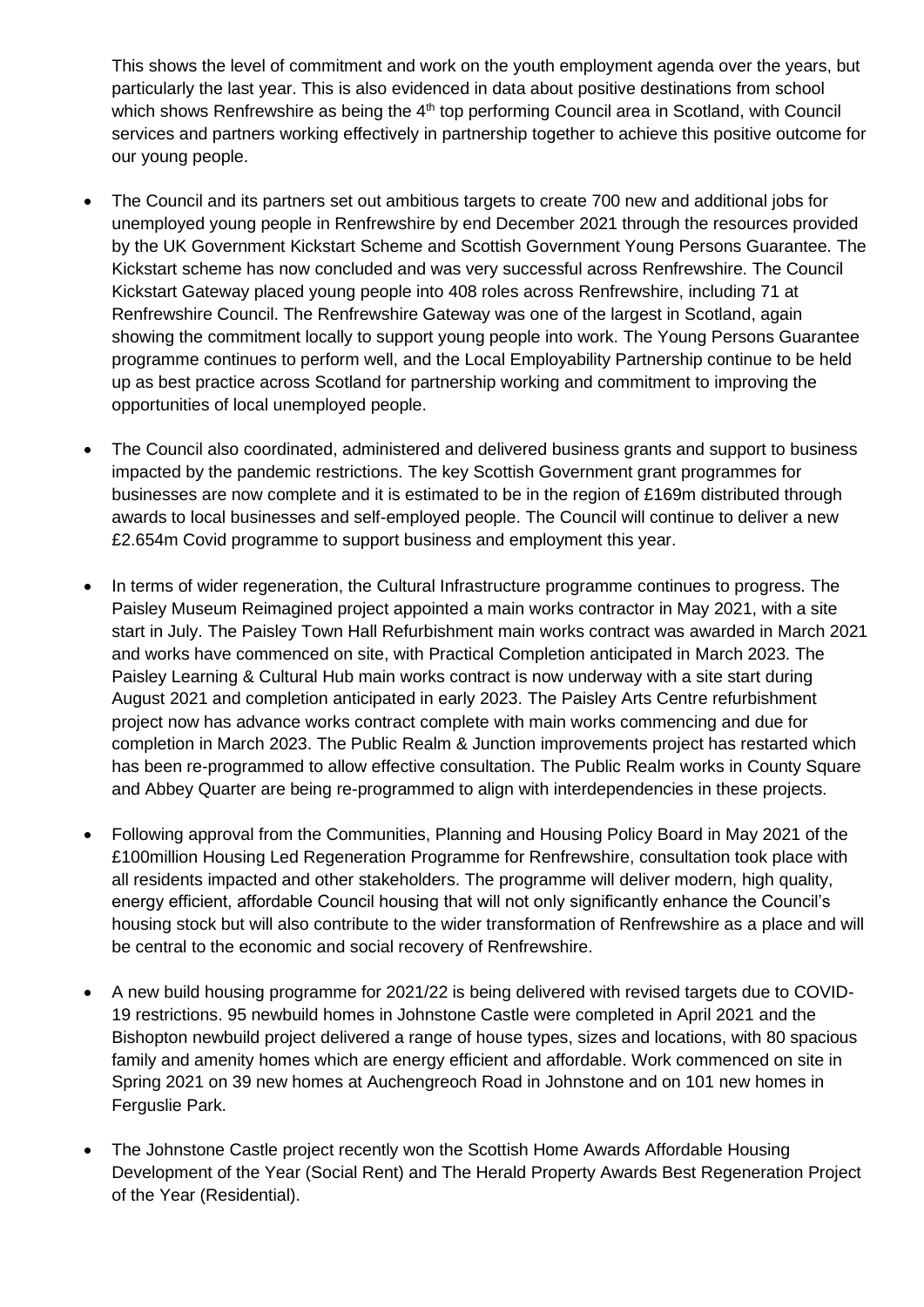- The Council has continued to modernise the school estate and the extensive £51.85m investment programme is supplemented by a School Improvement Fund (SIF) which has amounted to £4.35m. This fund supports smaller scale projects and a further allocation of £0.65m has been agreed from 2022 / 23 capital resources providing a total additional investment of £5m on school buildings. Council funding of £10m towards the construction of a new build Thorn Primary School was agreed in February 2022. A formal process of application is required in relation to securing LEIP phase 3 match funding and a project status evaluation document will be developed in due course. Bids are expected to be submitted for phase 3 funding in September / October 2022.
- Plans to relocate Paisley Grammar School to a new build community campus have progressed. Space planning consultants have engaged in extensive consultation with stakeholders to develop a strategic brief which has been approved by the PGSCC Governance Board and site visits to benchmark with other projects across the country are being planned and undertaken. The multidisciplinary design team has been appointed and the project team commenced engagement with Ryder Architects week beginning 30 May 2022. The Council's vision for the new Campus is ambitious and forward thinking. It is expected that our designers will deliver an innovative and creative learning environment which is welcoming to all; learner focused; supportive and inclusive; sustainable; and agile enough to support the needs and aspirations of all users.
- Renfrewshire's major events programme was significantly impacted by the pandemic. A digital programme was designed to celebrate live events whilst restrictions around gatherings was still in place. A hybrid programme was designed and delivered for events in the latter half of 2021 with a combination of in-person and online events. A new interim events strategy was developed and approved at Leadership Board in February 2022. To date in 2022, we have already hosted Future Paisley Exhibition, Unboxed – About Us, and the successful Paisley Food Festival in April, and look forward to the beacon service for the Platinum Jubilee.

# **4.5 BUILDING STRONG, SAFE AND RESILIENT COMMUNITIES**

- The Council's Communities and Public Protection services have supported services and communities in mitigating the impact of COVID-19 on services and communities. During 2021/22 this has included:
	- o recruiting additional Environmental Health Compliance Officers
	- o assisting Public Health with contact tracing in educational establishments
	- o delivery of Community Testing sites to assist with asymptomatic testing
	- o supporting businesses to understand and remain compliant with all relevant Scottish Government COVID-19 legislation and guidance
	- o supporting delivery of safe elections for the Scottish Parliament and Council by providing guidance and staff acting as COVID-19 Marshalls and COVID-19 Supervisors
- During 2021/22 the Council continued to manage the Local Assistance Team for calls in relation to self-isolation/vaccinations. Following revised Scottish Government guidance, the Local Assistance Team have been stood down and completed their last calls on Saturday 30th April 2022. From 12/10/2020 until the service ended in April, a total of 26,587 calls were received made. The work undertaken by the team, often alongside their normal workload, has been outstanding and recognised by Scottish Government.
- In terms of community resilience, the Neighbourhood Hub model which was put into place as part of the initial pandemic response continues to develop, with colleagues across the Council and our partners.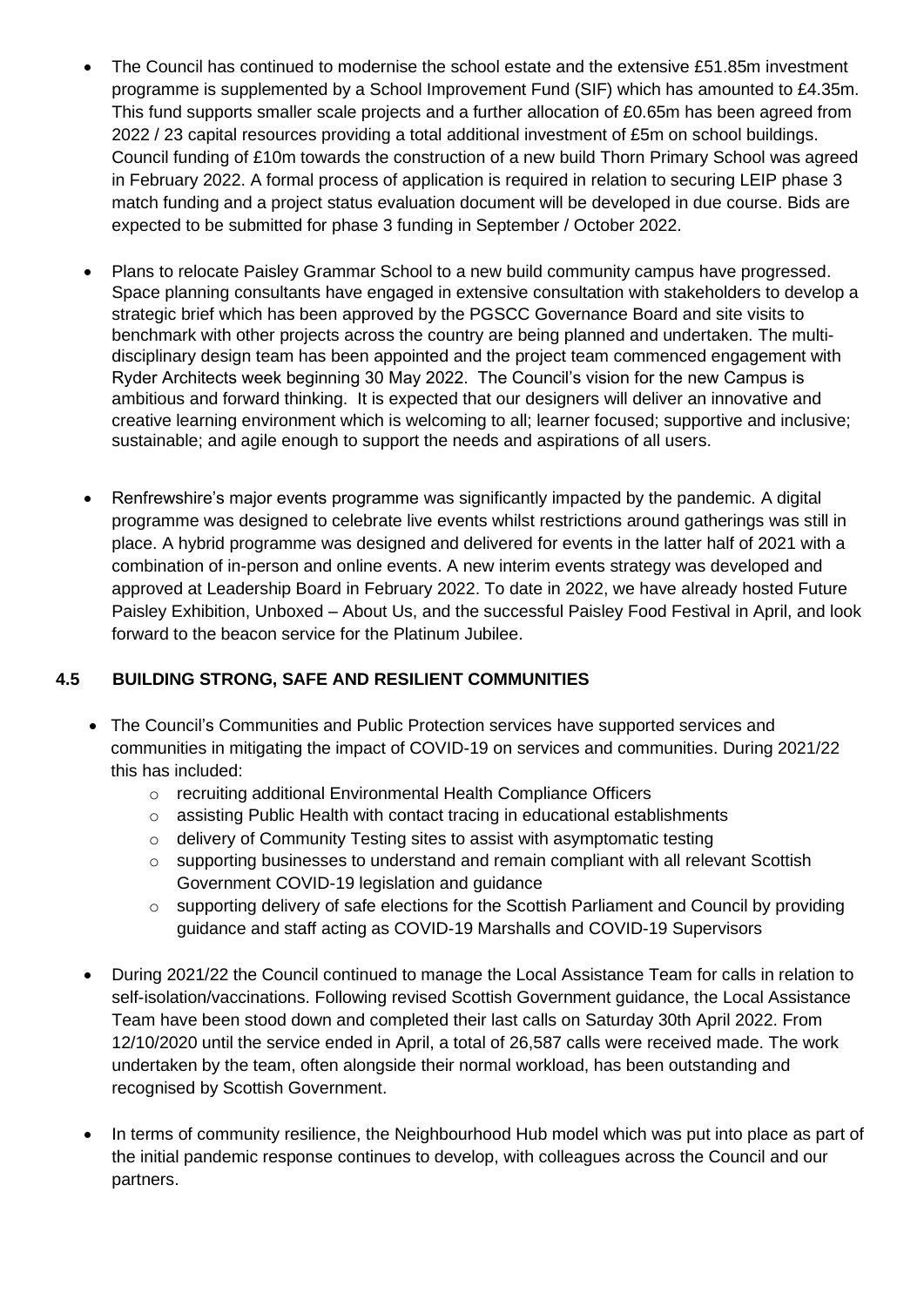The hubs operate on a partnership basis with Renfrewshire Leisure, the HSCP, Engage Renfrewshire, local groups and organisations across communities, and are supported by local volunteers. Support provided has included signposting to food services, delivering prescriptions, befriending calls to people who feel isolated or vulnerable, and delivery of books and toys through the Libraries Direct Service.

- Local Partnerships have continued to operate through the pandemic. Awards were made to groups for activities for 12–25-year-olds through the "Celebrating Renfrewshire" participatory budgeting process in autumn 2021. Applications for wider local partnership funding are due to be considered in June 2022.
- A framework for mainstreaming participatory budgeting has been drafted subject to further engagement with internal stakeholders. Alongside this, work has continued to develop our local approach to participatory budgeting, and work with Environment & Infrastructure continues to be delivered; phase 1 saw just under 3000 ideas from residents. The next stage of the #youdecide programme is being launched early autumn, whereby residents will be given the opportunity to vote on the projects they want to see delivered in their communities. The pilot schools participatory budgeting scheme, using cost of the school day monies has been a success, with 9 schools participating in the programme.
- A new multi-agency service called Ren10 has been launched to improve families' access to health and wellbeing support. Ren10 provides appropriate and proportionate help at the right time and focuses on bridging the gap between universal services that deal broadly with wellbeing and the highly special support for more severe mental health conditions. Key activity has included the development of Non-violence Resistance Approaches, Child Psychology Parent Drop Ins, interagency training and extensive digital supports have also been established. Interventions are framed within a context of open access to ensure families who believe they will benefit can seek support timeously. Over 1000 children and young people have been directly supported by a Ren10 resource, 125 of whom were care experienced.
- Good progress has been made in delivering health improvement activity across Renfrewshire's school establishments. A substantial programme of early intervention and prevention work has complemented support provision around key areas such as emotional literacy, substance misuse, relationships consent and coercive control. Significant work has been progressed through the Mentors in Violence Prevention Programme (MVP) to help young people understand how to keep themselves safe and healthy in their personal relationships. In secondary schools, peer mentoring programmes have supported younger learners to consider and discuss different scenarios such as behaviour online, the use of harmful language, coercive control, gender labelling, alcohol, and consent. In the last year, the MVP programme has been expanded with the development of a whole school approach (including teaching staff and support staff, business support and Active Schools) to maximise impact.  Work is underway to offer training to Third sector partners involved in the Early Actions work, community sports clubs and other voluntary organisations such as Renfrewshire Scouts. This is multi-agency approach enables the coordination and targeted deployment of skills and resources across various settings, resulting in consistency of language and message across all stakeholders.
- Pressures remain across the whole health and social care system and continue to severely impact acute hospitals. It is important that people who are no longer in need of medical care are supported to move on to a more appropriate setting, therefore, preventing unnecessary delays in discharge from hospital remains a priority. Extensive steps have been taken to ensure discharges are timely and safe, as a result, we are performing exceptionally well and ranked second lowest rate in Scotland and the lowest across Greater Glasgow and Clyde.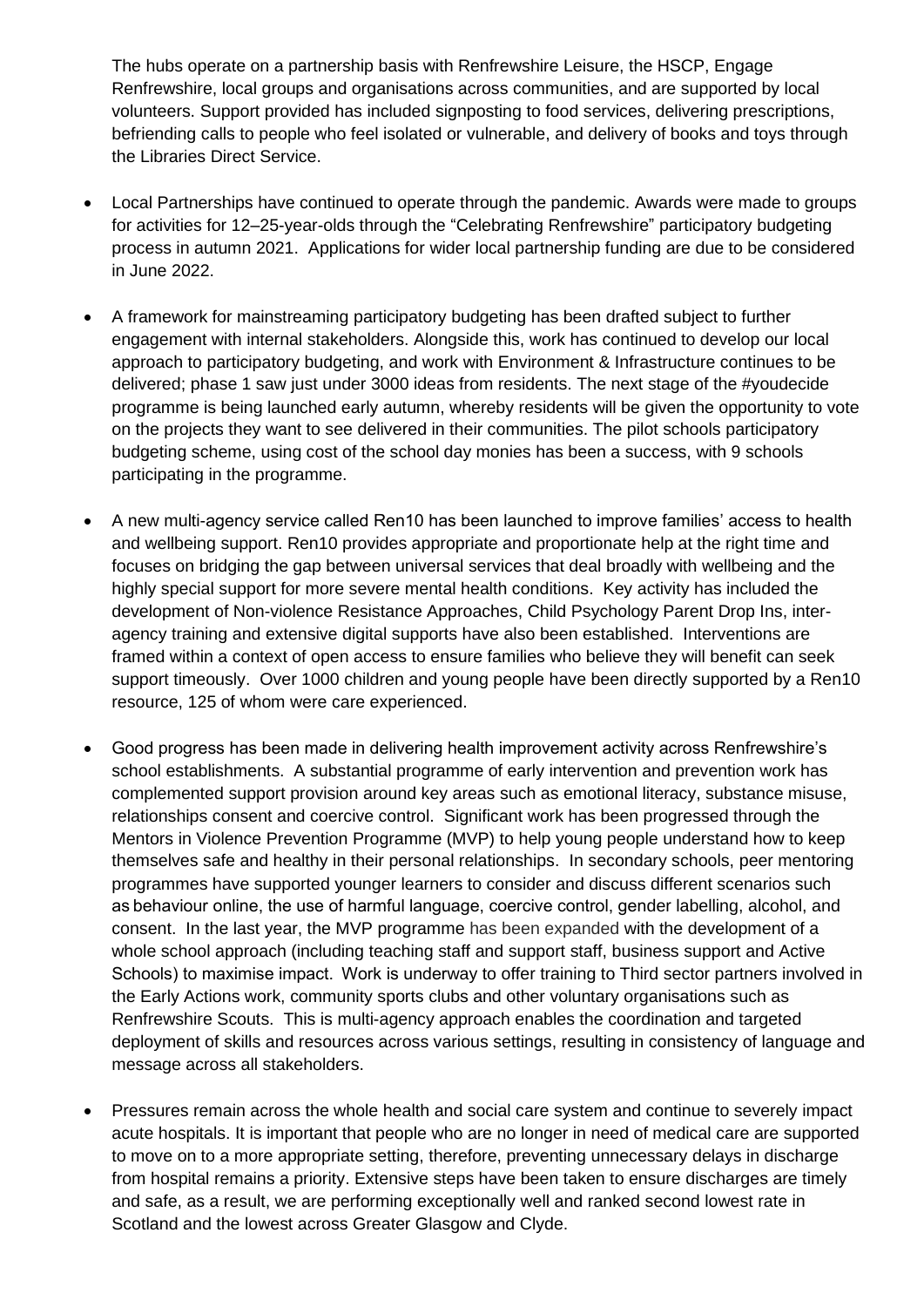Our response has included addressing care at home capacity and includes short-term placements in care homes whilst patients are waiting for home care services to become available. Early discussions are undertaken with patients and families, and all decisions are made on solid clinical grounds in order to ensure the most appropriate care for people.

## **4.6 TACKLING INEQUALITY, ENSURING OPPORTUNITIES FOR ALL**

- Throughout the pandemic, the needs of those who were homeless or in housing need have continued to be met. Staff from Homeless Services and the Housing Support team have used a Housing First approach in partnership with Turning Point Scotland and Blue Triangle Housing Association which has now been further upscaled from 18 service users at the beginning of the Renfrewshire's Rapid Rehousing Transition Plan (RRTP), to 57 individuals now being in receipt of this wraparound support at any one time, using both RRTP and Council funding. The Council has also launched a 'shared living' initiative with the Simon Community Scotland to support homeless applicants who want to share accommodation and deployed an officer from 'Say Women' to support young women (16- 25 years old) who have experiences sexual violence and are at risk of homelessness.
- In line with the recommendations to the Communities, Housing and Planning Policy Board in October 2021, the Council is on track to have distributed the full Tenants Grant Fund allocation of £214,000 across the private and social rented sectors, to address rent arrears accrued by around 172 tenants, who met the applicable guidance and criteria.
- Work is ongoing to assess the impact of the pandemic and cost of living crisis on low-income households. To inform the Social Renewal Plan, a Community Impact Assessment was undertaken in 2020 and is currently being updated, including a survey to the Public Service Panel to understand the changes people have experienced since the previous survey in 2020.
- Through the Social Renewal Plan, which was agreed by Council in early 2021, work has been undertaken in terms of developing further supports around food and fuel insecurity, and the provision of advice and support for people in need of employment and money advice. A Social Renewal Lead Officer came into post in December 2021 and officers have continued to work with partners to progress actions in the Social Renewal Plan. The Social Renewal lead officer also supported coordination of Scottish Government Winter Support Fund to support low-income families and individuals, in line with the Social Renewal Plan priorities. Work to engage low-income households will be a priority in 2022. Actions achieved include:
	- o An initial allocation of Community Food Funding approved in December 2021
	- o Funding for fuel supports, including financial supports provided
	- $\circ$  Establishment of a Fair Work advice service to provide employment advice
	- $\circ$  A money advice week took place after the success of benefit take up week
	- o Affordable credit sessions provided to a number of diverse groups
	- o Funding agreed for a 'Digital Champions' programme.
- Alongside this targeted work, throughout the pandemic and recovery, the Council has administered a range of critical support payments for our citizens to help to prevent financial hardship, including self-isolation support grants, low-income pandemic payments and school meal payments.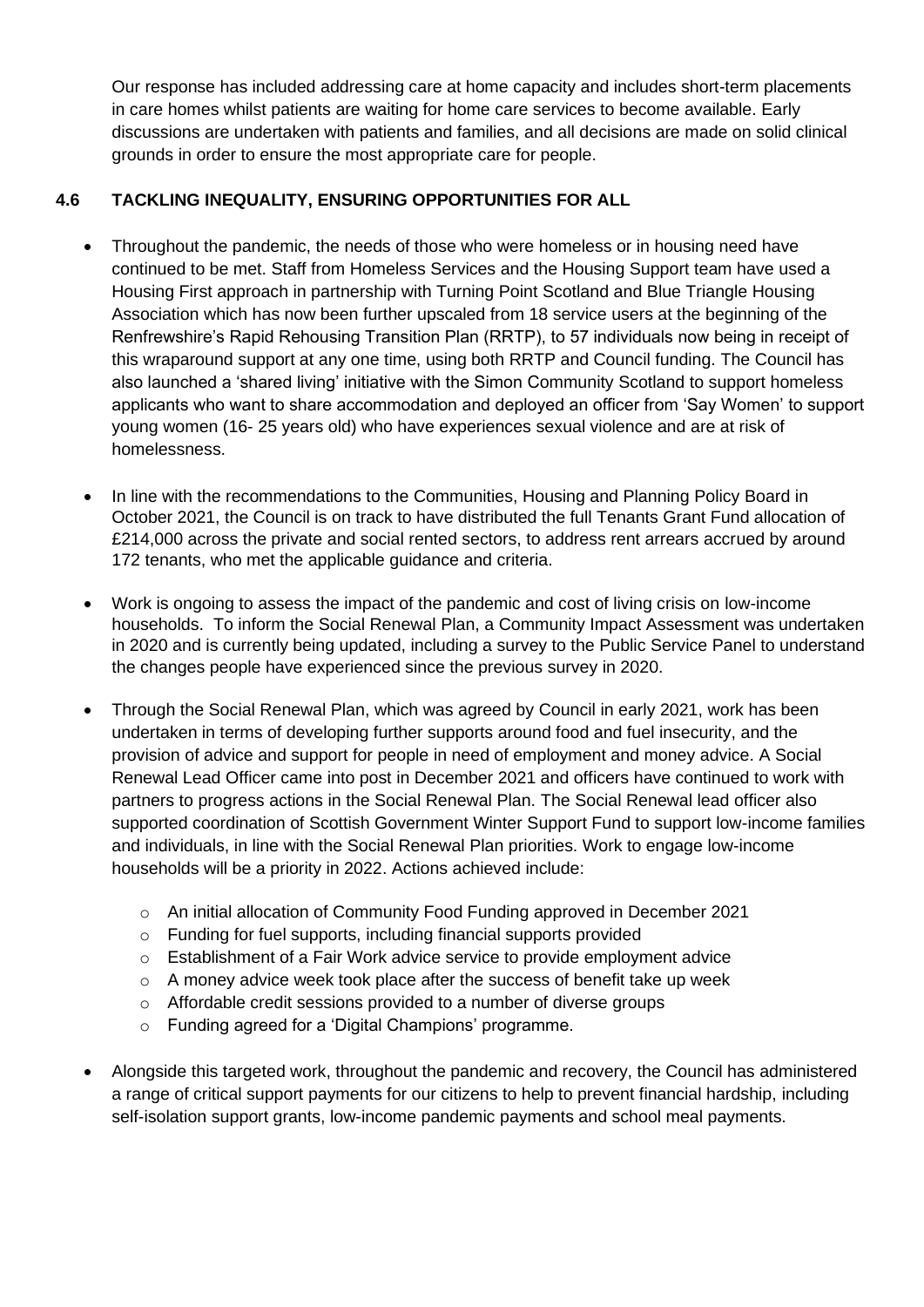- Year 4 of the Tackling Poverty programme has continued, with services adapted as appropriate due to Covid. Street Stuff has taken more activities into the community to reach more young people. Cost of the school day funding has been used to directly support families, with the full allocation spent.
- Renfrewshire Council has continued to support the delivery of the Connecting Scotland Programme which was established by Scottish Government and Scottish Council for Voluntary Services to provide digital connectivity to people in priority categories who did not have a device. Successful applications were submitted across all phases by Renfrewshire Council COVID-19 neighbourhood hubs, Children's Services and Communities and Housing Services, with 999 devices secured for service users. A further 1602 devices were awarded to a wide range of Renfrewshire public sector and community-based organisations across all phases giving a total of 2601 for the Renfrewshire area. The Connecting Scotland Programme is now evaluating and redesigning, and a new programme is still to be announced.
- Curriculum for Excellence attainment data shows that the pandemic had a negative impact on attainment, not only in Renfrewshire but across Scotland. Many of Renfrewshire's most vulnerable families were disproportionately impacted by academic disruption, reduced opportunities for socialising and economic stress. Renfrewshire Council worked collaboratively with its partners to identify the children and young people in most need, with staff adapting their approaches to ensure families had the means and support to access learning opportunities. Good progress is being made with targeted and evidence-based interventions to support schools in literacy and numeracy as part of wider educational recovery.
- Renfrewshire Council continues to evidence effective partner collaboration and the added value in terms of children and young people's outcomes. Work is underway through the Renfrewshire Children's Services Partnership to enhance the opportunities for data coordination. This strategic approach will ensure outputs from engagement activity are multi-purpose and are facilitated by the organisations/partners with the most appropriate relationship to the target group(s). Early work has also been progressed to develop a consistent approach to evaluation for those working with children and young people, ensuring evidence of impact is appropriately captured, particularly among third sector and community organisations.
- A mid-year report was submitted to the Scottish Government providing an evaluation of the Scottish Attainment Challenge and progress made towards closing the poverty related attainment gap. We continue to deliver successful outcomes in literacy, numeracy and health and wellbeing resulting in attainment patterns which continue to sit above national average and compare very favourably with comparator data. In senior phase, patterns of attainment between Renfrewshire and its comparators are in line with previous years across all attainment cohorts
- The Council is revisiting Renfrewshire Nurturing Relationships Approach to ensure that it is refreshed and embedded in the practice of all education staff within Renfrewshire Council and a new Principal Educational Psychologist has been appointed. This has been coupled with a renewed focus on GIRFEC and a continued drive towards meeting the aims of The Promise. The Promise Ambassador has been progressing supporting the implementation of The Promise. A large component of this role has been to raise the profile of the Promise through engaging with a wide range of staff teams and partners. Awareness raising sessions have been held to ensure all partners understand what role they play in ensuring that care experienced children and young people are appropriately supported. To support this work further, a set of values have been developed for professionals to #KeepthePromise.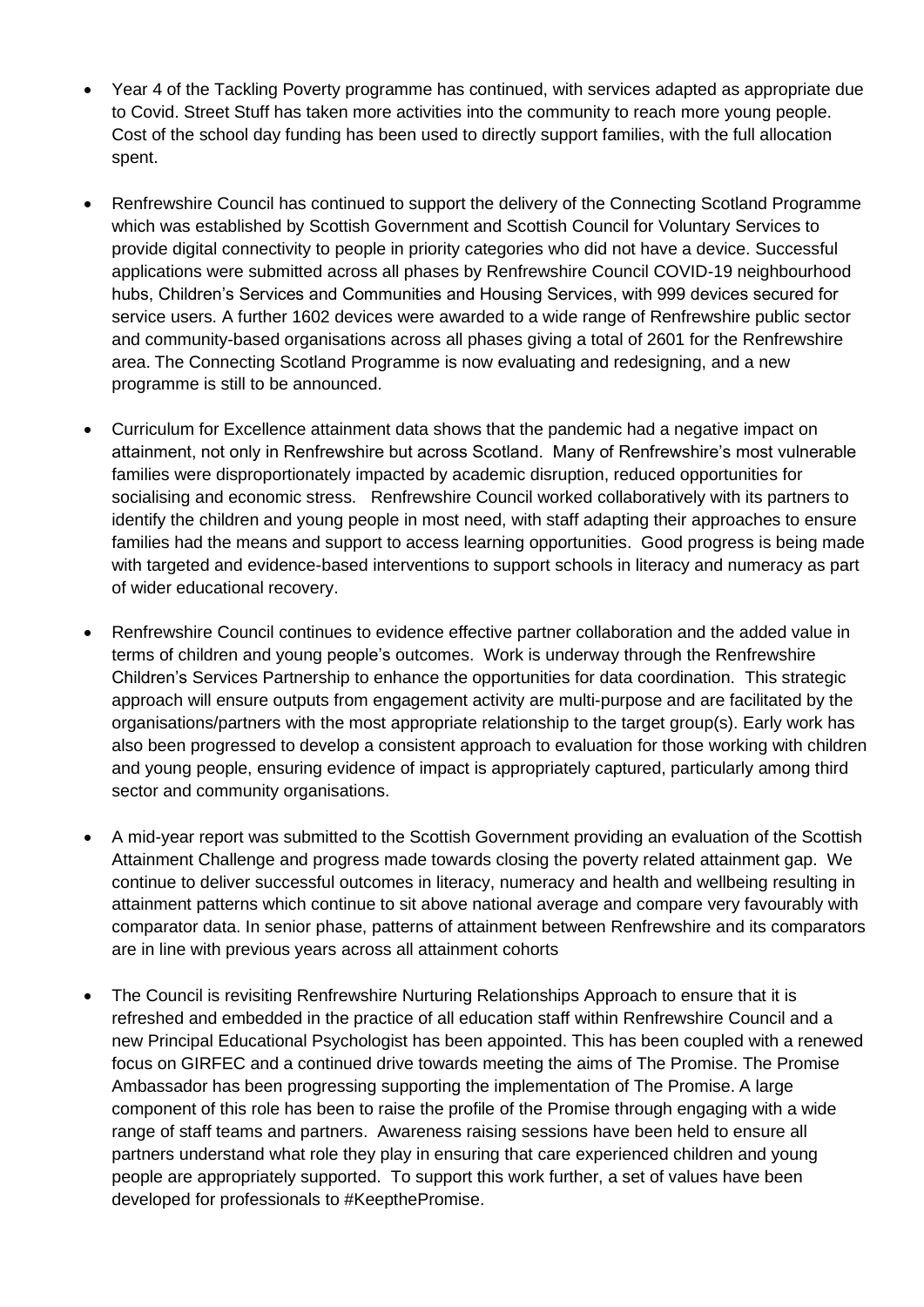Promise Keepers are formally recruited and are responsible for acting as a champion for The Promise, ensuring that the recommendations and priorities remain at the forefront of discussions around service delivery and design. Good progress has been made to establish The Promise Self-Evaluation tool, which will be used to identify areas of best practice that can be shared to encourage partnership learning between staff teams and identify where services require further support to fully implement The Promise. The Council is currently recruiting a Promise Manager, a senior manager to take responsibility for leading, coordinating and driving the council's delivery of the Promise in Renfrewshire. This post, which is jointly funded by all council services and Renfrewshire Health and Social Care Partnership will be based in Children's Services but operate across the wider partnership to ensure we #KeepthePromise'

• The projects within the Alcohol and Drugs Change Programme are continuing to progress, including the Trauma Informed and Responsive Renfrewshire Programme, a partnership programme of work to ensure that recognising and responding to trauma is part of every service we deliver. A coordinator post has been created to lead this programme of work going forward, with recruitment currently underway. A steering group has been established, and engagement with the Improvement Service and other local authorities has taken place. An initial high-level action plan is currently being developed. Work has also progressed on the Stigma/Language Matters project with a marketing and communications activity plan being developed.

#### **4.7 CREATING A SUSTAINABLE RENFREWSHIRE FOR ALL TO ENJOY**

- Climate change remains a key priority area for the Council and work is currently being progressed to develop a plan for Renfrewshire, which will set out the actions required to achieve the net zero by 2030 target set by Council in 2019. Phase 1 of the Plan for Net Zero is on schedule for completion by Summer 2022. Particular areas of progress include
	- o The Climate Change Action Fund has been progressing at pace. To date, £978,000 has been allocated to support 14 projects including expanding the Council's electric fleet; exploring the feasibility of a large-scale solar farm on the former landfill site in Linwood; developing a local response to ensure resilient town centres; net zero business support; community food growing; and a Community Climate Fund to provide awards to community organisations to develop localised green community projects and initiatives.
	- $\circ$  Following our residents Climate Survey, a representative sample of respondents formed Renfrewshire's Climate Panel, which is part of the evidence base for the Plan for Net Zero, with 4 sessions to date (paused for the pre-election period). Engagement has also been undertaken across stakeholders, including traditionally under-represented groups, local organisations, public, private and third sector and community planning partners.
	- $\circ$  A baseline emissions inventory and trajectory to 2030 has been initially developed for Renfrewshire Council as an organisation as well as Renfrewshire area as a whole. This will help to develop focus areas and prioritise actions in order to reach net zero.
	- $\circ$  Further stakeholder, business and partner engagement is programmed throughout the remainder of the financial year to support the development of Renfrewshire's Plan for Net Zero. Officers have met with Engage Renfrewshire and Council colleagues leading on Renfrewshire's Social Renewal Plan to discuss further engagement with particular groups on areas of overlap such as climate justice, food and fuel insecurity; and have established Renfrewshire's Net Zero Network – an informal group of community planning partners and representatives from the business community to offer peer support around climate issues and identify shared areas of focus and potential opportunities for partnership working.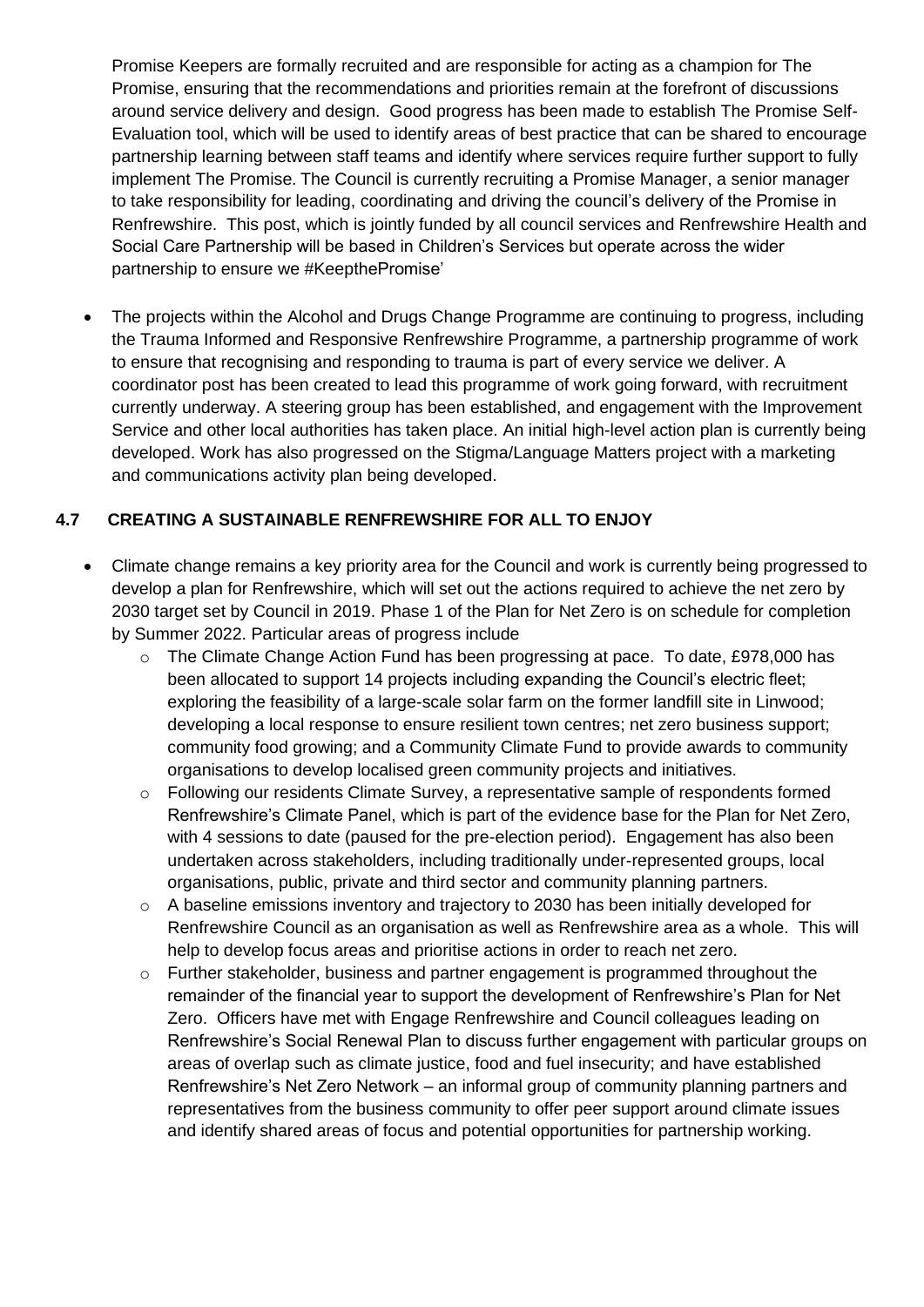- While carrying out the engagement and emissions baselining building blocks to give us a solid evidence base to design and deliver the Plan for Net Zero, services across the Council have continued to progress broader projects and approaches to reduce emissions and increase efficiencies across a wide range of critical areas in order to progress towards the 2030 target. This includes the construction of a low carbon district heating network at the AMIDS site, due for completion in summer 2022; linking with regional and national initiatives such as Climate Ready Clyde to progress the Adaptation Strategy for Glasgow City Region; a pilot Charity Shop Gift Card initiative in Renfrewshire which would promote local efforts in terms of the circular economy, whilst also offering a potential source of additional support for low-income households; and embedding sustainable procurement in our contracts to improve the social, environmental and economic wellbeing of our own area with a particular focus on reducing inequality whilst actively contributing to the Council's net zero goal.
- The Council's Housing team have developed a collaborative and an innovative partnership with a research organisation to design and deliver a social housing new build development within the context of the Council-approved Regeneration and Renewal Programme on zero energy buildings, with follow on works concentrating on minimising the embedded and operational carbon in new building stock. It has also agreed a capital programme which will deliver more than £250m in capital investment in housing over the next 5 years with significant ramping up in years 2 and 3 for investment in homes to meet EESSH2032, SHQS and all other compliance requirements and to maintain these standards in the coming years.
- Renfrewshire Council has switched 131 fleet vehicles from pollution emitting diesels to low emission electric vehicles. This is around 30% of our Council stock of vehicles. Increased publicly available EV chargers is being rolled out across Renfrewshire with 72 public charging bays currently in Renfrewshire and a further 54 charging bays planned in 2022. Charging points have been added at Castle Semple Visitor Centre Lochwinnoch, Johnstone Town Hall, Montrose Care Home in Foxbar and various Council owned car parks across Renfrewshire and additional charging infrastructure has been installed at the Underwood Road and Robertson Park depots.
- Team Up to Clean Up activity considerably grew during the pandemic with almost 1,000 individual kits gifted to volunteers. The Campaign now has 3.8k active group members, who deliver between 10 and 40 litter picks each day and more than half of the 74 Green Spaces applications were submitted by volunteer groups in the campaign. Over the course of 2021, 4,696 community events took place, with 8965 volunteers collecting 18,056 bags of litter from Renfrewshire neighbourhoods and open spaces. This year, thousands of volunteers have carried out litter picks throughout April for Renfrewshire's Big Spring Clean. Throughout the month, more than 1,500 people took part in 544 litter picks, which is more than 18 per day. Thanks to the efforts of volunteers, Renfrewshire has climbed from 31st to 12th place in Scotland's benchmarking table, the Local Environmental Auditing and Management System (LEAMS), for Street Cleanliness.

#### **4.8 WORKING TOGETHER TO IMPROVE OUTCOMES**

• Protecting mental health and wellbeing of staff continues to be a priority and access to a wide range of mental health and wellbeing support and services has been provided. In 2021 there were many enhancements made to this support, such as the wellbeing hub, and enhancements to the staff counselling service. In May 2022 for Mental Health Awareness Week, communications were sent out to staff to remind them of the support available and sharing the stories of some members of staff willing to share their own stories with their experiences. The suite of staff mental health resources and training continues to be reviewed to expand this and offer additional supports. Work on this programme will continue throughout 2022.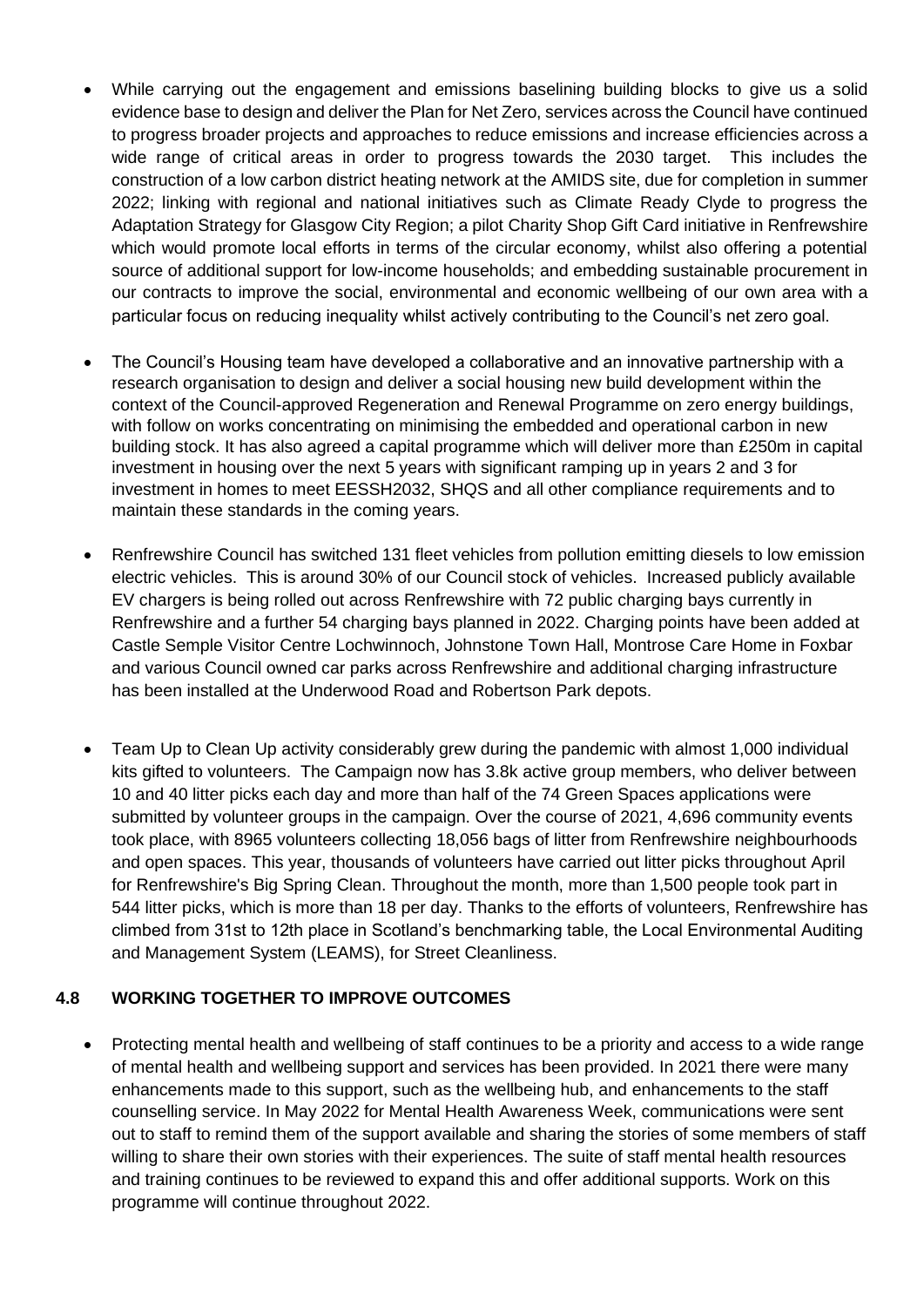- The financial consequences of the pandemic have been substantial for the Council and the communities we serve; with both immediate and longer-term financial issues arising. The Scottish Government has confirmed its intention to publish a resource spending review in May 2022 which should provide additional context for the council's financial plans; however the financial outlook is expected to remain challenging and service transformation along with other financial sustainability workstreams will be required to underpin the council's medium term financial outlook.
- The Council has worked hard to enhance staff engagement, effectively supporting Council staff as they transition from home working to hybrid working, communicating changes to COVID protocols in Council buildings. In January 2022, the Chief Executive invited staff to ask him anything and four short films related to health and wellbeing, transforming ways of working, future ambition, and getting to know him, were released responding to questions. This gave colleagues the opportunity to engage with the new Chief Executive, and get answers to anything concerning them.
- People Strategy: 'Our People Our Future 2021-2026', was launched in Spring 2021, integrating the Council's approach to organisational development and workforce planning into one strategy. Progress has been made across the 3 strategic priorities:
	- o Health & wellbeing: The wellbeing strategy is being reviewed, which includes an annual action plan that incorporates a full calendar of health promotion activities. A number of events have taken place over the course of the year, resources and guidance was promoted and provided for staff on various topics, with a strong focus on mental health awareness. The results of the Smarter Working Staff Survey carried out in June 2021 was shared with our Trade Unions and are informing an action plan of wellbeing supports for staff and our approach to interim ways of working throughout 2021/22.
	- o New ways of working post pandemic: The Smarter Ways of Working Survey results were used to inform the council's approach to organisational restart.
	- o Staff communication and engagement: We are building on positively received staff communications throughout COVID, by continuing to work closely with internal communications to deliver clear information to staff during recovery with regular updates provided via COSLA and the Scottish Government while interim working arrangements are in place to ensure the safety and wellbeing of staff. To support and engage staff, a new employee benefits portal was launched in September 2021.
- Training for 'Leading our Values' and 'Living Our Values' was provided for managers and staff during 2021, and a review of the impact of the training is scheduled to be carried out later in 2022. The process of embedding our values throughout our HR policies and corporate training has begun, which has commenced the cultural change journey of staff experiencing and demonstrating our values in their day-to-day interactions and behaviours. Work will continue embedding the Values throughout 2022.
- Progress continues to be made on Right for Renfrewshire activities but at a slower pace than planned due to the impact of the pandemic on capacity. The programme is currently being reassessed to ensure it remains appropriate and continues to underpin the Council's financial sustainability. Service redesigns within Finance and ICT are ongoing and will be fully implemented in 22/23.

#### **Implications of the Report**

- 1. **Financial** none
- 2. **HR & Organisational Development**  none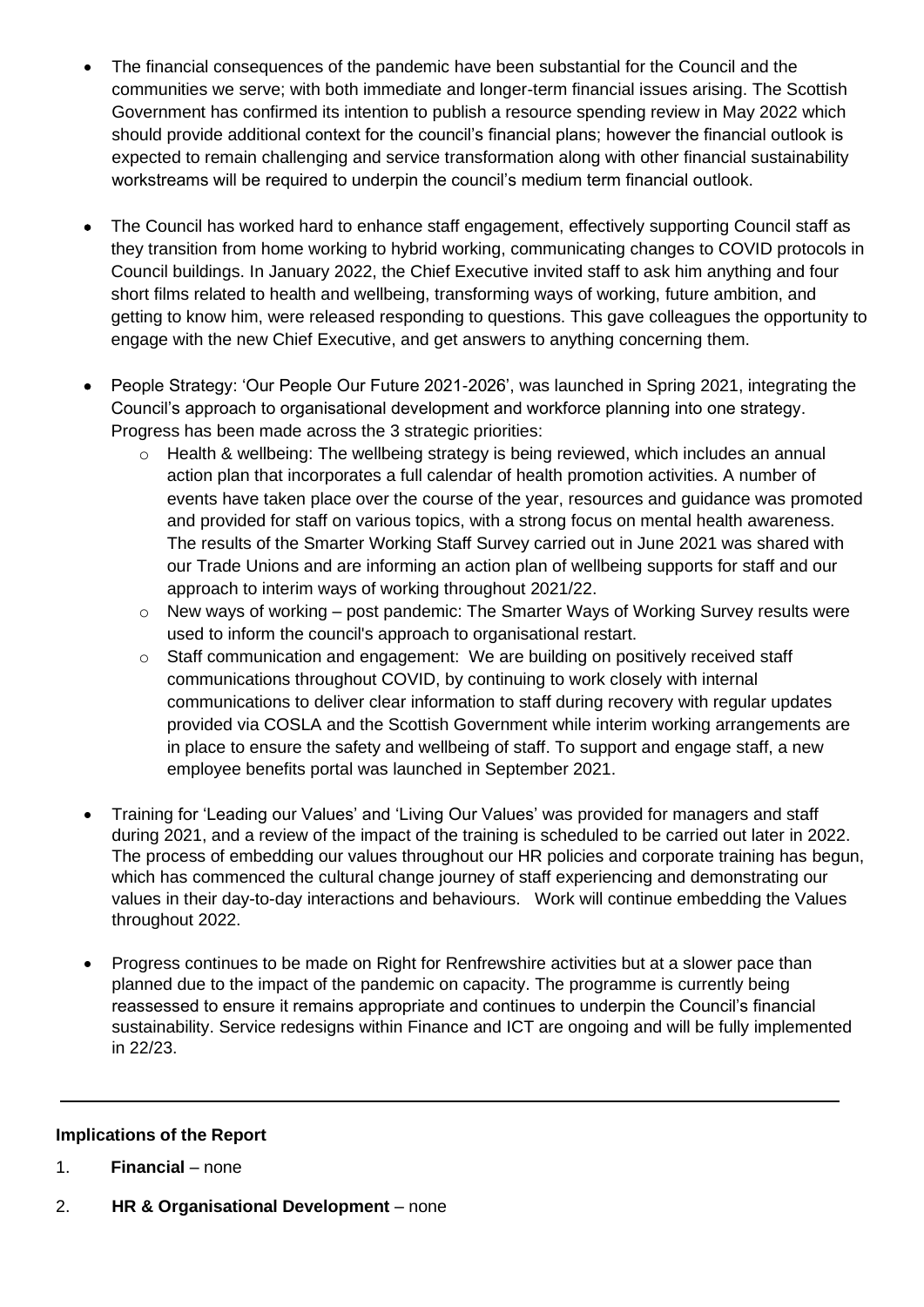- 3. **Community/Council Planning –** the content of the report relates specifically to the delivery of the Council Plan and the appendix shows the associated progress for the latter half of 2021/22.
- 4. **Legal**  none
- 5. **Property/Assets**  none
- 6. **Information Technology**  none
- 7. **Equality and Human Rights -** The Recommendations contained within this report have been assessed in relation to their impact on equalities and human rights. No negative impacts on equality groups or potential for infringement of individuals' human rights have been identified arising from the recommendations contained in the report because it is for noting only. If required following implementation, the actual impact of the recommendations and the mitigating actions will be reviewed and monitored, and the results of the assessment will be published on the Council's website.
- 8. **Health and Safety -** none
- 9. **Procurement**  none
- 10. **Risk**  none
- 11. **Privacy Impact**  none
- 12. **COSLA Policy Position** none
- 13. **Climate Risk**  the Council Plan priorities are underpinned by actions which will directly support the Council's response to the climate emergency – section 4.7 has a particular focus on activities supporting this priority area.

**Author:** Seony Ross, Senior Planning and Policy Development Officer, Seony.Ross@renfrewshire.gov.uk

**\_\_\_\_\_\_\_\_\_\_\_\_\_\_\_\_\_\_\_\_\_\_\_\_\_\_\_\_\_\_\_\_\_\_\_\_\_\_\_\_\_\_\_\_\_\_\_\_\_\_\_\_\_\_\_\_\_\_\_\_\_\_\_\_\_\_\_\_\_\_\_**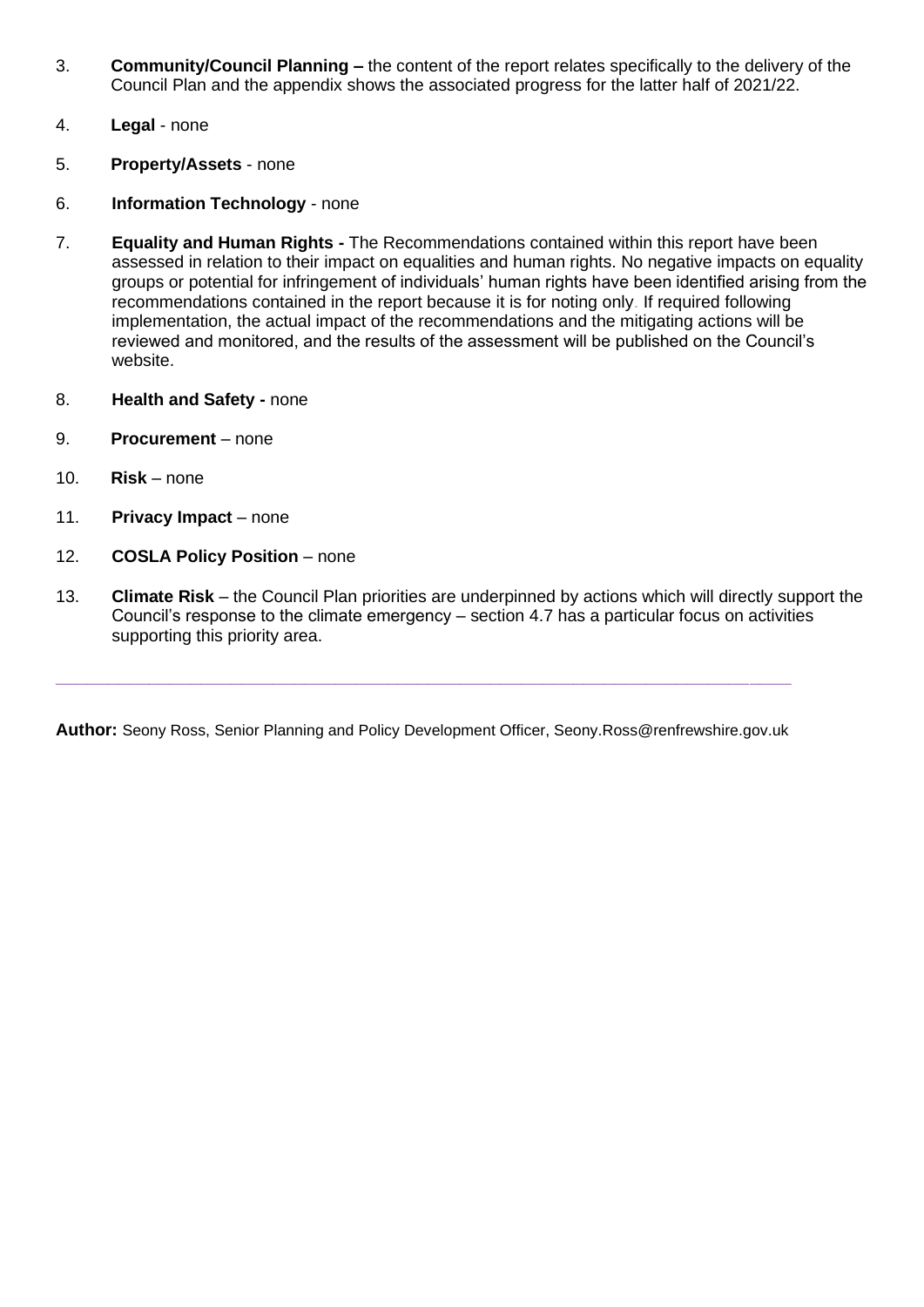# Council Plan Action Plan

**Generated on:** 18 May 2022





#### Local Outcome 01: Reshaping our place, our economy and our future

| Code  | What we will do                                                                                                                                                                                                 | Due Date    | <b>Status</b>  | % complete | Progress update                                                                                                                                                                                                                                                                                                                                                                     | Latest Note Date |
|-------|-----------------------------------------------------------------------------------------------------------------------------------------------------------------------------------------------------------------|-------------|----------------|------------|-------------------------------------------------------------------------------------------------------------------------------------------------------------------------------------------------------------------------------------------------------------------------------------------------------------------------------------------------------------------------------------|------------------|
| HS.08 | CP17.D Deliver our City Deal<br>Projects - the Glasgow<br>Airport Investment Area,<br>the Airport Access Project,<br>Clyde Waterfront and<br>Renfrew Riverside and City<br>Region wide employment<br>programmes | 31-Mar-2022 | $\overline{f}$ |            | 100% The monitoring of benefits associated with the City Deal Projects is ongoing and<br>includes new residential and commercial developments, in the vicinity of both the<br>GAIA and CWRR projects which has been accelerated as a result of the significant<br>City Deal investment. It is estimated that circa 15% of the projected outputs and<br>outcomes have been realised. | 17-May-2022      |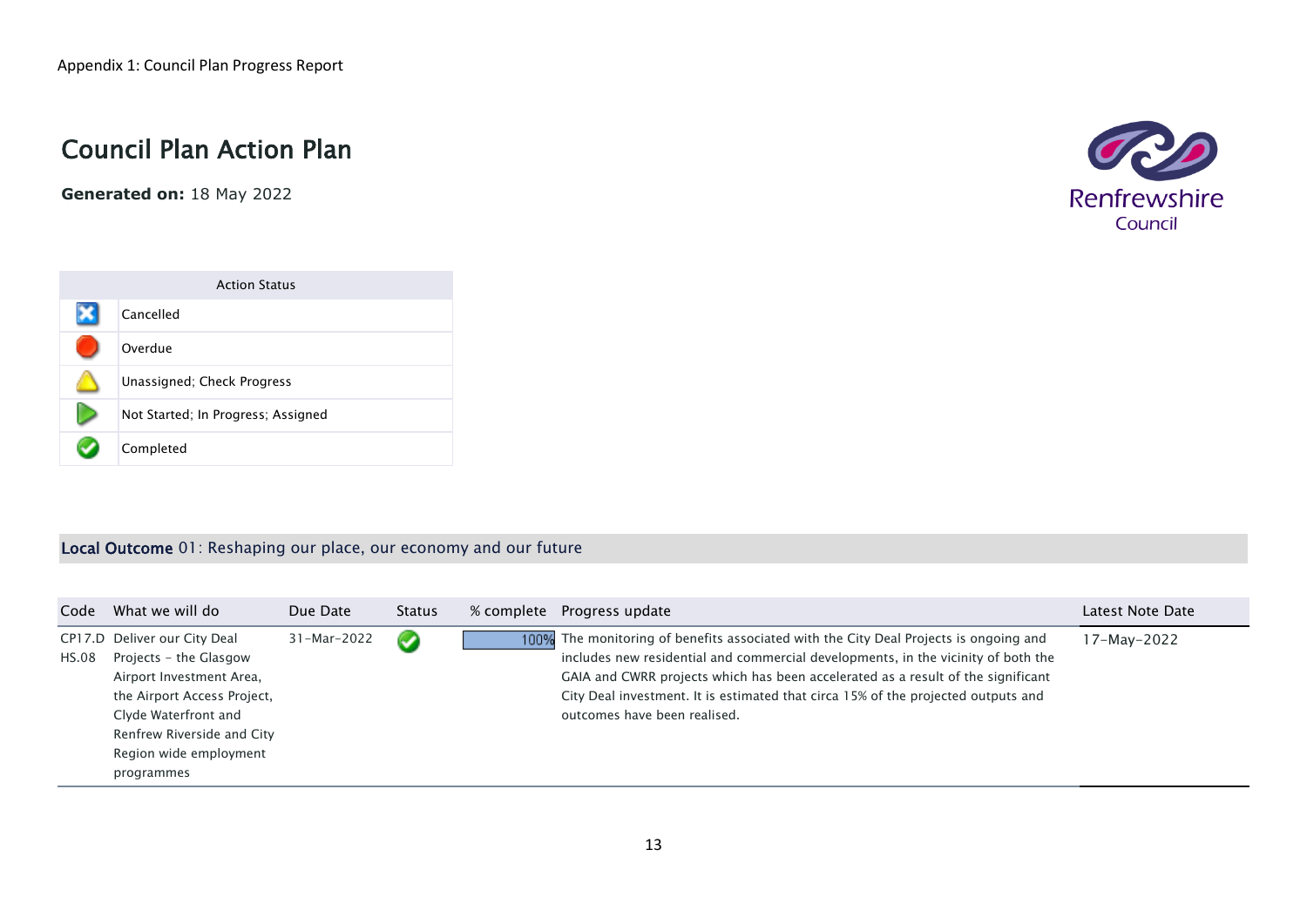| Code  | What we will do                                                                                                                                                                    | Due Date    | <b>Status</b> |      | % complete  Progress update                                                                                                                                                                                                                                                                                                                                                                                                                                                                                                                                                                                                                                                                                                                                                                                                                                                                                                                                                                                                                                                                                                                                                                                                                                                                                                                                                                                                                                                    | Latest Note Date |
|-------|------------------------------------------------------------------------------------------------------------------------------------------------------------------------------------|-------------|---------------|------|--------------------------------------------------------------------------------------------------------------------------------------------------------------------------------------------------------------------------------------------------------------------------------------------------------------------------------------------------------------------------------------------------------------------------------------------------------------------------------------------------------------------------------------------------------------------------------------------------------------------------------------------------------------------------------------------------------------------------------------------------------------------------------------------------------------------------------------------------------------------------------------------------------------------------------------------------------------------------------------------------------------------------------------------------------------------------------------------------------------------------------------------------------------------------------------------------------------------------------------------------------------------------------------------------------------------------------------------------------------------------------------------------------------------------------------------------------------------------------|------------------|
| HS.01 | CP17.D Support the Regional<br>Economic Framework and<br>locally driving economic<br>progress through the<br>Renfrewshire Economic<br>Leadership Panel                             | 31-Mar-2022 |               | 80%  | Work is ongoing to consider the future of the ELP and its link to the regional<br>economic framework. In particular by aligning the ELP to sectoral growth ambitions.<br>EKOS consulting have been commissioned to carry out analysis in support of<br>ambitions. In addition, the ELP have been engaged on active travel, tourism and<br>wider strategic projects such as the work of the city deal team and wider GCR<br>matters. As we continue to move out of the Covid pandemic, the ELP will continue to<br>play a key role in driving the Economic development Strategy. They have also been<br>involved in the development of the wider place shaping ambitions.                                                                                                                                                                                                                                                                                                                                                                                                                                                                                                                                                                                                                                                                                                                                                                                                       | 17-May-2021      |
| E.01  | CP17.C Progress our digital<br>ambitions, implementing<br>free public wifi across our<br>town centres and working<br>with partners to promote<br>digital skills and<br>development | 31-Mar-2022 | Ø             |      | 100% A programme to implement the Digital Strategy "Digital Leadership & Skills"<br>Workstream 2021/22 priorities has been progressing over the last 12 months as<br>agreed with the Digital Board which includes Learning pathways in development with<br>customisable content; Microsoft Office Specialist qualifications were launched which<br>commenced in September 2021 at West College Scotland, with Fear Free Technology<br>training scheduled to be rolled out in spring/summer 2022. The development of a<br>Digital on-line community was launched in January 2022 to provide opportunities to<br>share ideas, and resources and ask a Digital Champion a question: Monthly<br>communications are planned via the Take 5 and will feature quick tips, features by<br>Digital Champions and digital challenges for staff to upskill this group in the<br>technologies/themes being rolled out and provide a dedicated on-line channel for<br>regular communications and information for staff.<br>Training in building "Digital Leaders" which will provide specific resources to support<br>managers in embedding digital capabilities across their team is being developed by<br>identifying Digital Champions with recruitment of this group which was planned for<br>February 2022 and developing specific resources to support managers in embedding<br>digital capabilities across their team will be promoted and implemented to begin<br>from Summer 2022. | 18-May-2021      |
| LL.01 | CP17.R Invest in our cultural and<br>economic infrastructures,<br>transforming Paisley Town<br>Hall, Paisley Learning Hub<br>and Paisley Museum                                    | 31-Mar-2022 | Ω             | 100% | The Cultural Infrastructure investment programme has progressed. The Paisley<br>Museum Reimagined (PMR) project will appoint a main works contractor in May<br>2021, with a site start anticipated in July. The Paisley Town Hall Refurbishment<br>(PTHR) main works contract was awarded in March 2021 and works have commenced<br>on site, with Practical Completion anticipated in November 2022. The Paisley<br>Learning & Cultural Hub (PL&CH) main works contract is in preparation, with an<br>anticipated site start during August 2021 and completion in late 2022. The Paisley                                                                                                                                                                                                                                                                                                                                                                                                                                                                                                                                                                                                                                                                                                                                                                                                                                                                                       | 17-May-2022      |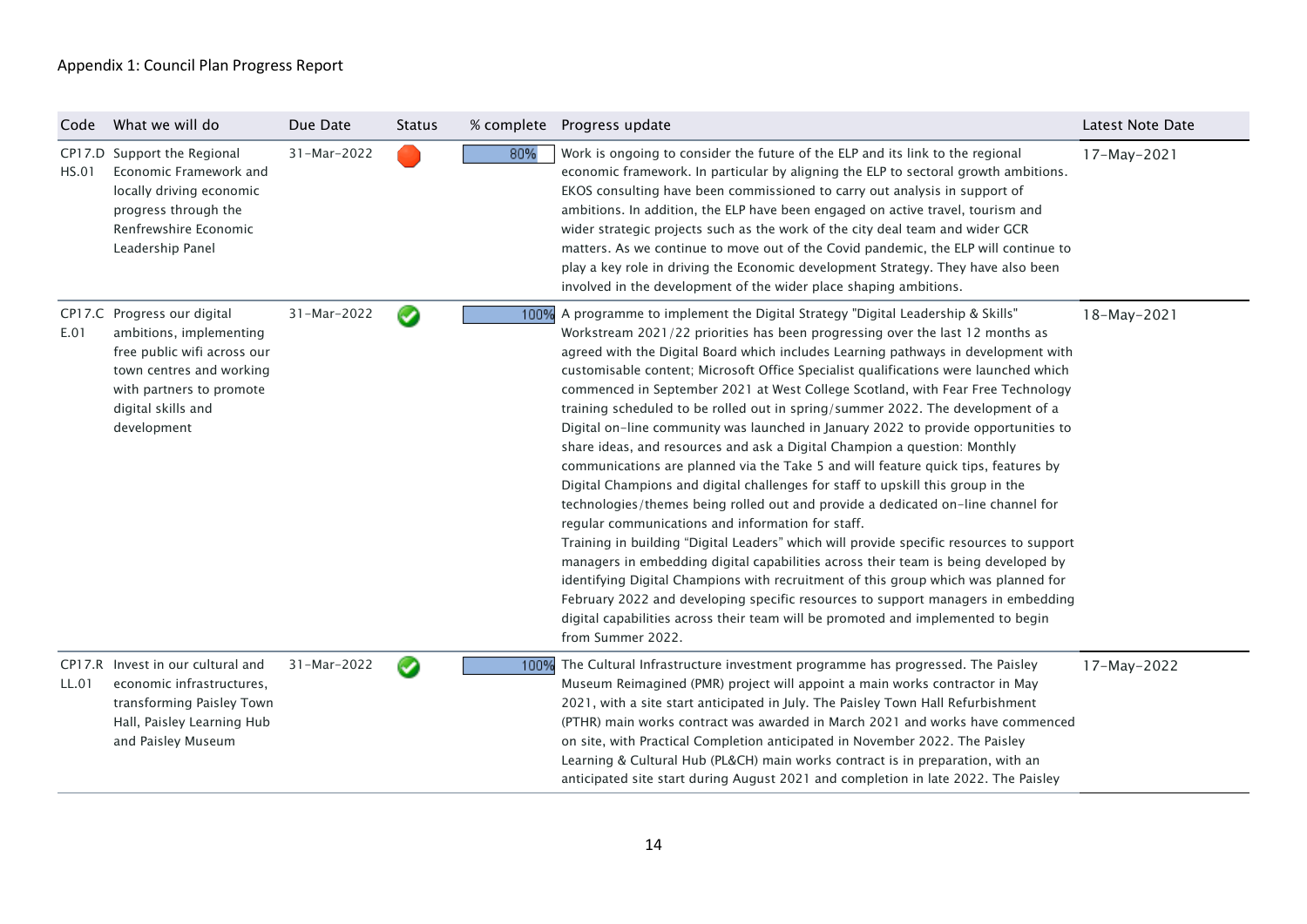| Code  | What we will do                                                                                                                                                | Due Date    | <b>Status</b>         |      | % complete Progress update                                                                                                                                                                                                                                                                                                                                                                                                                                                                                                              | Latest Note Date |
|-------|----------------------------------------------------------------------------------------------------------------------------------------------------------------|-------------|-----------------------|------|-----------------------------------------------------------------------------------------------------------------------------------------------------------------------------------------------------------------------------------------------------------------------------------------------------------------------------------------------------------------------------------------------------------------------------------------------------------------------------------------------------------------------------------------|------------------|
|       |                                                                                                                                                                |             |                       |      | Arts Centre refurbishment design process is approaching completion, with an<br>Advance Works contract planned for Autumn 2021, Main Works during 2022 and<br>completion in January 2023. The Public Realm & Junction improvements project has<br>restarted and will be carefully re-programmed to accommodate project updates and<br>dependencies, with a view to completion of consultation and design processes by<br>the end of 2021.                                                                                                |                  |
| HS.02 | CP17.D Deliver on the ambitions of 31-Mar-2021<br>our town centre strategies,<br>and specifically working<br>with partners to transform<br>Paisley Town Centre |             | $\blacktriangleright$ | 100% | The Vision for Paisley Town Centre, developed in association with Scotland's Towns<br>Partnership and supported by Scottish Government, was launched by the Cabinet<br>Secretary for Communities and Local Government in Paisley in January 2020. This<br>ambitious document sets out a 10 year transformation plan for the town centre as a<br>place to live, to socialise and of civic life.                                                                                                                                          | $17-May-2021$    |
|       |                                                                                                                                                                |             |                       |      | Delivery of this strategy and those for Renfrewshire's other centres has been<br>supported by the award of funding from the Scottish Government Town Centre Fund<br>and is the basis of further grant applications being developed during 2021/22.                                                                                                                                                                                                                                                                                      |                  |
| C.01  | CP17.E Continue to invest in<br>infrastructure to support<br>growth - from road and rail<br>links to bridges, cycle and<br>pedestrian routes                   | 31-Mar-2022 | $\blacktriangledown$  | 100% | Restrictions due to the Covid-19 pandemic have had an impact on the ability to<br>deliver infrastructure improvements this year. However, progress continues to be<br>made on improving accessibility for disabled people at bus stops and providing new<br>bus shelters in Renfrewshire and the strengthening of Crosslee Bridge, over the<br>National Cycle Route N7. The opportunity has also been taken to progress designs<br>for an off-road cycle link to the Hawkhead housing development and a bus turning<br>loop in Erskine. | 28-Apr-2021      |
|       |                                                                                                                                                                |             |                       |      | The progress of the refurbishment of the footbridge across the White Cart was also<br>delayed by Covid-19 restrictions and is now planned for reopening to pedestrian<br>and cycle traffic in mid-May 2021.                                                                                                                                                                                                                                                                                                                             |                  |
| E.02  | CP17.C Implement our destination<br>marketing plans                                                                                                            | 31-Mar-2022 | $\bullet$             |      | 100% The purpose of the Paisley is destination brand is to tell the story of Paisley and<br>Renfrewshire in a new way and position the area as a great place to visit, live and<br>invest - attracting visitors and talent.                                                                                                                                                                                                                                                                                                             | 13-Nov-2020      |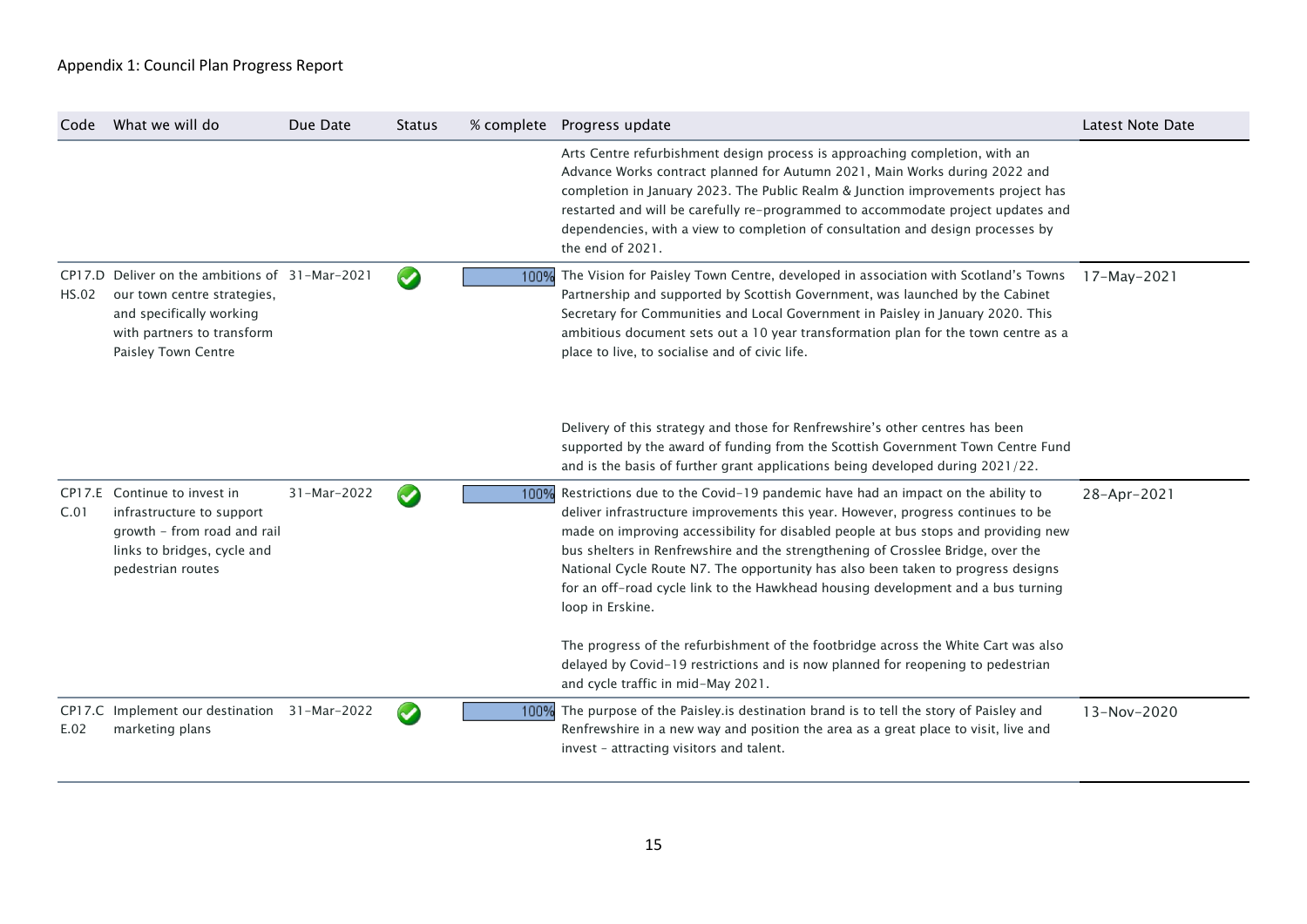| Code | What we will do | Due Date | <b>Status</b> | % complete Progress update                                                                                                                                                                                                                                                                                                                                                                                                                                                                                                                                                                                                                                              | Latest Note Date |
|------|-----------------|----------|---------------|-------------------------------------------------------------------------------------------------------------------------------------------------------------------------------------------------------------------------------------------------------------------------------------------------------------------------------------------------------------------------------------------------------------------------------------------------------------------------------------------------------------------------------------------------------------------------------------------------------------------------------------------------------------------------|------------------|
|      |                 |          |               | The four priorities for the year two marketing plan have been successfully delivered;<br>developing brand partnerships; building the brand; raising the profile of Paisley and<br>Renfrewshire; and developing engaging visitor campaigns.                                                                                                                                                                                                                                                                                                                                                                                                                              |                  |
|      |                 |          |               | Key performance indicators for marketing and communications activity are outlined<br>here:                                                                                                                                                                                                                                                                                                                                                                                                                                                                                                                                                                              |                  |
|      |                 |          |               | Digital footprint: Paisley.is unique page views - 497,000, more than doubled from<br>Year 1: 245,000. Almost 12,000 social media followers and a social media reach of<br>3.5m                                                                                                                                                                                                                                                                                                                                                                                                                                                                                          |                  |
|      |                 |          |               | Opportunities to see and hear something positive about Paisley and Renfrewshire<br>(OTSH): 236m generated from 5030 media articles, with combined PR value of £10m                                                                                                                                                                                                                                                                                                                                                                                                                                                                                                      |                  |
|      |                 |          |               | 14 media familiarisation visits based around event weekends and Renfrewshire-wide<br>itineraries have been delivered - golf, spa breaks, great outdoors, architecture.                                                                                                                                                                                                                                                                                                                                                                                                                                                                                                  |                  |
|      |                 |          |               | Brand activity included; the development and launch of the Wallace Begins trail, with<br>Renfrewshire acting as a start point and gateway, and new connections made with<br>The National Wallace Monument and Dumbarton Castle (9,600 visits to Wallace<br>Begins on Paisley.is website generated via 787,971 search and display impressions);<br>updated marketing collateral (Paisley Walking Trail and Great Things to See and Do<br>in Renfrewshire); local, regional and national distribution of Renfrewshire marketing<br>collateral in hotels and visitor accommodations, visitor attractions, leisure and retail<br>attractions and other large public venues. |                  |
|      |                 |          |               | Through VisitScotland partnership, 4 paid-for campaigns targeted at visitors living<br>within a two-hour drivetime of Renfrewshire generated over 5.7 million impressions<br>of Paisley.is brand and over 30,000 unique visits to the Paisley.is website. Exhibited<br>at VisitScotland Expo.                                                                                                                                                                                                                                                                                                                                                                           |                  |
|      |                 |          |               | 5 strategic partnerships established: Scotrail, VisitScotland, EventScotland, Glasgow<br>City Region and Renfrewshire Chamber of Commerce.                                                                                                                                                                                                                                                                                                                                                                                                                                                                                                                              |                  |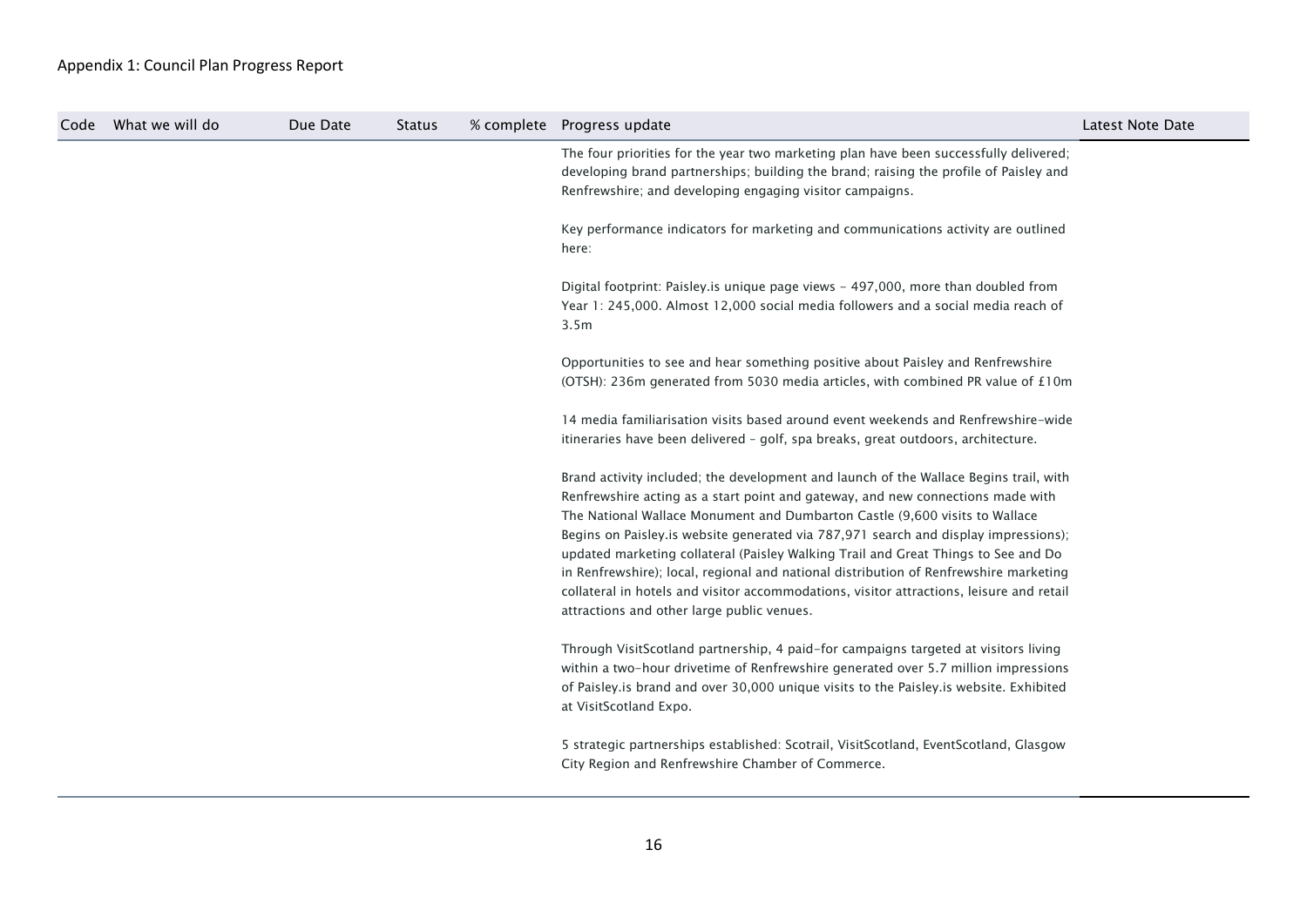| Code         | What we will do                                                                                                                                | Due Date    | <b>Status</b>        |      | % complete  Progress update                                                                                                                                                                                                                                                                                                                                                                                                                                                                                                                                                        | <b>Latest Note Date</b> |
|--------------|------------------------------------------------------------------------------------------------------------------------------------------------|-------------|----------------------|------|------------------------------------------------------------------------------------------------------------------------------------------------------------------------------------------------------------------------------------------------------------------------------------------------------------------------------------------------------------------------------------------------------------------------------------------------------------------------------------------------------------------------------------------------------------------------------------|-------------------------|
|              |                                                                                                                                                |             |                      |      | 7 media partnerships activated: The Herald/Newsquest, The List, The Skinny, Capital<br>FM, What's On Network, Ocean Outdoor and MILL Magazine.                                                                                                                                                                                                                                                                                                                                                                                                                                     |                         |
|              |                                                                                                                                                |             |                      |      | Delivered marketing campaigns for 15 town centre events, including national event<br>marketing for Paisley Food & Drink Festival, Paisley Halloween Festival and The<br>Spree.                                                                                                                                                                                                                                                                                                                                                                                                     |                         |
| 17.01.<br>01 | CE.SIP. Deliver a range of diverse<br>and exciting events to<br>increase visitors to our<br>town centre and grow local<br>event attendances    | 31-Mar-2018 | $\blacktriangledown$ | 100% | The 2019 annual events programme (15 events) was successfully delivered,<br>including 4 major visitor events - Paisley Food and Drink Festival, British Pipe Bands<br>Championships, The Spree Festival and Paisley Halloween Festival - with the<br>Halloween festival alone drawing an audience of over 40,000 people. The<br>programme delivered 156,024 attendees, £3.4m combined economic impact,<br>supported 108 volunteers and achieved an overall event satisfaction rating of 97%.<br>A new events strategy is being developed to enable the reintroduction of an events | 13-Nov-2020             |
|              |                                                                                                                                                |             |                      |      | programme in 2021 that can accommodate COVID-19 safety measures and<br>restrictions. Work continues at a national level with EventScotland to support the<br>national restart plan                                                                                                                                                                                                                                                                                                                                                                                                 |                         |
| <b>HS.03</b> | CP17.D Work to increase the<br>number of new business<br>and social enterprise start<br>ups in Renfrewshire, using<br>innovative approaches to | 31-Mar-2022 |                      | 100% | The team provide the one-to-one business advice and support needed to get an<br>idea off the ground and help develop the new business. Each business gets access to<br>research and information, workshops, training, and expert help for their business.<br>During 2021/2022, 273 businesses were started with the support of the team.                                                                                                                                                                                                                                           | 19-May-2022             |
|              | encourage<br>entrepreneurship and<br>innovation                                                                                                |             |                      |      | Start-Up Street is our new initiative offering new and growing businesses low-cost,<br>high-quality workspace and wraparound support for up to 2 years. Our first<br>Enterprise Centre located in George Street, Paisley was launched in October 2020, 30<br>new business start-ups have benefitted from support.<br>Other new centres are being developed are in Johnstone and Renfrew.                                                                                                                                                                                           |                         |
|              |                                                                                                                                                |             |                      |      | The InCube Creative programme aims to work intensively with up to 20 start-up and<br>early stage businesses per annum in order to increase their survival during the<br>crucial early years when they are most vulnerable.                                                                                                                                                                                                                                                                                                                                                         |                         |
|              |                                                                                                                                                |             |                      |      | To date more than 60 businesses have participated in the programme                                                                                                                                                                                                                                                                                                                                                                                                                                                                                                                 |                         |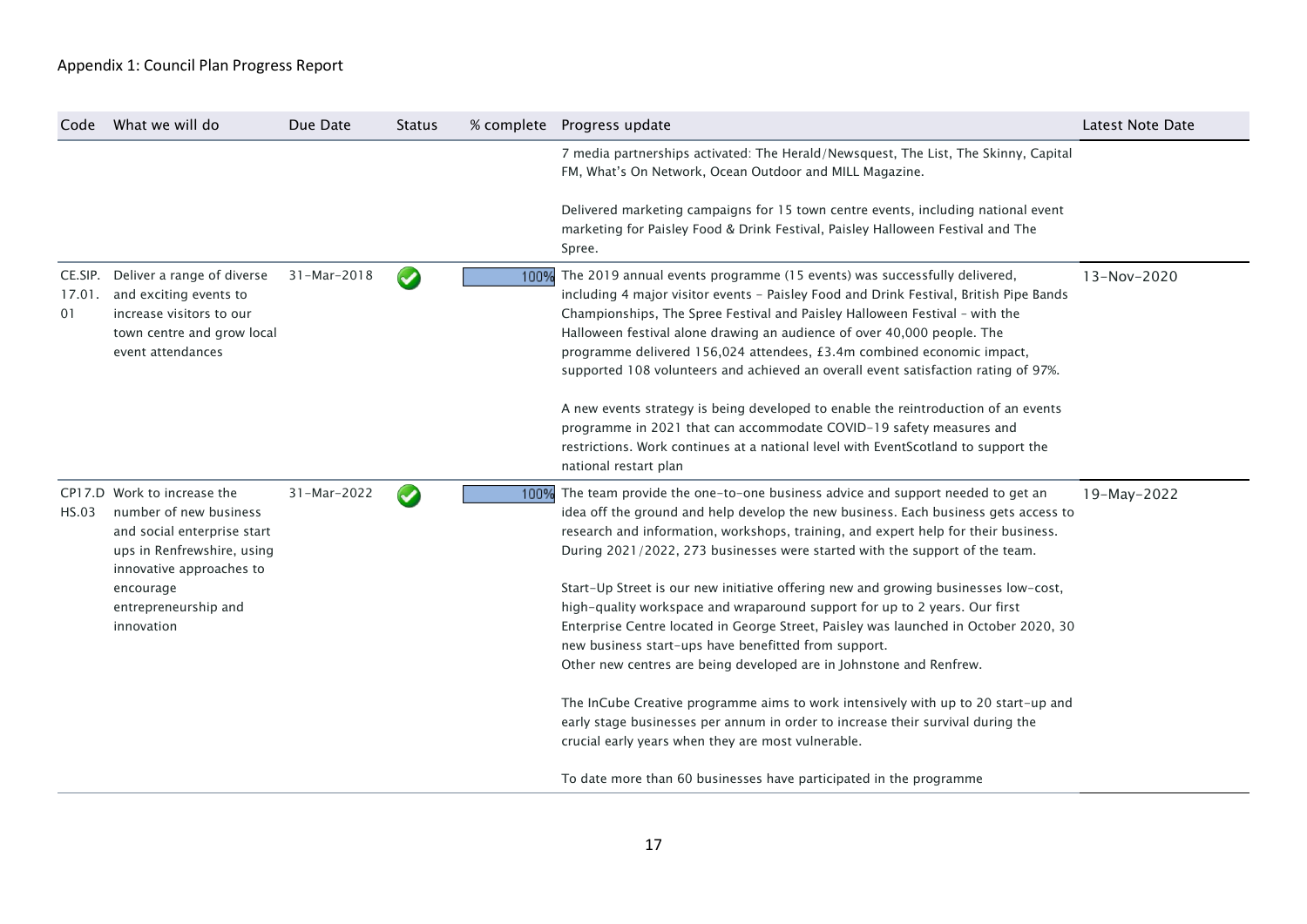| Code  | What we will do                                                                                                                | Due Date    | <b>Status</b>        | % complete | Progress update                                                                                                                                                                                                                                                                                                                                                                                                                                                                                                                                                                               | Latest Note Date |
|-------|--------------------------------------------------------------------------------------------------------------------------------|-------------|----------------------|------------|-----------------------------------------------------------------------------------------------------------------------------------------------------------------------------------------------------------------------------------------------------------------------------------------------------------------------------------------------------------------------------------------------------------------------------------------------------------------------------------------------------------------------------------------------------------------------------------------------|------------------|
| HS.04 | CP17.D Proactively work with<br>property owners to bring<br>some of the area's most<br>valued assets back into use             | 31-Mar-2022 | $\blacktriangledown$ | 100%       | Active progress has been made across several buildings. 2/3 County Place, Paisley<br>refurbishment has been completed; as has the refurbishment of the former<br>Johnstone Police Station with grant support from the Council and Scottish<br>Government; the Leadership Board has approved grant support for the Liberal Club<br>and 5 George Place in Paisley; the Council has secured £800k from Scottish<br>Government for PACE theatre's new youth theatre project. Further work is<br>progressing on priorities such as Forbes Place in Paisley and Renfrew's former police<br>station. | 19-May-2022      |
| HS.05 | CP17.D Support growth activity in<br>relation to emerging<br>manufacturing, digital,<br>culture and food industries<br>locally | 31-Mar-2022 | $\blacktriangledown$ | 100%       | The Marketing and Communications service have completed a new inward<br>investment section on Paisley.is. The team continue to work with Economic<br>Development to create content in relation to growth sectors, property search and a<br>referrals and enquiries process. Marketing includes the Advanced Manufacturing<br>Innovation District Scotland (AMIDS), Glasgow Airport Investment Area (GAIA), and<br>Clyde Waterfront and Renfrew Riverside (CWRR), including promotional information<br>for potential investors/locators and a route for referrals and enquiries.               | 19-May-2022      |
|       |                                                                                                                                |             |                      |            | AMIDS is being showcased by several national and regional partners including UK<br>Dept of Trade & Industry, Scottish Development International, Scottish Cities Alliance<br>and Invest Glasgow. Further activity included the promotion of the procurement<br>exercise to recruit a Joint Venture partner for AMIDS, support of an SDI-led virtual<br>showcase for investors including promotion online and via trade press. This work is<br>ongoing and will be carried into 2022-23 as the sector growth work develops.                                                                    |                  |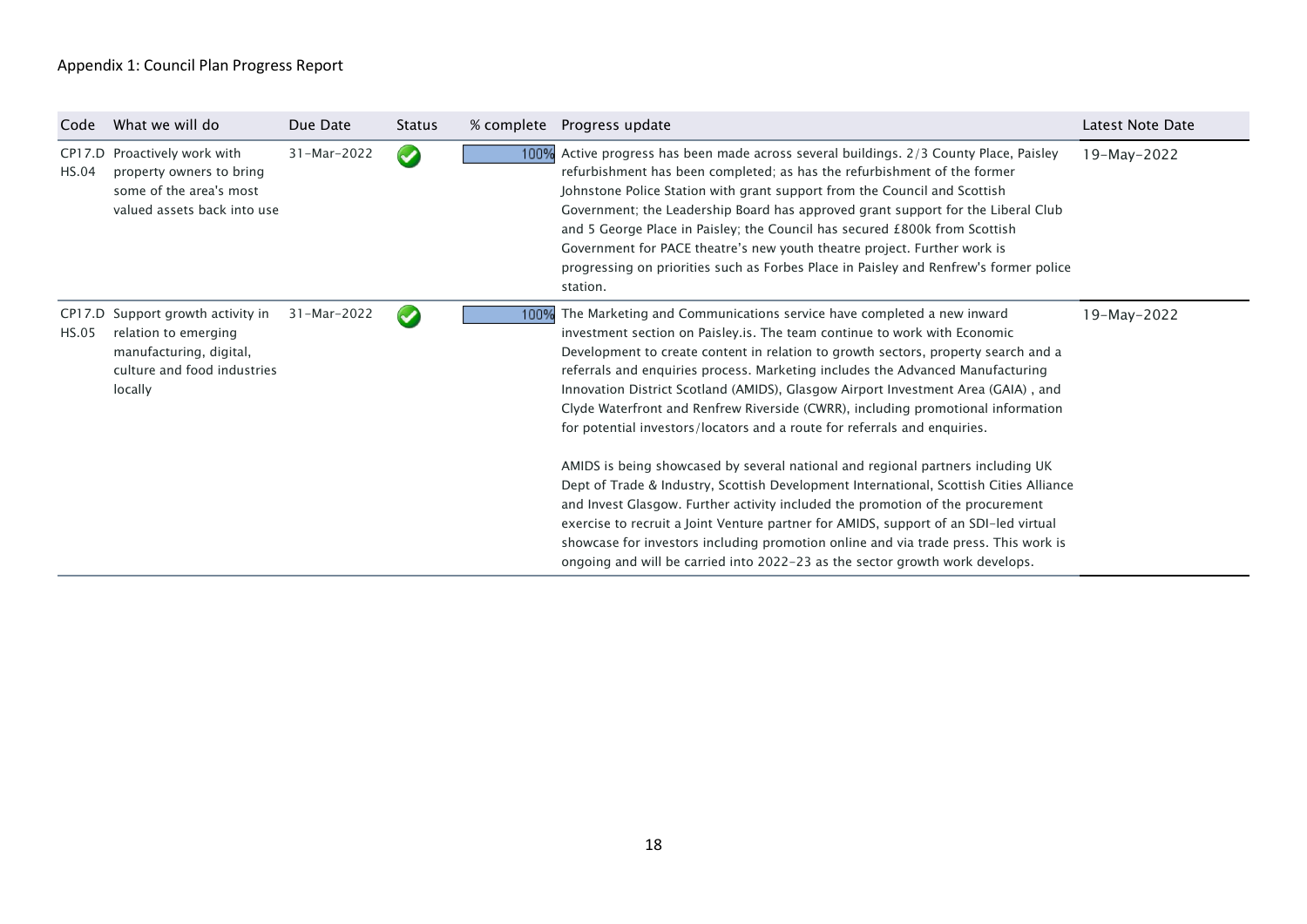# Local Outcome 02: Building strong, safe and resilient communities

| Code         | What we will do                                                                                                                                                                    | Due Date    | <b>Status</b>   |      | % complete  Progress update                                                                                                                                                                                                                                                                                                                                                                                                                                                                                                                                                                                                                                                                                                                                                                                                                                                                                                                                                                                                                                                                                                                                                                                                                                                                                                                                                                                                                                                                                                                                                                                | Latest Note Date |
|--------------|------------------------------------------------------------------------------------------------------------------------------------------------------------------------------------|-------------|-----------------|------|------------------------------------------------------------------------------------------------------------------------------------------------------------------------------------------------------------------------------------------------------------------------------------------------------------------------------------------------------------------------------------------------------------------------------------------------------------------------------------------------------------------------------------------------------------------------------------------------------------------------------------------------------------------------------------------------------------------------------------------------------------------------------------------------------------------------------------------------------------------------------------------------------------------------------------------------------------------------------------------------------------------------------------------------------------------------------------------------------------------------------------------------------------------------------------------------------------------------------------------------------------------------------------------------------------------------------------------------------------------------------------------------------------------------------------------------------------------------------------------------------------------------------------------------------------------------------------------------------------|------------------|
| HS.09        | CP17.D Deliver the Local Housing<br>Strategy to ensure good<br>quality and affordable<br>housing is available which<br>meets the needs of the<br>local population going<br>forward | 31-Mar-2021 | $\blacklozenge$ | 100% | This Action was completed at the end of 2021. Achievements included:<br>195 affordable homes which can be attributed to good partnership working<br>$\bullet$<br>between various Services in the Council as well as positive working<br>relationships with Housing Associations and various other sectors of the<br>house building industry.<br>A further 219 affordable homes in 2020/21<br>$\bullet$<br>2,715 owners who stay in pre-1919 tenement property were sent<br>information on the Council missing share scheme.<br>Funding from the Scottish Government's Home Energy Efficiency Initiative<br>$\bullet$<br>for Scotland: Area Based Schemes (HEEPS:ABS) was used for external wall<br>insulation projects with around 247 tenants and 204 owners in<br>Whitehaugh, Blackstoun, Gallowhill, Bridge of Weir, Kilbarchan, Howwood,<br>and Inchinnan benefitting from this initiative.<br>Paisley Housing Association were successful in receiving funding of<br>£11,495 in 2019/20 from Energy Action Scotland's Fuel Poverty Challenge,<br>to provide a Fuel Bank Voucher Service to assist tenants in crisis. A further<br>£49,975 was awarded by the Energy Saving Trust for a 2-year energy<br>advice project starting in September 2020.<br>The HomeChoice@Renfrewshire Homexchange Shop helped 1,144 visiting<br>$\bullet$<br>customers and assisted 162 customers to register for a mutual exchange<br>through the online service.<br>A further 73 applicants self-registered for a mutual exchange, with the<br>$\bullet$<br>Council enabling 17 successful mutual exchanges in 2019/20. | 24-May-2022      |
| <b>HS.06</b> | CP17.D Work to tackle unregistered 31-Mar-2022<br>private landlords to ensure<br>required housing standards<br>are met                                                             |             |                 | 100% | This action was completed in 2020, the following text is updated to then. An<br>enhanced enforcement activity programme remains in place for landlords within the<br>private rented sector. Officers continue to work with private landlords to improve the<br>standard of housing across Renfrewshire. To date, 284 unregistered landlords have<br>been identified during the 19/20 financial year. Of these, 212 have applied to be<br>entered onto the Register of Private Landlords and the remaining landlords are at                                                                                                                                                                                                                                                                                                                                                                                                                                                                                                                                                                                                                                                                                                                                                                                                                                                                                                                                                                                                                                                                                 | 13-Nov-2020      |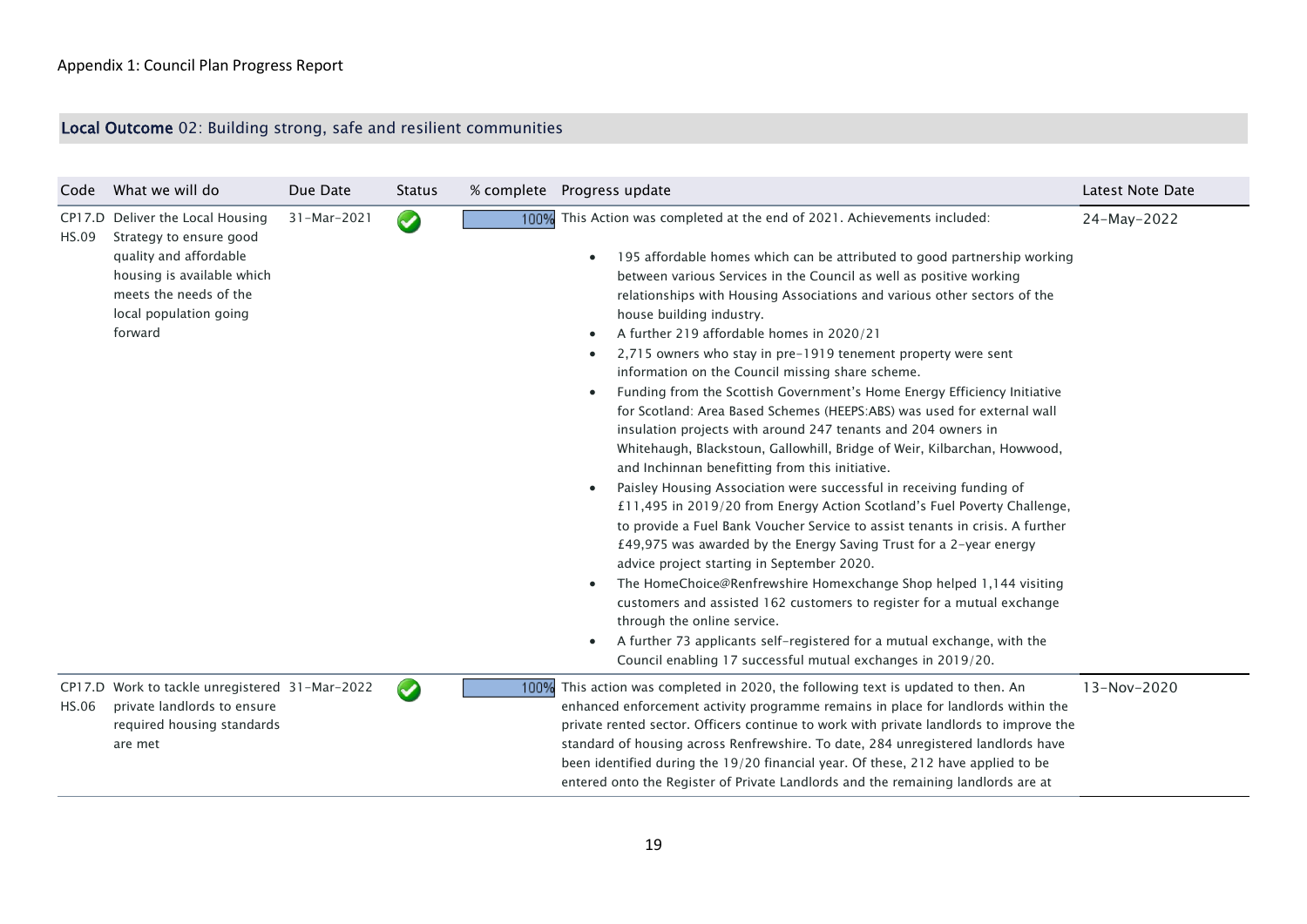| What we will do                                                                                                             | Due Date                                                                                                                                              | <b>Status</b>        |                                                                                                                                                                                                                                                                                                                                                                                                                                                                                                                                                                                                                                                                                                                                                                                                    | <b>Latest Note Date</b>                                                                                                                                                                                                                                                      |
|-----------------------------------------------------------------------------------------------------------------------------|-------------------------------------------------------------------------------------------------------------------------------------------------------|----------------------|----------------------------------------------------------------------------------------------------------------------------------------------------------------------------------------------------------------------------------------------------------------------------------------------------------------------------------------------------------------------------------------------------------------------------------------------------------------------------------------------------------------------------------------------------------------------------------------------------------------------------------------------------------------------------------------------------------------------------------------------------------------------------------------------------|------------------------------------------------------------------------------------------------------------------------------------------------------------------------------------------------------------------------------------------------------------------------------|
|                                                                                                                             |                                                                                                                                                       |                      | various stages of enforcement action for failing to register. 28 Repairing Standards<br>visits have been undertaken within this timescale to enforce remedial works to<br>address various areas of disrepair within these properties.                                                                                                                                                                                                                                                                                                                                                                                                                                                                                                                                                              |                                                                                                                                                                                                                                                                              |
| from the national reviews<br>of child protection and the<br>care system.                                                    | 31-Mar-2020                                                                                                                                           | $\blacktriangledown$ | This action was completed in 2020, the following text is updated to then. We are<br>continuing to improve culture, ethos and practice by quality assuring our practice<br>against the lessons learned from National and Local Initial Case Reviews (ICRs) and<br>Significant Case Reviews (SCRs), identifying existing good practice and highlighting<br>areas for development.                                                                                                                                                                                                                                                                                                                                                                                                                    | 13-Nov-2020                                                                                                                                                                                                                                                                  |
|                                                                                                                             |                                                                                                                                                       |                      | In addition, Renfrewshire is part of the North Strathclyde Region who has been<br>successful in becoming one of the first areas nationally to pilot and implement the<br>learning from the new Joint Investigative Interview course. Our successful<br>application, 'A Holistic Trauma Approach to Joint Investigative Interview (JII), brings<br>together the North Strathclyde Partnership (East Renfrewshire, Renfrewshire, East<br>Dunbartonshire, Inverclyde, "K" Division and "G" division) and 3rd sector partners<br>Children 1st, in a development based on the European Promise quality standards.<br>The Independent Care Review was published in February 2020 and any updated<br>policy and guidance emerging from both these reviews will be implemented as it<br>becomes available. |                                                                                                                                                                                                                                                                              |
| childcare.                                                                                                                  | 30-Nov-2018                                                                                                                                           | $\bullet$            | Our newest Children's house in Linwood was completed at the end of January 2019<br>and became operational in February 2019.                                                                                                                                                                                                                                                                                                                                                                                                                                                                                                                                                                                                                                                                        | 13-Nov-2020                                                                                                                                                                                                                                                                  |
| strategies for how the<br>Council will respond locally<br>to the risks posed by<br>serious organised crime<br>and terrorism | 31-Mar-2022                                                                                                                                           | $\bullet$            | The multi-agency Community Protection (Prevent) Steering Group has been<br>established with key partners across Renfrewshire and Inverclyde. Partners include:<br>$\cdot$ Renfrewshire Council $\cdot$ Police Scotland $\cdot$ Scottish Fire and Rescue Service $\cdot$<br>Scottish Ambulance Service · Scottish Prison Service · West College Scotland ·<br>University of the West of Scotland<br>the agenda and feed into the wider multi-agency divisional meeting. The Group will                                                                                                                                                                                                                                                                                                              | 13-Nov-2020                                                                                                                                                                                                                                                                  |
|                                                                                                                             | CHS.SIP Implement<br>.17.06. recommendations flowing<br>CHS.SIP Continue to develop<br>.17.06. residential provision in<br>CP17.E Develop and deliver |                      |                                                                                                                                                                                                                                                                                                                                                                                                                                                                                                                                                                                                                                                                                                                                                                                                    | % complete Progress update<br>100%<br>100%<br>100%<br>· Good Shepherd · Kibble · Spark of Genius<br>The Operational Working Group has also been established in Renfrewshire to lead on<br>look at both Counter Terrorism and Serious and Organised Crime. An action plan has |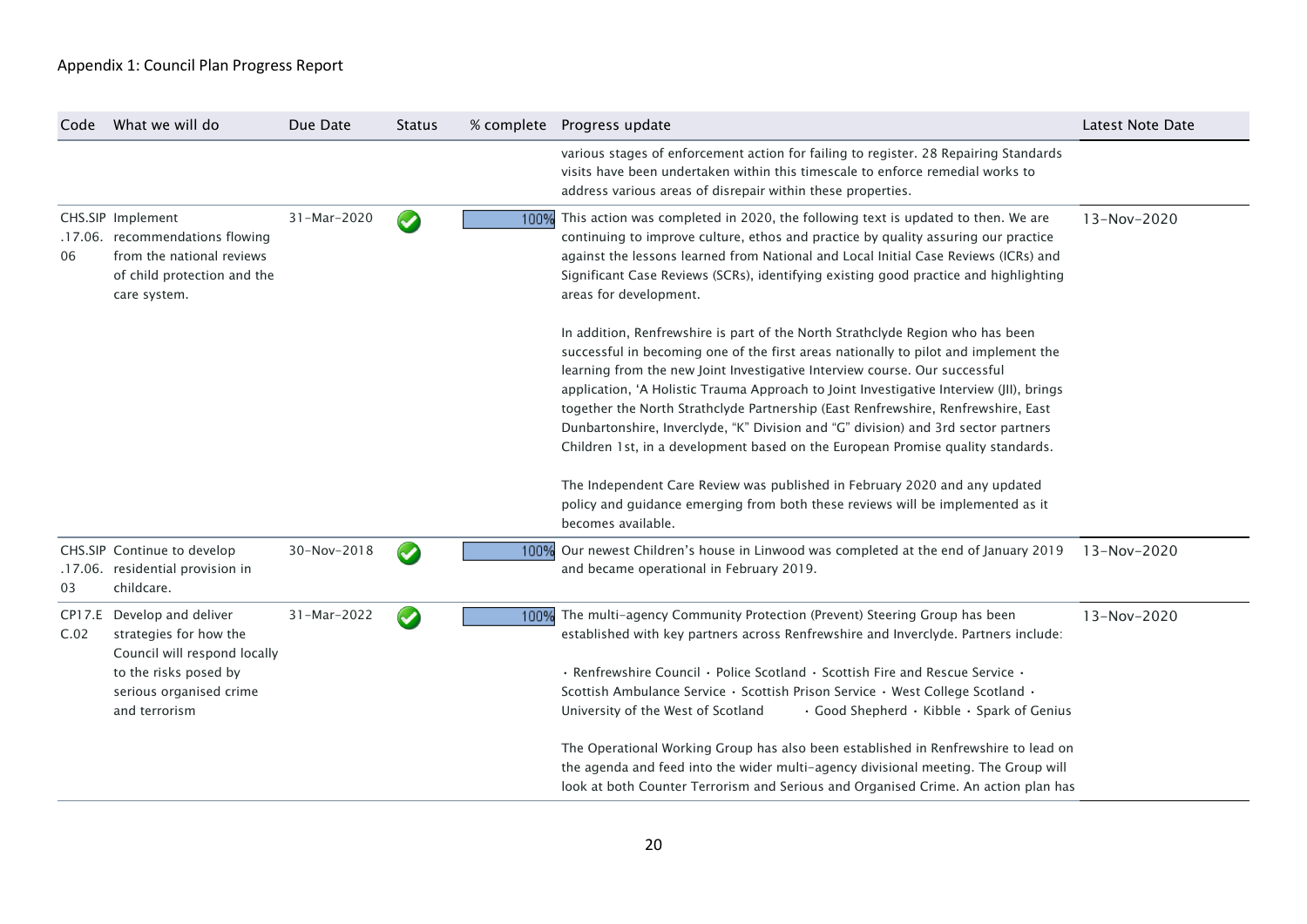| Code   | What we will do                                                                                                                                                                              | Due Date    | <b>Status</b> |      | % complete  Progress update                                                                                                                                                                                                                                                                                                                                                                                                                                                                                                                                                                                                                                                                                                                                                                                                                                                                                                                                                                                                                                                                                                                                                                                                                                                                                                                                                                                                                                                                                                                                                                                                                                                                                                                                                                                                                                                                                                                                                                                                                                                                                                                                                                                                                                                                                                                   | Latest Note Date |
|--------|----------------------------------------------------------------------------------------------------------------------------------------------------------------------------------------------|-------------|---------------|------|-----------------------------------------------------------------------------------------------------------------------------------------------------------------------------------------------------------------------------------------------------------------------------------------------------------------------------------------------------------------------------------------------------------------------------------------------------------------------------------------------------------------------------------------------------------------------------------------------------------------------------------------------------------------------------------------------------------------------------------------------------------------------------------------------------------------------------------------------------------------------------------------------------------------------------------------------------------------------------------------------------------------------------------------------------------------------------------------------------------------------------------------------------------------------------------------------------------------------------------------------------------------------------------------------------------------------------------------------------------------------------------------------------------------------------------------------------------------------------------------------------------------------------------------------------------------------------------------------------------------------------------------------------------------------------------------------------------------------------------------------------------------------------------------------------------------------------------------------------------------------------------------------------------------------------------------------------------------------------------------------------------------------------------------------------------------------------------------------------------------------------------------------------------------------------------------------------------------------------------------------------------------------------------------------------------------------------------------------|------------------|
|        |                                                                                                                                                                                              |             |               |      | been developed to allow partnership working and a sub group is being established<br>to look at disrupting and deterring serious and organised crime.                                                                                                                                                                                                                                                                                                                                                                                                                                                                                                                                                                                                                                                                                                                                                                                                                                                                                                                                                                                                                                                                                                                                                                                                                                                                                                                                                                                                                                                                                                                                                                                                                                                                                                                                                                                                                                                                                                                                                                                                                                                                                                                                                                                          |                  |
| SCP.01 | CP17.H Design a new way of<br>working with key partners<br>to improve outcomes for<br>the most vulnerable adults<br>in our area, ensuring they<br>get the right support at the<br>right time | 31-Mar-2022 | $\bullet$     | 100% | The IJB's Strategic Planning Group, consisting of members from the HSCP, Third<br>Sector, partners in the NHS and Renfrewshire Council and wider representatives of<br>carers and service users, has worked collaboratively to improve local relationships. A<br>range of collaborative and partnership-based projects have been taking place since<br>early 2021 to address agreed priorities covering (i) loneliness and social isolation; (ii)<br>lower-level mental health and wellbeing; (iii) housing as a health issue; (iv)<br>inequalities; (v) early years and vulnerable families and (vi) healthy and active living.<br>Subsequent funding has provided (and will provide) a unique opportunity for both<br>collaborative cross-sector working and innovative design and development of<br>community-based health initiatives.<br>The HSCP is currently funding10 projects involving around 14 local organisations<br>Focused on our shared priorities, these projects will support families with young<br>children; people with mental health issues; people from BAME communities; and<br>people with disabilities; as well as the general Renfrewshire population. All funding<br>applications had to also outline how their proposal would support those most<br>adversely impacted by the COVID-19 pandemic. The successful projects were<br>assessed positively by an independent panel on their ability to be scaled up and<br>sustained if successful. Due to the pandemic, some of the projects are slightly<br>behind schedule, however they will be evaluated during 2022 and the SPG will work<br>together to move to the next phase of addressing priorities. In support of this, the<br>HSCP has also implemented cross-sectoral working through the Voluntary Sector<br>Group, which has the objective of improving working between organisations in the<br>third sector and the HSCP. This enables broader discussions on current and future<br>approaches to service delivery.<br>In addition, the HSCP and Renfrewshire Council worked jointly with Engage<br>Renfrewshire to undertake the assessment of proposals for funding to implement<br>Community Mental Health and Wellbeing initiatives. This funding was allocated by<br>the Scottish Government to Third Sector Interfaces and there has been close | 23-May-2022      |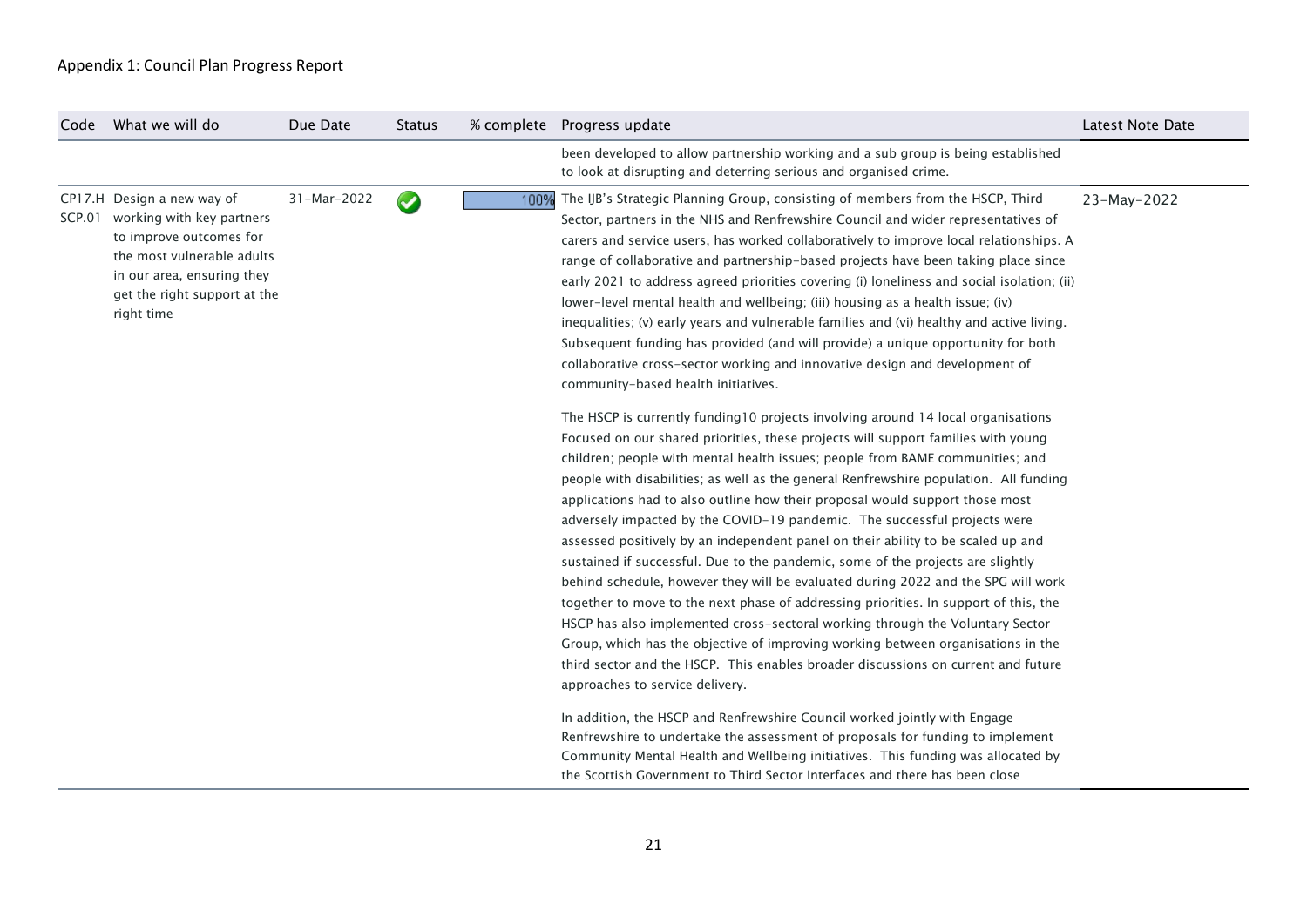| Code                     | What we will do                                                                                                                                                                                      | Due Date    | <b>Status</b>   |      | % complete Progress update                                                                                                                                                                                                                                                                                                                                                                                                                                                                                                                                                                                                                                                                                                                                                                                                                                                                                                                                                                                                                                                                                                                                                                                                                                                                                                                                                                                                                                                                                                 | Latest Note Date |
|--------------------------|------------------------------------------------------------------------------------------------------------------------------------------------------------------------------------------------------|-------------|-----------------|------|----------------------------------------------------------------------------------------------------------------------------------------------------------------------------------------------------------------------------------------------------------------------------------------------------------------------------------------------------------------------------------------------------------------------------------------------------------------------------------------------------------------------------------------------------------------------------------------------------------------------------------------------------------------------------------------------------------------------------------------------------------------------------------------------------------------------------------------------------------------------------------------------------------------------------------------------------------------------------------------------------------------------------------------------------------------------------------------------------------------------------------------------------------------------------------------------------------------------------------------------------------------------------------------------------------------------------------------------------------------------------------------------------------------------------------------------------------------------------------------------------------------------------|------------------|
|                          |                                                                                                                                                                                                      |             |                 |      | partnership working to ensure that funded projects meet local priorities. In total<br>over 50 projects have been funded with a share of £550k funding.                                                                                                                                                                                                                                                                                                                                                                                                                                                                                                                                                                                                                                                                                                                                                                                                                                                                                                                                                                                                                                                                                                                                                                                                                                                                                                                                                                     |                  |
| <b>HS.07</b>             | CP17.D Along with our key partners 31-Mar-2022<br>we will monitor and review<br>the impact of the range of<br>services we provide to<br>homeless people and those<br>threatened with<br>homelessness |             | $\blacklozenge$ | 100% | A Rapid Rehousing Transition Plan (RRTP) for Renfrewshire was approved by the<br>Policy Board in August 2019. The RRTP, which had been agreed with partners, details<br>how we would improve the outcomes for homeless applicants between 2019 and<br>2024, and £183k was awarded from the Scottish Government to support its<br>implementation in 2019/20. This funding has been used to deploy Temporary<br>Resettlement Officers, upscale our use of the Housing First approach to 30 service<br>users, and launch a Shared Living Initiative in partnership with Simon Community<br>Scotland to support homeless people who were interested in sharing a tenancy. A<br>Steering Group with membership from a range of partners was established to track<br>the implementation of the RRTP, chaired by Head of Housing & Planning Services.<br>The Renfrewshire Homelessness Partnership continues to meet regularly to monitor<br>and review all the measures in place to support those who are homeless.<br>During the pandemic, Operational letting activity has continued to focus on the<br>provision of temporary and settled accommodation for homeless people and other<br>people with the highest levels of housing need, in keeping with the needs based<br>framework set out in the housing allocation policy. This sustained focus on<br>homelessness was necessary, in order to enable people to move on from temporary<br>accommodation to settled housing, create greater capacity within the system and | 13-Nov-2020      |
| CRSIP1<br>7.01.0<br>3.07 | Develop and deliver phase<br>2 of the Renfrewshire<br><b>Community Safety</b><br>Partnership hub.                                                                                                    | 31-Mar-2018 | $\blacklozenge$ | 100% | return to a situation where it would not be necessary to use B&B accommodation.<br>Phase 2 of the Renfrewshire Community Safety Hub has been completed with the<br>Renfrewshire Wardens fully integrated into the Hub. The proposal is to move onto<br>Phase 3 to continue to expand the hub. This will include reviewing and implementing<br>outcomes from the Collaborative Leadership Programme led by Police Scotland and<br>Scottish Fire and Rescue Service. Phase 3 will also include the Community Safety Hub<br>assisting regeneration projects by expanding the public space CCTV network to<br>include Paisley Town Hall, Paisley Museum (whilst under refurbishment) and<br>Robertson Park. To assist the Joint Agency Command Centre (JACC), a direct link<br>between CCTV and the Conference Room will be integrated to allow real time images<br>to be displayed to partners.                                                                                                                                                                                                                                                                                                                                                                                                                                                                                                                                                                                                                               | 13-Nov-2020      |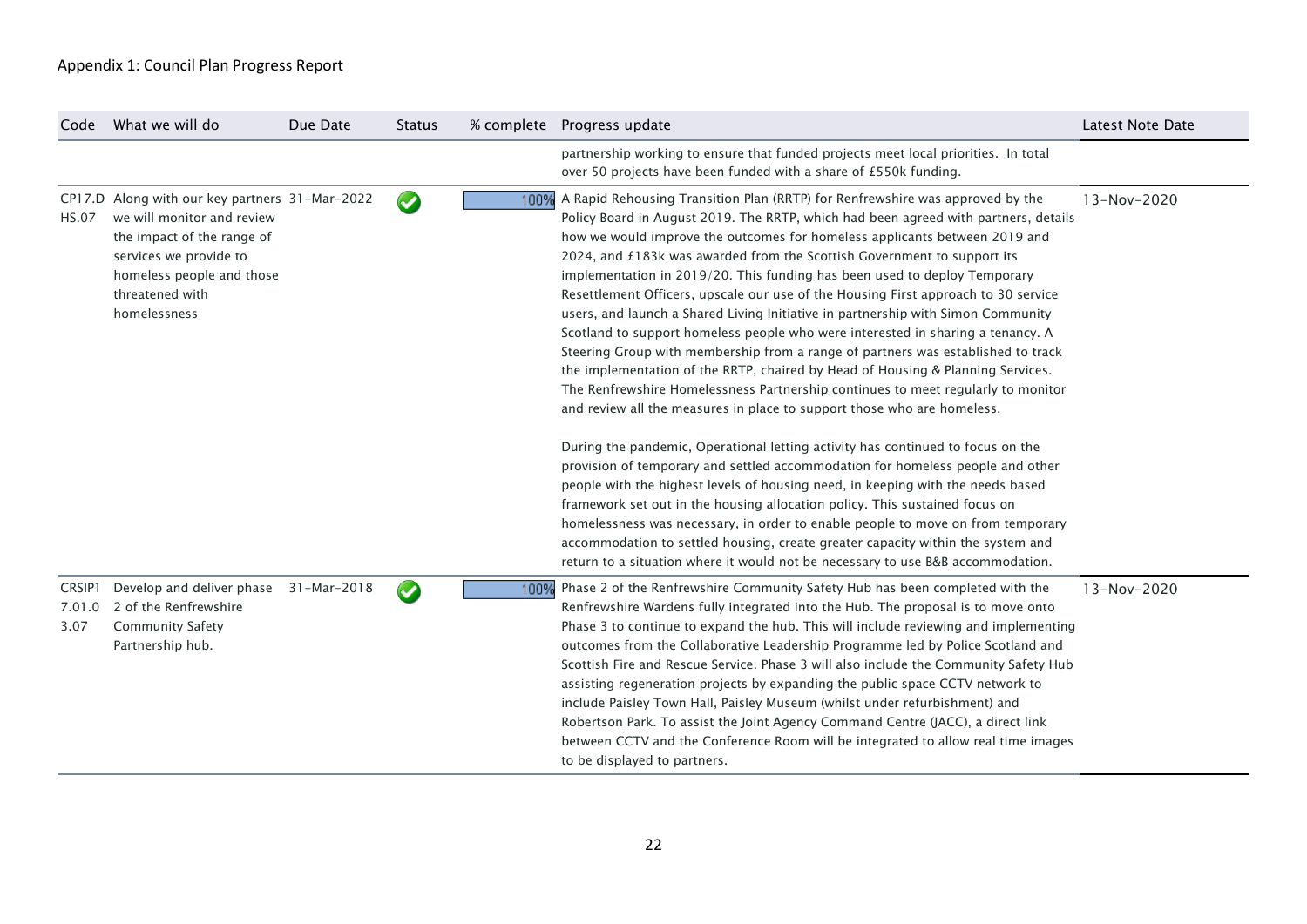| Code                    | What we will do                                                                                                                                          | Due Date    | <b>Status</b>         |      | % complete Progress update                                                                                                                                                                                                                                                                                                                                                                                                                                                                                                                                                                                                                                                                                                                                                                                                                                                                                                                                                                                                                                                            | Latest Note Date |
|-------------------------|----------------------------------------------------------------------------------------------------------------------------------------------------------|-------------|-----------------------|------|---------------------------------------------------------------------------------------------------------------------------------------------------------------------------------------------------------------------------------------------------------------------------------------------------------------------------------------------------------------------------------------------------------------------------------------------------------------------------------------------------------------------------------------------------------------------------------------------------------------------------------------------------------------------------------------------------------------------------------------------------------------------------------------------------------------------------------------------------------------------------------------------------------------------------------------------------------------------------------------------------------------------------------------------------------------------------------------|------------------|
| S.01                    | CP17.C Continue to modernise our 31-Mar-2022<br>school estate, maximising<br>opportunities for<br>communities to benefit<br>from new facilities          |             | $\bullet$             |      | 100% The Council's extensive £51.850m investment programme is supplemented by a<br>School Improvement Fund (SIF) which has amounted to £4.35m. This fund supports<br>smaller scale projects and a further allocation of £0.65m has been agreed from 2022<br>/ 23 capital resources providing a total additional investment of £5m on school<br>buildings. Paisley Grammar School Community Campus: Space planning consultants<br>have engaged in extensive consultation with stakeholders to develop a strategic brief<br>which has been approved by the PGSCC Governance Board and site visits to<br>benchmark with other projects across the country are being planned and<br>undertaken. Council funding of £10m towards the construction of a new build Thorn<br>Primary School was agreed in February 2022. A formal process of application is<br>required in relation to securing LEIP phase 3 match funding and a project status<br>evaluation document will be developed in due course. Bids are expected to be<br>submitted for phase 3 funding in September / October 2022. | 04-May-2022      |
| CE.SIP.<br>18.02.<br>01 | Work with key partners in<br>local areas to empower<br>people to develop and<br>deliver services, assets and<br>facilities in their local<br>communities | 31-Mar-2021 | $\blacklozenge$       | 100% | This action was completed in 2020, the following text is updated to then.<br>Along with investment such as the Community Empowerment Fund, work continues<br>with key community organisations to develop partnerships and their ideas for local<br>communities and assets.<br>Nine applications totalling £173,760 have been awarded from the Community<br>Empowerment Fund to support community organisations to progress their plans<br>using Community Asset Transfer. In total 22 projects have been awarded funding<br>with the total amount awarded to date being £353,235.                                                                                                                                                                                                                                                                                                                                                                                                                                                                                                     | 13-Nov-2020      |
| 02                      | CE.SIP. Implement a new approach 31-Mar-2019<br>18.02. for Local Area Committees                                                                         |             | $\blacktriangleright$ | 100% | This action was completed in 2020, the following text is updated to then.<br>Local Partnerships are now fully operational. All Local Partnerships have agreed<br>membership and a set of local priorities. These local priorities are informing the<br>award of local grants and other development work. Meetings to decide 2020/21<br>grant allocations were postponed in March 2020 due to COVID-19 but took place in<br>September 2020.<br>A very successful Participatory Budgeting pilot took place, with young people aged<br>12-25 having a direct say on the allocation of £150,000 of grant funding. Young                                                                                                                                                                                                                                                                                                                                                                                                                                                                   | 17-May-2021      |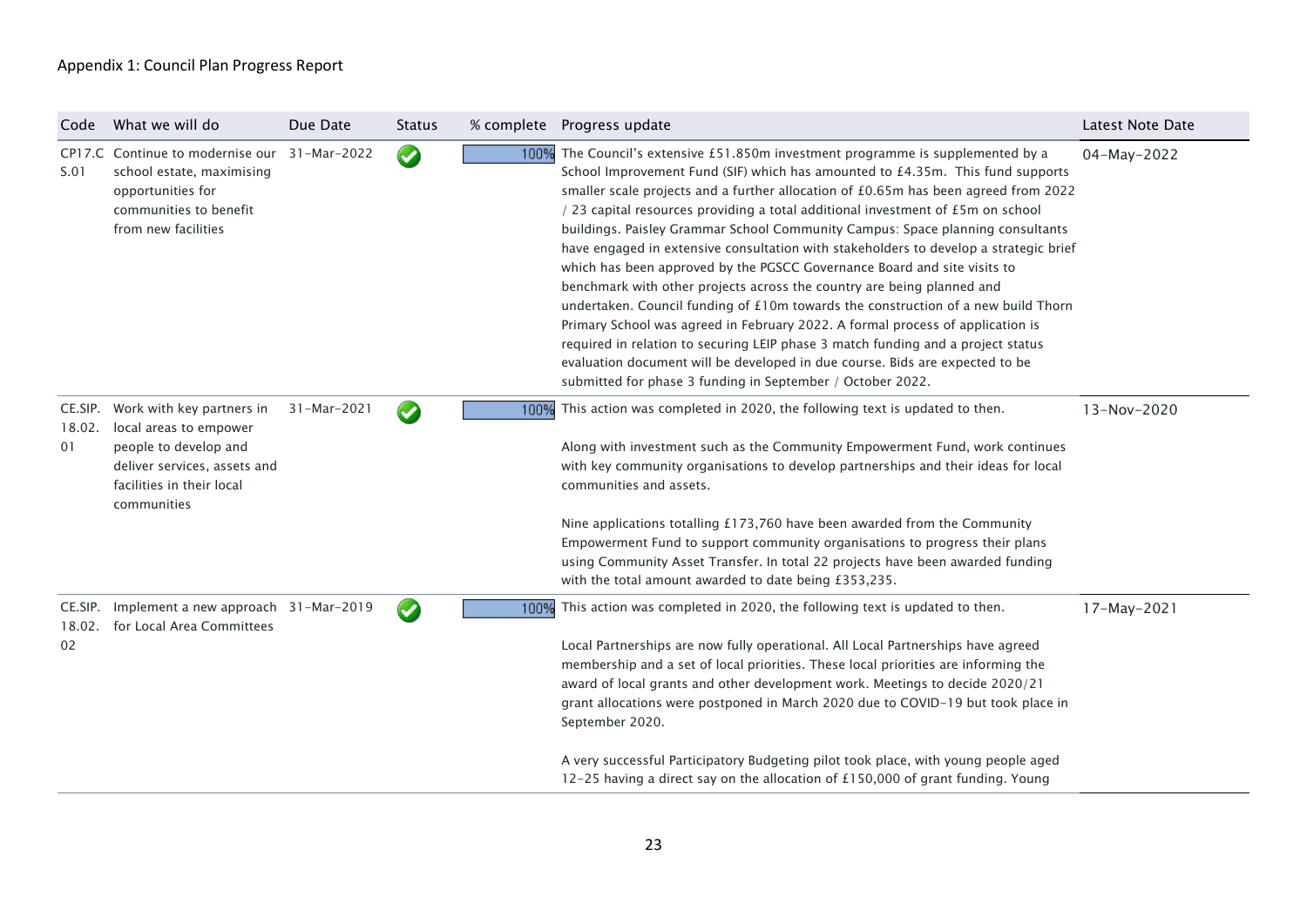| Code                    | What we will do                                                                                          | Due Date    | <b>Status</b>        |      | % complete  Progress update                                                                                                                                                                                                                                                                                                                                                                                                                                                                                                                                                                                                                                                                                                                                                                                                              | Latest Note Date |
|-------------------------|----------------------------------------------------------------------------------------------------------|-------------|----------------------|------|------------------------------------------------------------------------------------------------------------------------------------------------------------------------------------------------------------------------------------------------------------------------------------------------------------------------------------------------------------------------------------------------------------------------------------------------------------------------------------------------------------------------------------------------------------------------------------------------------------------------------------------------------------------------------------------------------------------------------------------------------------------------------------------------------------------------------------------|------------------|
|                         |                                                                                                          |             |                      |      | people have designed and delivered the process, including identifying priorities,<br>agreeing criteria for the fund, supporting applicants and delivering an<br>announcement event.                                                                                                                                                                                                                                                                                                                                                                                                                                                                                                                                                                                                                                                      |                  |
|                         |                                                                                                          |             |                      |      | Another round of 'Celebrating Renfrewshire', the youth-led participatory budgeting<br>exercise, was successfully completed in December 2020 in partnership with Youth<br>Services and Renfrewshire Youth Voice. Over 1,700 young people voted on the 80<br>project ideas which were submitted, and £124,437 was awarded to youth projects<br>across Renfrewshire, with 68 projects receiving funding across the seven Local<br>Partnership areas. Renfrewshire was one of the few local authorities in Scotland to<br>carry out Participatory Budgeting exercises in 2020/21. The Partnerships and<br>Inequalities Team have also been supporting Environment and Infrastructure with the<br>design of the Community Investment Fund, which will be the Renfrewshire Council's<br>first step towards mainstream Participatory Budgeting. |                  |
| CE.SIP.<br>18.02.<br>03 | Work with communities to<br>develop local action plans<br>to tackle the issues people<br>care about most | 31-Mar-2021 | $\sim$               | 100% | Each of the seven Local Partnerships has agreed a set of local priorities that they<br>want to take action on. Award of funding to community groups through the Local<br>Partnership is guided by the local priorities, with community groups asked to<br>demonstrate how their project will contribute to delivery of local priorities.                                                                                                                                                                                                                                                                                                                                                                                                                                                                                                 | 17-May-2021      |
|                         |                                                                                                          |             |                      |      | Another round of 'Celebrating Renfrewshire', the youth-led participatory budgeting<br>exercise, was successfully completed in December 2020 in partnership with Youth<br>Services and Renfrewshire Youth Voice. Over 1,700 young people voted on the 80<br>project ideas which were submitted, and £124,437 was awarded to youth projects<br>across Renfrewshire, with 68 projects receiving funding across the seven Local<br>Partnership areas. Renfrewshire was one of the few local authorities in Scotland to<br>carry out Participatory Budgeting exercises in 2020/21. The Partnerships and<br>Inequalities Team have also been supporting Environment and Infrastructure with the<br>design of the Community Investment Fund, which will be the Renfrewshire Council's<br>first step towards mainstream Participatory Budgeting. |                  |
| CE.SIP.<br>18.02.<br>04 | Make Renfrewshire a leader 31-Mar-2021<br>in supporting volunteering<br>within communities               |             | $\blacktriangledown$ | 100% | During the pandemic, a national campaign called Scotland Cares was launched to<br>encourage people to volunteer to support the pandemic response. Over 50,000<br>people signed up to volunteer in Scotland, with over 1,100 registered in<br>Renfrewshire. At a local level officers worked closely with Engage Renfrewshire to                                                                                                                                                                                                                                                                                                                                                                                                                                                                                                          | 13-Nov-2020      |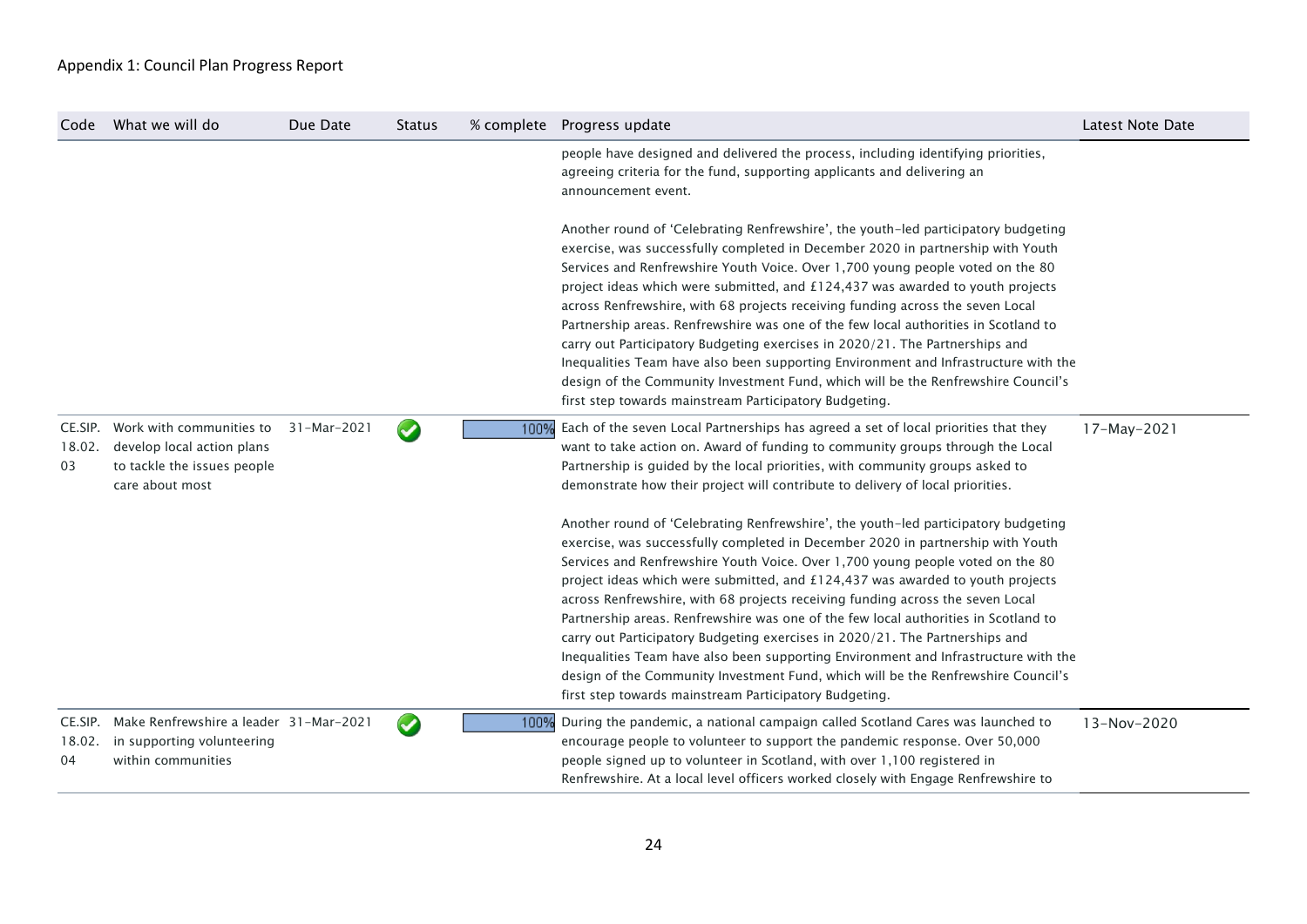| Code | What we will do | Due Date | <b>Status</b> | % complete | Progress update                                                                         | Latest Note Date |
|------|-----------------|----------|---------------|------------|-----------------------------------------------------------------------------------------|------------------|
|      |                 |          |               |            | develop our local volunteering response through the Renfrewshire Volunteer Reserve      |                  |
|      |                 |          |               |            | Bank, to which 248 people signed up. Local volunteers are at the heart of the           |                  |
|      |                 |          |               |            | neighbourhood hub model being developed in partnership with communities.                |                  |
|      |                 |          |               |            | The Neighbourhood Hub model which was put into place as part of the initial             |                  |
|      |                 |          |               |            | pandemic response, continues to develop with colleagues across the Council and our      |                  |
|      |                 |          |               |            | partners. Seven hub areas have been established, supported through three physical       |                  |
|      |                 |          |               |            | locations in in Renfrew, Paisley and Linwood. The hubs operate on a partnership         |                  |
|      |                 |          |               |            | basis with Renfrewshire Leisure, Renfrewshire Health and Social Care Partnership,       |                  |
|      |                 |          |               |            | Engage Renfrewshire, local groups and organisations across communities, and are         |                  |
|      |                 |          |               |            | supported by local volunteers. The hub teams have provided support services to over     |                  |
|      |                 |          |               |            | 300 households since the start of the lockdown period. Support provided has             |                  |
|      |                 |          |               |            | included befriending calls to people who feel isolated or vulnerable, signposting to    |                  |
|      |                 |          |               |            | food services and delivery of books and toys through the Libraries Direct Service.      |                  |
|      |                 |          |               |            | Hubs have also taken responsibility for the prescription delivery service operation. In |                  |
|      |                 |          |               |            | addition, there is a new focus from October 2020 on those required to self-isolate      |                  |
|      |                 |          |               |            | due to the Test and Protect programme.                                                  |                  |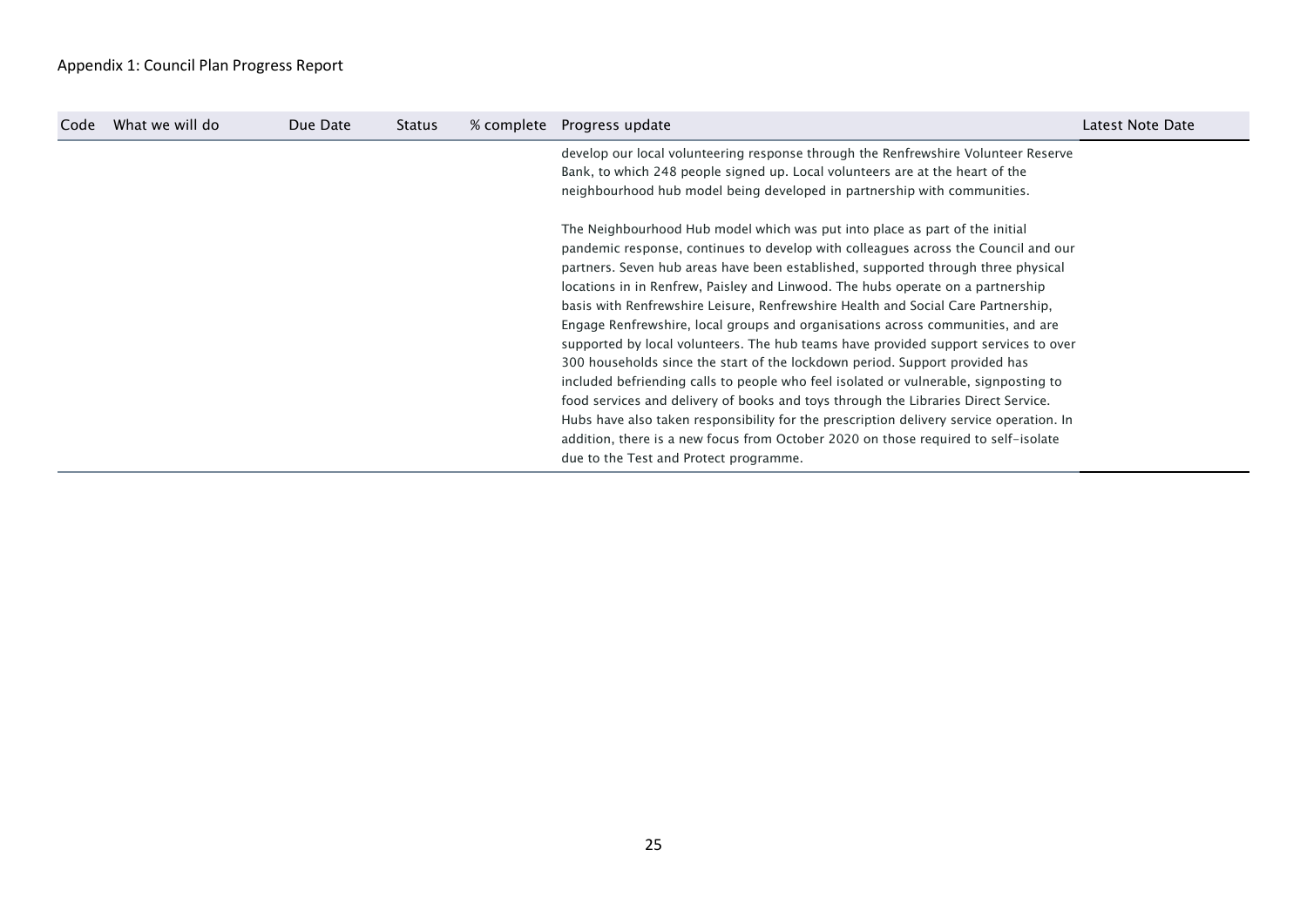# Local Outcome 03: Tackling inequality, ensuring opportunities for all

| Code | What we will do                                                                                                                                                                                                                         | Due Date             | Status |                                                                                                                                                                                | % complete  Progress update                                                                                                                                                                                                                                                                                                              | Latest Note Date |
|------|-----------------------------------------------------------------------------------------------------------------------------------------------------------------------------------------------------------------------------------------|----------------------|--------|--------------------------------------------------------------------------------------------------------------------------------------------------------------------------------|------------------------------------------------------------------------------------------------------------------------------------------------------------------------------------------------------------------------------------------------------------------------------------------------------------------------------------------|------------------|
| S.02 | CP17.C Take forward a "Celebrating 31-Mar-2022<br>Youth" programme,<br>offering young people in<br>Renfrewshire the chance to<br>get involved and to<br>participate in a range of<br>social, cultural, digital and<br>sport activities. | $\blacktriangledown$ |        | 100%                                                                                                                                                                           | Youth Services and Renfrewshire Youth Voice planned the "Celebrating Youth"<br>programme during the Youth Voice Residential which focused on the 2019 theme of<br>"Participation", this included:                                                                                                                                        | 13-Nov-2020      |
|      |                                                                                                                                                                                                                                         |                      |        |                                                                                                                                                                                | Support for young people to attend youth voice groups and events through<br>the Scottish Attainment Challenge and Young Scot partnership project; including<br>smart travel and rewards and discounts.                                                                                                                                   |                  |
|      |                                                                                                                                                                                                                                         |                      |        |                                                                                                                                                                                | Youth Voice Residential involving young people from youth voice groups,<br>young carers, volunteers to plan year programme and events.                                                                                                                                                                                                   |                  |
|      |                                                                                                                                                                                                                                         |                      |        |                                                                                                                                                                                | Participation Roadshow running over the summer school holidays to<br>community venues across Renfrewshire: Youth-led "Escape Rooms" events focussing<br>on problem-solving and team working, Young Scot information, Youth Voice and<br>Participation workshop, promotion of the Celebrating Youth Participatory Budgeting<br>programme. |                  |
|      |                                                                                                                                                                                                                                         |                      |        |                                                                                                                                                                                | Planning and organising an issue-based Climate Change event for<br>encouraging youth action on environmental issues.                                                                                                                                                                                                                     |                  |
|      |                                                                                                                                                                                                                                         |                      |        | Outdoor Learning Programmes during holidays for young people to get<br>outdoors; identifying focus of future community based environmental projects and<br>after school clubs. |                                                                                                                                                                                                                                                                                                                                          |                  |
|      |                                                                                                                                                                                                                                         |                      |        |                                                                                                                                                                                | Youth Events Panel continue beyond Year of Young People, to work with RC<br>Events Team to engage young people in cultural events; the Spree, Youth Arts<br>Festival, Halloween Festival, etc.                                                                                                                                           |                  |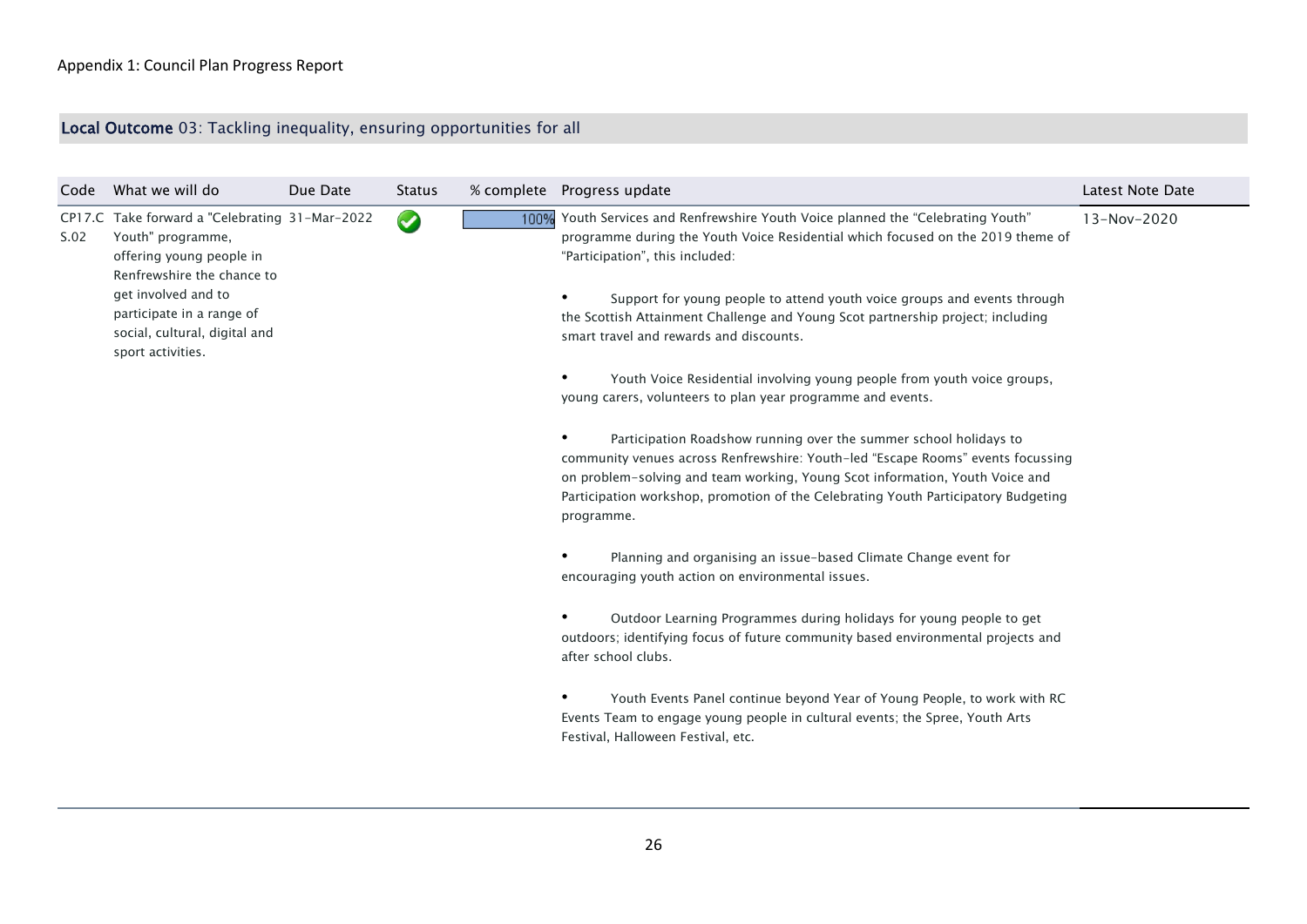| Code | What we will do                                                                                                                                                                                  | Due Date       | <b>Status</b>   |      | % complete Progress update                                                                                                                                                                                                                                                                                                                                                                                                                                                                                                                                                                                                                        | <b>Latest Note Date</b> |
|------|--------------------------------------------------------------------------------------------------------------------------------------------------------------------------------------------------|----------------|-----------------|------|---------------------------------------------------------------------------------------------------------------------------------------------------------------------------------------------------------------------------------------------------------------------------------------------------------------------------------------------------------------------------------------------------------------------------------------------------------------------------------------------------------------------------------------------------------------------------------------------------------------------------------------------------|-------------------------|
|      |                                                                                                                                                                                                  |                |                 |      | Community youth clubs participating in workshops with artists to participate<br>in the Halloween parade and aerial displays.                                                                                                                                                                                                                                                                                                                                                                                                                                                                                                                      |                         |
|      |                                                                                                                                                                                                  |                |                 |      | Planning for Positive About Youth Awards, 9th year celebration of youth<br>achievement; nominations open with venue, media company and event management<br>progressing.                                                                                                                                                                                                                                                                                                                                                                                                                                                                           |                         |
|      |                                                                                                                                                                                                  |                |                 |      | Digital Academy to involve young people in creating content for Young Scot<br>portal/council website                                                                                                                                                                                                                                                                                                                                                                                                                                                                                                                                              |                         |
| S.03 | CP17.C Ensure Renfrewshire is a<br>"Child Friendly" place where<br>children are nurtured and<br>thrive.                                                                                          | 31-Mar-2022    |                 | 75%  | With the appointment of the new Principal Educational Psychologist we are revisiting $04-May-2022$<br>Renfrewshire Nurturing Relationships Approach to ensure that it is refreshed and<br>embedded in the practice of all education staff within Renfrewshire Council. This has<br>been coupled with a renewed focus on GIRFEC and The Promise.                                                                                                                                                                                                                                                                                                   |                         |
| 04   | CHS.SIP Further develop our early<br>.17.02. years curriculum to support<br>new legislation and in<br>particular the additional<br>hours being allocated for<br>early learning and<br>childcare. | $31$ -Jul-2021 | $\blacklozenge$ |      | 100% Renfrewshire Council has fully implemented the expansion of 1140 hours of early<br>learning and childcare to eligible children, with all children aged 3 to 5 years and<br>eligible 2-year-olds now receiving this provision. This is despite a delay, due to the<br>Covid pandemic, in some of the Council's planned infrastructure work required to<br>support the expansion.                                                                                                                                                                                                                                                              | 04-May-2022             |
| S.04 | CP17.C Provide high quality<br>education and support to<br>narrow the poverty related<br>attainment gap                                                                                          | 31-Mar-2022    | $\bullet$       | 100% | A mid-year report was submitted to the Scottish Government providing an<br>evaluation of the Scottish Attainment Challenge programme. In summary,<br>patterns of attainment are similar to previous years. Comparison to winter 2020<br>data suggests that:<br>• Attainment in P1 has increased across all measures and decreases in overall<br>figures are due to lower P4 figures.<br>• Decreases are largest in SIMD 30% most deprived group.<br>• Decreases are largest in quartile 2 schools.<br>• Listening & talking figures remain consistent across all stages.<br>• Attainment in quartile 4 schools has increased across all measures. | 04-May-2022             |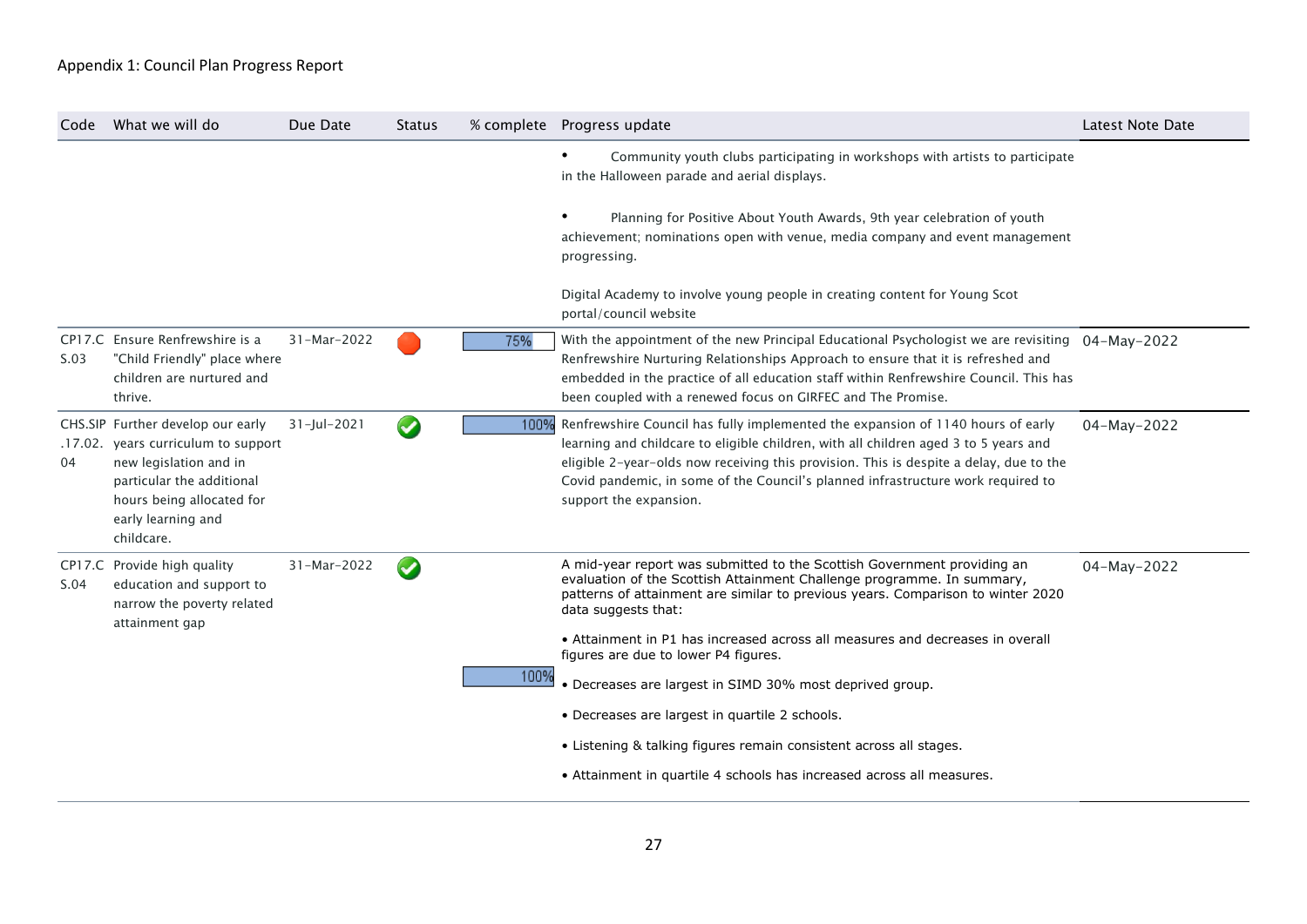| Code | What we will do                                                                                                                                 | Due Date    | <b>Status</b>         |      | % complete Progress update                                                                                                                                                                                                                                                                                                                                                                                                                                                                                                                                                                                                                                                                                                                                                                                                                                                   | Latest Note Date |
|------|-------------------------------------------------------------------------------------------------------------------------------------------------|-------------|-----------------------|------|------------------------------------------------------------------------------------------------------------------------------------------------------------------------------------------------------------------------------------------------------------------------------------------------------------------------------------------------------------------------------------------------------------------------------------------------------------------------------------------------------------------------------------------------------------------------------------------------------------------------------------------------------------------------------------------------------------------------------------------------------------------------------------------------------------------------------------------------------------------------------|------------------|
|      |                                                                                                                                                 |             |                       |      | • Comparison to June 2021 figures for P1/P2 and P4/P5 cohorts suggests figures<br>are lower than in June. However, variation in type of data collected.                                                                                                                                                                                                                                                                                                                                                                                                                                                                                                                                                                                                                                                                                                                      |                  |
|      |                                                                                                                                                 |             |                       |      | • Attendance - there were some improvements in 21-22 but this is not a direct<br>comparison to previous years due to schools closures / periods of home learning.                                                                                                                                                                                                                                                                                                                                                                                                                                                                                                                                                                                                                                                                                                            |                  |
|      |                                                                                                                                                 |             |                       |      | Health and Wellbeing - a range of central data has been collected this year,<br>including the HWB national census data. This data demonstrates that services<br>and interventions are having a positive impact on the social and emotional<br>wellbeing of children and young people.                                                                                                                                                                                                                                                                                                                                                                                                                                                                                                                                                                                        |                  |
| E.07 | CP17.C Working with local<br>equalities led community<br>groups and employees to<br>implement specific and<br>meaningful equalities<br>outcomes | 31-Mar-2022 |                       | 75%  | Following engagement, draft equality outcomes were agreed by Council and<br>published in March 2021. Work to further consult and develop the draft Equality<br>Outcomes will be developed as part of the development of the Fairer Renfrewshire<br>programme.                                                                                                                                                                                                                                                                                                                                                                                                                                                                                                                                                                                                                | 19-May-2022      |
|      | CP17.H Develop innovative<br>SCP.02 approaches for tackling<br>social isolation across all<br>groups in society                                 | 31-Mar-2022 | $\blacktriangleright$ | 100% | The HSCP is one of the lead organisations who support residents experiencing social 24-May-2022<br>isolation. Its strategic partnerships and operational interfaces with Housing and third<br>sector organisations are enabling us to better to identify and support adults who<br>may have little contact with other people, and offer a range of ways to connect them<br>into their communities; support services and social activities.                                                                                                                                                                                                                                                                                                                                                                                                                                   |                  |
|      |                                                                                                                                                 |             |                       |      | The HSCP support numerous services who are supporting different approaches to<br>tackle isolation including the Community Connectors Programme, ROAR -<br>Connections for Life and the Carers Centre which help people sustain and renew<br>connections with others. ALISS (A Local Information Service for Scotland) provides<br>access to over 200 community-based resources that can help to improve health and<br>wellbeing. In the context of self-directed support, ALISS provides greater choice for<br>adults and carers, enabling them to access information about resources in their<br>communities, to support them to achieve their identified outcomes. Many people use<br>self-directed support budgets to access services which allow them opportunities to<br>interact with others and take part in purposeful activity that specifically interests<br>them, |                  |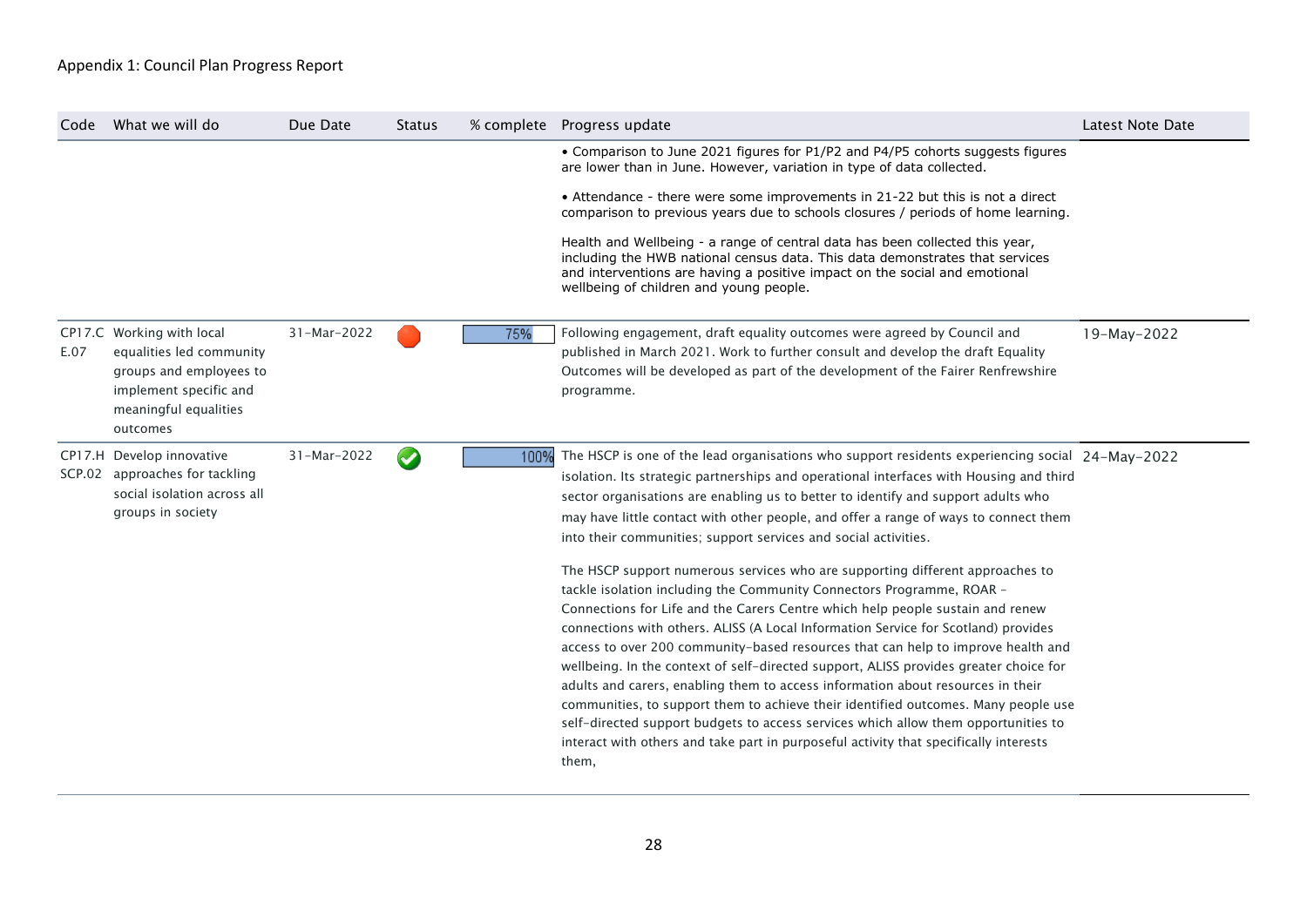| Code | What we will do                                                                                                  | Due Date    | <b>Status</b>   |      | % complete Progress update                                                                                                                                                                                                                                                                                                                                                                                                                                                                                                                                                                                                                                                                                                                                                                                                                                                                                                                                                                                                                                                                                                                                                                                                                                                                                                                                                 | <b>Latest Note Date</b> |
|------|------------------------------------------------------------------------------------------------------------------|-------------|-----------------|------|----------------------------------------------------------------------------------------------------------------------------------------------------------------------------------------------------------------------------------------------------------------------------------------------------------------------------------------------------------------------------------------------------------------------------------------------------------------------------------------------------------------------------------------------------------------------------------------------------------------------------------------------------------------------------------------------------------------------------------------------------------------------------------------------------------------------------------------------------------------------------------------------------------------------------------------------------------------------------------------------------------------------------------------------------------------------------------------------------------------------------------------------------------------------------------------------------------------------------------------------------------------------------------------------------------------------------------------------------------------------------|-------------------------|
|      |                                                                                                                  |             |                 |      | The Community Connectors programme, based in local GP Practices, continues to<br>provide vital support to people in local communities to address social issues via<br>Community Link workers, local health champions and a specialist housing advice<br>worker. The partnership approach of this programme has been recognised as having<br>benefits in supporting local people as well as reducing unnecessary appointments<br>with GPs.<br>In response to the COVID-19 pandemic, Active Communities provided a befriending<br>service which was utilised by workers in the Neighbourhood Hubs, enabling them to<br>refer people feeling isolated or lonely as a result of COVID-19. Since then, funding<br>has been secured to work with the STAR Project and ROAR - Connections for Life to<br>increase the number of volunteer befrienders for health and social care staff in<br>locality teams to refer people to with the prime objective being to increase social<br>connectedness.<br>The work of the HSCP complements the activity led by the Council to ensure<br>Renfrewshire is a safe, thriving and inclusive community and help people to<br>overcome the impacts of poverty and poor health.                                                                                                                                                               |                         |
|      | CP17.H Take forward targeted<br>SCP.03 action to address the<br>number of drug related<br>deaths in Renfrewshire | 31-Mar-2022 | $\blacklozenge$ | 100% | The projects within the Alcohol and Drugs Change Programme are continuing to<br>progress, including the Trauma Informed and Responsive Renfrewshire Programme -<br>a partnership programme of work to ensure that recognising and responding to<br>trauma is part of every service we deliver. A coordinator post has been created to<br>lead this programme of work going forward, with recruitment currently underway. A<br>steering group has been established, and engagement with the Improvement Service<br>and other local authorities has taken place. An initial high-level action plan is<br>currently being developed. Work has also progressed on the Stigma/Language<br>Matters project with a marketing and communications activity plan being developed,<br>with objectives including: demonstrating leadership by ensuring the Council does<br>not use language that stigmatises people in public and staff communications;<br>supporting staff across partner organisations to understand the power of language,<br>be confident in their use of language and to challenge stigma by speaking up when<br>people make negative or wrong comments; and, supporting national campaigns to<br>help people in Renfrewshire understand the power of language. A training module<br>has also been developed with HR/OD, which will be used to roll out to staff. | 19-May-2022             |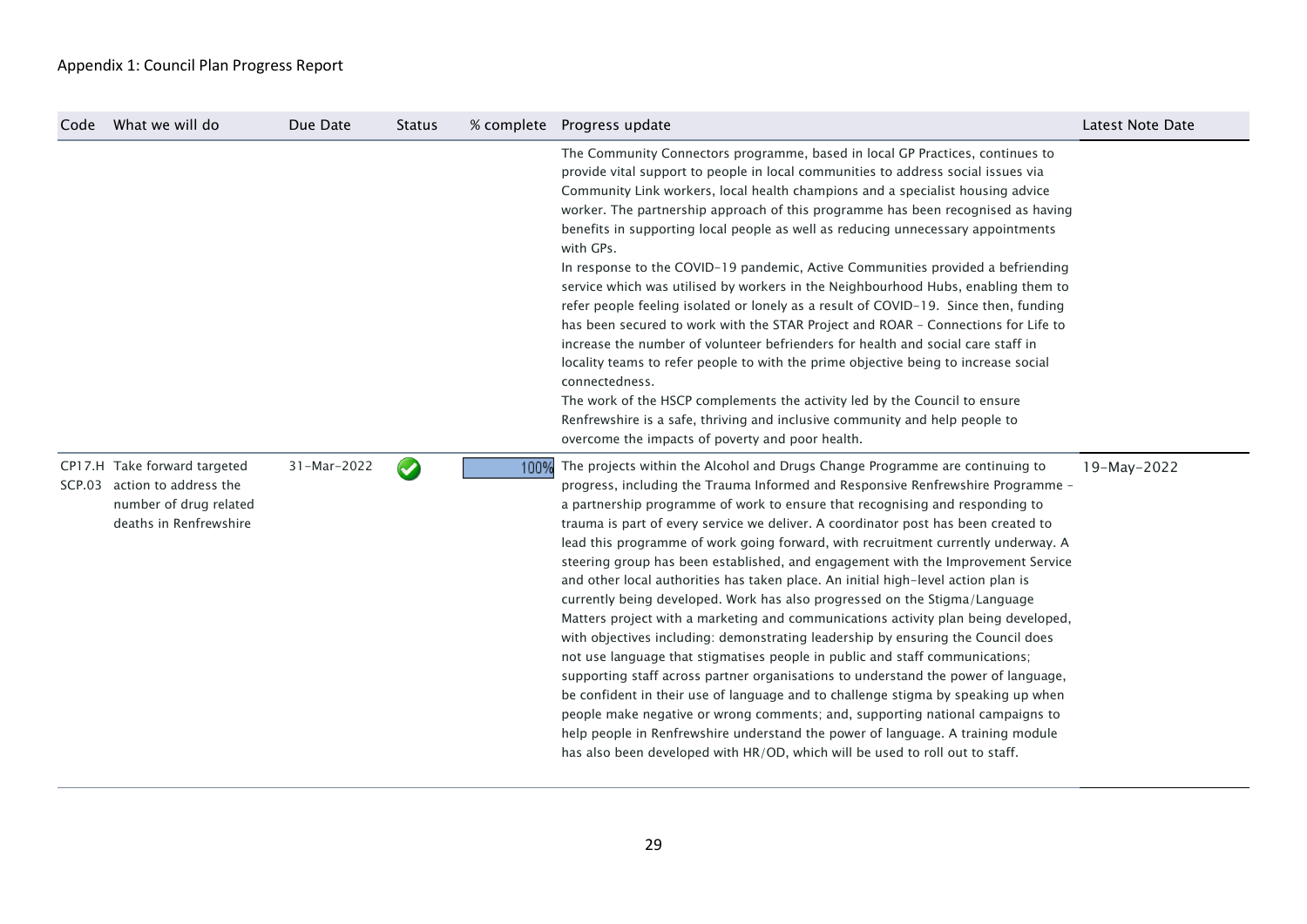| Code                    | What we will do                                                                                                                       | Due Date    | <b>Status</b>   |      | % complete Progress update                                                                                                                                                                                                                                                                                                                                                                                                                                                                                                                                                                                                                                                                                                                                                                                                                                                                                                                                                                                                                                                                                                                                                                                                                                                                                                                                                                                                                                                                                                                                                                                                                                                              | Latest Note Date    |
|-------------------------|---------------------------------------------------------------------------------------------------------------------------------------|-------------|-----------------|------|-----------------------------------------------------------------------------------------------------------------------------------------------------------------------------------------------------------------------------------------------------------------------------------------------------------------------------------------------------------------------------------------------------------------------------------------------------------------------------------------------------------------------------------------------------------------------------------------------------------------------------------------------------------------------------------------------------------------------------------------------------------------------------------------------------------------------------------------------------------------------------------------------------------------------------------------------------------------------------------------------------------------------------------------------------------------------------------------------------------------------------------------------------------------------------------------------------------------------------------------------------------------------------------------------------------------------------------------------------------------------------------------------------------------------------------------------------------------------------------------------------------------------------------------------------------------------------------------------------------------------------------------------------------------------------------------|---------------------|
| LL.02                   | CP17.R Maximise use of leisure<br>assets in Renfrewshire.<br>promoting positive health<br>and mental wellbeing                        | 31-Mar-2022 | $\bigcirc$      |      | 100% In addition to the main cultural, sport and leisure activities available in our cultural<br>and leisure facilities, OneRen runs a range of classes, activities and projects in our<br>libraries, leisure centres, museums and town halls which advise on, promote,<br>support and encourage positive health and mental wellbeing.<br>Since COVID-19 restrictions have lifted, the OneRen team has worked hard to<br>provide a wide range of programmes and activities for our communities to get<br>involved with in person. Shifting engagement back to in person events. Our venues<br>are now back up and running with full opening hours and increased capacity, with<br>full and varied timetables of activities.<br>Highlights from 1st October to 31st March include: A successful in person Paisley<br>Book Festival with 96 events and 1941 attendees, with excellent feedback from<br>those who attended. This included our biggest schools programme yet for the<br>festival with 30 events in school and public libraries. We recorded 434574 indoor<br>leisure attendances including swims, group exercise, court usage, gym usage, clubs<br>and events. Public libraries saw 63290 physical attendances (49,275 more than the<br>same time the previous year) as well as 71685 physical book issues. An outdoor<br>camp run by our sports services sector took 34 children away for 2 weeks to take<br>part in 6 different outdoor activities. The Performance Programme facilitated by our<br>arts team launched its first season of live performances since the closure of the<br>Paisley Arts Centre for refurbishment, one event attracted 114 children, many of | 13-Nov-2020 One Ren |
| S.05                    | CP17.C Review support for young<br>carers, identifying<br>opportunities to improve<br>life chances                                    | 31-Mar-2022 | $\blacklozenge$ | 100% | which would have been experiencing live performance for the first time.<br>Support for young carers' is being embedded within our wider GIRFEC approach,<br>rather than as a stand-alone service. The development of new, multi-agency<br>community-based family support service, will co-ordinate the identification and<br>provision of holistic supports to young carers.                                                                                                                                                                                                                                                                                                                                                                                                                                                                                                                                                                                                                                                                                                                                                                                                                                                                                                                                                                                                                                                                                                                                                                                                                                                                                                            | 19-May-2022         |
| CE.SIP.<br>18.03.<br>02 | Deliver approaches to help 31-Dec-2018<br>mitigate the impacts on low<br>income households of the<br>next phase of Welfare<br>Reforms |             | $\bullet$       | 100% | A programme of work was completed with the rollout of Universal Credit in<br>September 2018. Well-developed management arrangements were put in place to<br>monitor Universal Credit rollout and the change in Housing Benefit and Council Tax<br>Reduction caseloads, as well as monitor rent and council tax income and arrears<br>levels. This supported effective workforce planning and revenue collection activities.                                                                                                                                                                                                                                                                                                                                                                                                                                                                                                                                                                                                                                                                                                                                                                                                                                                                                                                                                                                                                                                                                                                                                                                                                                                             | 13-Nov-2020         |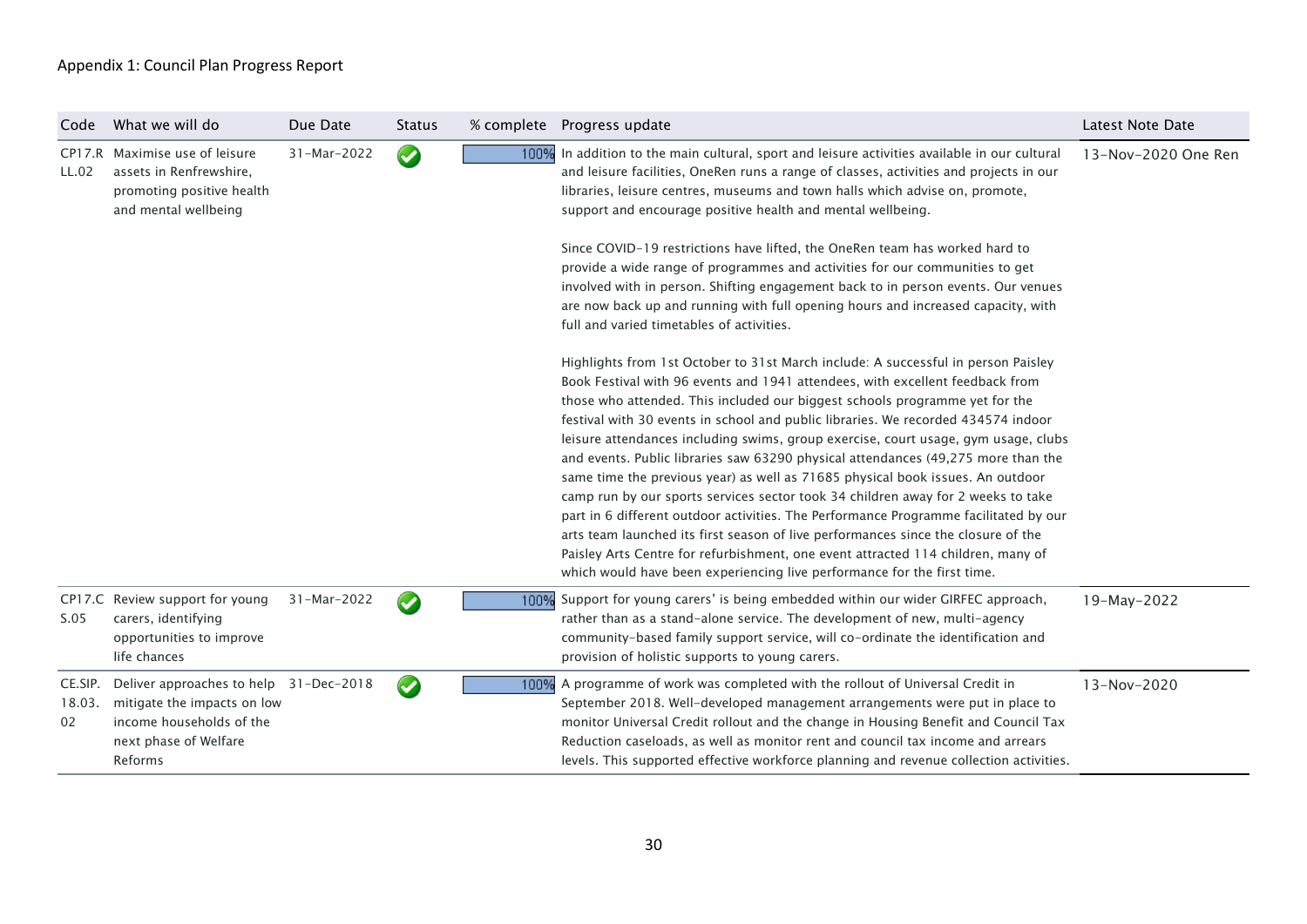| Code                    | What we will do                                                                              | Due Date    | <b>Status</b>        |                                                                                  | % complete  Progress update                                                                                                                    | Latest Note Date |
|-------------------------|----------------------------------------------------------------------------------------------|-------------|----------------------|----------------------------------------------------------------------------------|------------------------------------------------------------------------------------------------------------------------------------------------|------------------|
| CE.SIP.<br>18.03.<br>03 | Deliver a range of<br>interventions to support<br>financial inclusion across<br>Renfrewshire | 31-Mar-2019 | $\bullet$            | 100%                                                                             | This action was complete in 2020 and the note reflects to that point. The<br>programme is being reviewed under the Fairer Renfrewshire banner. | 13-Nov-2020      |
|                         |                                                                                              |             |                      |                                                                                  | The Tackling Poverty Programme continues to deliver a range of projects to support                                                             |                  |
|                         |                                                                                              |             |                      |                                                                                  | families living in poverty. In this period, targeted income maximisation support has                                                           |                  |
|                         |                                                                                              |             |                      |                                                                                  | put £1.7million in the pockets of low-income families, as well as continuing to                                                                |                  |
|                         |                                                                                              |             |                      |                                                                                  | provide services such as holiday provision with a healthy meal, breakfast clubs and                                                            |                  |
|                         |                                                                                              |             |                      |                                                                                  | services which support the mental health and wellbeing of young people.                                                                        |                  |
|                         |                                                                                              |             |                      |                                                                                  | The Local Child Poverty Action Plan, developed in partnership with the HSCP and NHS                                                            |                  |
|                         |                                                                                              |             |                      |                                                                                  | GGC, was published in June 2019, the learning from which will influence the                                                                    |                  |
|                         |                                                                                              |             |                      |                                                                                  | direction of the Tackling Poverty year 3 programme. The second annual report was                                                               |                  |
|                         |                                                                                              |             |                      |                                                                                  | published in September 2020.                                                                                                                   |                  |
|                         |                                                                                              |             |                      |                                                                                  | Working in partnership with Renfrewshire Leisure, free sanitary products are now                                                               |                  |
|                         |                                                                                              |             |                      |                                                                                  | available in town halls, community centres and libraries. This was launched as part                                                            |                  |
|                         |                                                                                              |             |                      |                                                                                  | of a wider 'Period Poverty' campaign during Challenge Poverty Week in October                                                                  |                  |
|                         |                                                                                              |             |                      |                                                                                  | 2019.                                                                                                                                          |                  |
|                         | CHS.SIP Introduce a youth and                                                                | 31-Mar-2022 | $\blacktriangledown$ | 100%                                                                             | Youth Services continue to support the development of Youth Voice initiatives -                                                                | 13-Nov-2020      |
|                         | .18.03. equalities forum as a key                                                            |             |                      |                                                                                  | Renfrewshire Youth Voice (RYV), including the Youth Events Panel, Youth                                                                        |                  |
| 07                      | element of local                                                                             |             |                      | Commission on Mental Health, newly elected Members of Scottish Youth Parliament, |                                                                                                                                                |                  |
|                         | engagement.                                                                                  |             |                      |                                                                                  | and senior members from Community Youth Clubs. Youth Services and RYV have                                                                     |                  |
|                         |                                                                                              |             |                      |                                                                                  | jointly run a Youth Leadership training course in 2019, which included roadshows<br>and youth participation events across the authority.       |                  |
|                         |                                                                                              |             |                      |                                                                                  |                                                                                                                                                |                  |
|                         |                                                                                              |             |                      |                                                                                  | Partnership working with Children's Services has seen RYV involved in the                                                                      |                  |
|                         |                                                                                              |             |                      |                                                                                  | forthcoming PSHE review in schools, youth perspective on developing Council                                                                    |                  |
|                         |                                                                                              |             |                      |                                                                                  | Values, links to Local Partnership Forums, and the Participatory Budgeting process                                                             |                  |
|                         |                                                                                              |             |                      |                                                                                  | for the Youth Challenge Fund.                                                                                                                  |                  |
|                         |                                                                                              |             |                      |                                                                                  | In collaboration with Youth Services, a large-scale consultation with young people to                                                          |                  |
|                         |                                                                                              |             |                      |                                                                                  | develop a 'Framework for Personal and Social Education in Renfrewshire' took place                                                             |                  |
|                         |                                                                                              |             |                      |                                                                                  | in 2019/20.                                                                                                                                    |                  |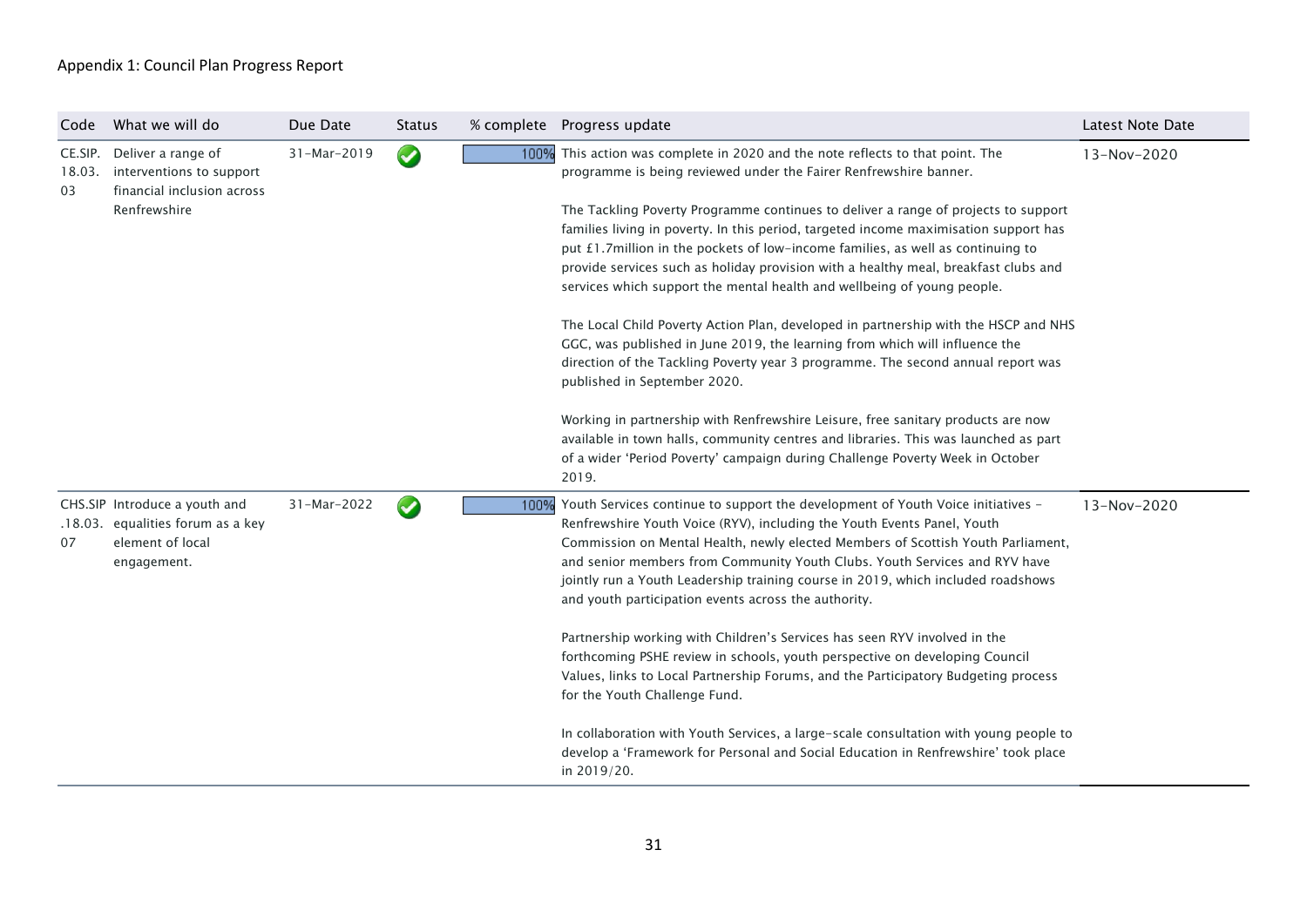# Local Outcome 04: Creating a sustainable Renfrewshire for all to enjoy

| Code                     | What we will do                                                                                                                                                                 | Due Date    | <b>Status</b>        |      | % complete Progress update                                                                                                                                                                                                                                                                                                                                                                                                                                                                                                                                                                                                                   | Latest Note Date |
|--------------------------|---------------------------------------------------------------------------------------------------------------------------------------------------------------------------------|-------------|----------------------|------|----------------------------------------------------------------------------------------------------------------------------------------------------------------------------------------------------------------------------------------------------------------------------------------------------------------------------------------------------------------------------------------------------------------------------------------------------------------------------------------------------------------------------------------------------------------------------------------------------------------------------------------------|------------------|
| CRSIP1<br>7.01.0<br>4.17 | Finalise the delivery of the<br>project to replace all street<br>lighting in Renfrewshire<br>with LEDs.                                                                         | 30-Sep-2017 | $\blacktriangledown$ | 100% | Renfrewshire's Street Lighting Investment Strategy has now been completed, with<br>30,756 street lights being converted to LED Lanterns at the end of 2018/19.                                                                                                                                                                                                                                                                                                                                                                                                                                                                               | 13-Nov-2020      |
| ECSIP1<br>8.04.0<br>4    | Work to meet the<br>challenging targets set out<br>in our carbon management<br>plan - through our council<br>fleet, street lighting, public<br>realm and floodlight<br>strategy | 31-Mar-2021 | $\blacktriangledown$ | 100% | To support the growing number of EVs in the Council Fleet, EV Chargers have been<br>installed in Operational Depots at Underwood Road and Robertson Park as well as<br>HCSP facilities at Mile End Centre, Montrose Care Home, and Johnstone Town Hall to<br>increase the provision of Electric Vehicle Charging Infrastructure and deployment of<br>Low Emission Vehicles at these locations.                                                                                                                                                                                                                                               | 28-Apr-2021      |
| ECSIP1<br>8.04.0<br>5    | Ensure a residual waste<br>treatment and disposal<br>facility is fully operational<br>by end of 2019 as part of<br>the Clyde Valley Waste<br>Management solution                | 31-Dec-2019 |                      | 100% | The Council, in collaboration with four other councils, has invested in the Clyde<br>Valley Waste project, an energy from waste plant at Dunbar at a cost of £177 million<br>with a total contract value of £700m over the 25-year period. This will enable the<br>Council to meet its landfill diversion targets. The contract commenced in January<br>2020 and the project is now being delivered.                                                                                                                                                                                                                                         | 13-Nov-2020      |
| ECSIP1<br>8.04.0<br>6    | Deliver the requirements of 31-Mar-2021<br>the Scottish Household<br>recycling charter and<br>related service changes                                                           |             |                      | 85%  | Renfrewshire Council has implemented the charter by improving on the waste<br>collection tonnages (accounting for the COVID-19 recovery).<br>Various initiatives have been delivered in support of the Recycling Charter including<br>consultation with householders and a school project (which had been delayed by<br>COVID-19). Assessment of school recycling performance has been completed.<br>The Circular Economy Bill has been delayed by the Scottish Government.<br>Consultation and a routemap for waste are expected to be published in May 2022.<br>The service has been working alongside Climate Change Champions throughout | 28-Apr-2021      |
|                          |                                                                                                                                                                                 |             |                      |      | schools in Renfrewshire. Champions have had visits to Enva to raise awareness and<br>enhance education on recycling.                                                                                                                                                                                                                                                                                                                                                                                                                                                                                                                         |                  |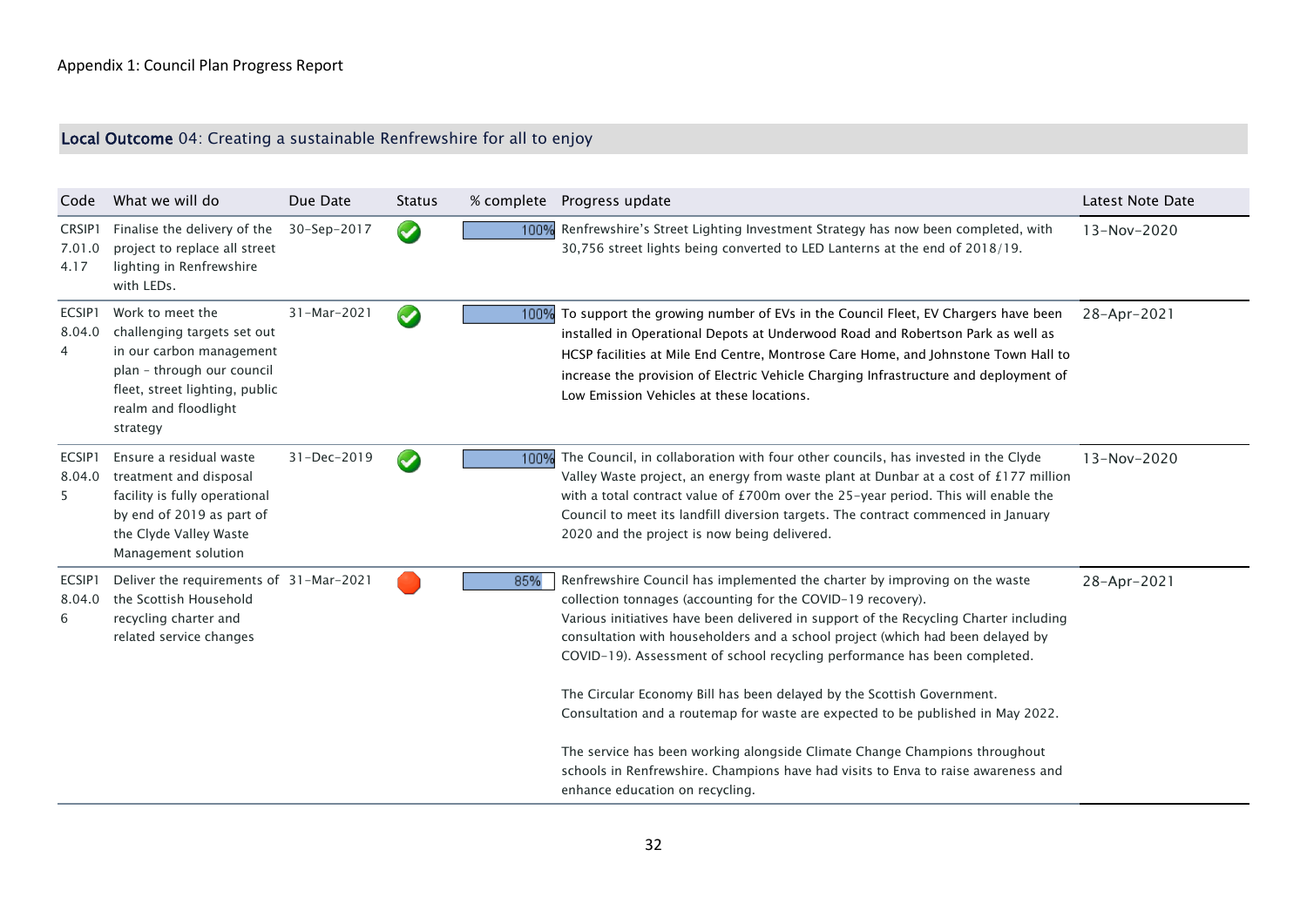| Code                  | What we will do                                                                                                        | Due Date    | <b>Status</b> |      | % complete Progress update                                                                                                                                                                                                                                                                                                                                                                                                                                                                                                                                                                                                                                                                    | Latest Note Date |
|-----------------------|------------------------------------------------------------------------------------------------------------------------|-------------|---------------|------|-----------------------------------------------------------------------------------------------------------------------------------------------------------------------------------------------------------------------------------------------------------------------------------------------------------------------------------------------------------------------------------------------------------------------------------------------------------------------------------------------------------------------------------------------------------------------------------------------------------------------------------------------------------------------------------------------|------------------|
|                       |                                                                                                                        |             |               |      | The revised charter and route map will provide a foundation from which further<br>changes can be made.                                                                                                                                                                                                                                                                                                                                                                                                                                                                                                                                                                                        |                  |
|                       |                                                                                                                        |             |               |      | The Deposit Return Scheme will be launched on 16 August 2023. Implications for<br>Local Authorities are still being determined.                                                                                                                                                                                                                                                                                                                                                                                                                                                                                                                                                               |                  |
|                       |                                                                                                                        |             |               |      | Extended Producer Responsibility Scheme has not yet been laid before UK<br>parliament.                                                                                                                                                                                                                                                                                                                                                                                                                                                                                                                                                                                                        |                  |
|                       |                                                                                                                        |             |               |      | Relevant tonnage information and composition of waste streams will be considered<br>to determine how these schemes are implemented across Renfrewshire.                                                                                                                                                                                                                                                                                                                                                                                                                                                                                                                                       |                  |
|                       |                                                                                                                        |             |               |      | Baseline information has been gathered in 21/22 for all waste streams; residual,<br>food/green waste, paper and card and mixed plastic and cans.                                                                                                                                                                                                                                                                                                                                                                                                                                                                                                                                              |                  |
| ECSIP1<br>8.04.0<br>7 | Review and update<br>Renfrewshire's Sustainable<br>Food Strategy and achieve<br>Sustainable Food City<br><b>Status</b> | 31-Mar-2021 |               | 80%  | Restrictions due to the Covid-19 pandemic have had an impact on the ability to<br>achieve Sustainable Food City Status.                                                                                                                                                                                                                                                                                                                                                                                                                                                                                                                                                                       | 28-Apr-2021      |
| ECSIP1<br>8.04.0<br>8 | Deliver the Team Up, To<br>Clean Up campaign<br>throughout Renfrewshire,<br>involving local communities                | 31-Mar-2021 | $\bullet$     | 100% | During 2020/21 the service targeted fly-tipping and addressed a number of areas<br>where extensive flytipping over the years had blighted the community. Work was<br>also undertaken to secure other open spaces where fly-tipping is prevalent.                                                                                                                                                                                                                                                                                                                                                                                                                                              | 28-Apr-2021      |
|                       |                                                                                                                        |             |               |      | The COVID-19 pandemic acted as a catalyst for Team Up to Clean Up litter picking<br>activity. Volunteers, many furloughed or with less hours needed on site for work,<br>ventured out alone, or with their families, to clean up their neighbourhoods. This<br>resulted in almost 700 litter picking kits being handed out to volunteers across<br>Renfrewshire in 2020/21. An unprecedented volume of community activity has<br>taken place over the last 12 months; 2,958 volunteers have gone out litterpicking on<br>1,842 occasions, removing 8,781 bags of litter from Renfrewshire streets and green<br>spaces. StreetScene Services supported the Campaign by promptly uplifting bags |                  |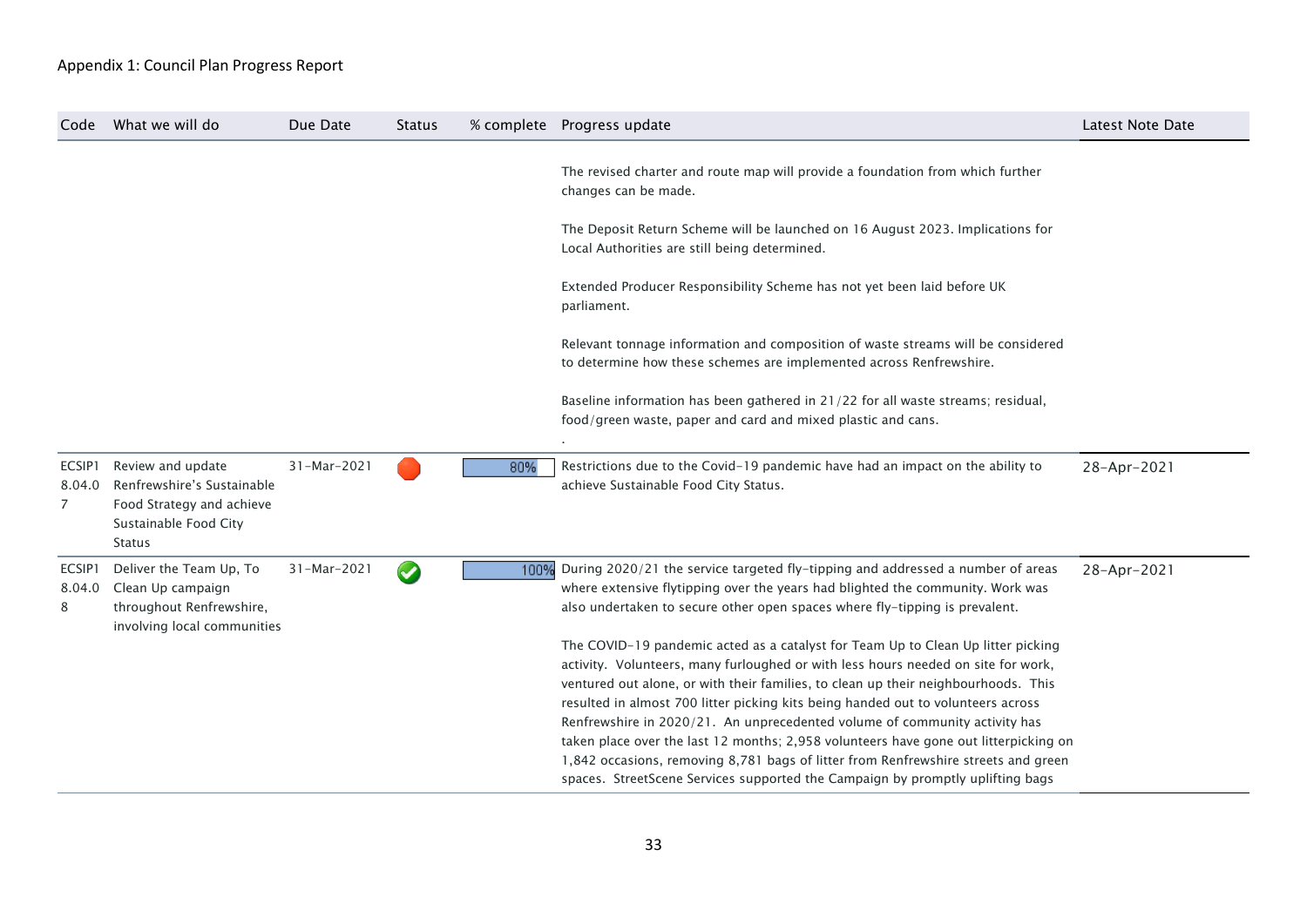| Code                  | What we will do                                                                                                                    | Due Date    | <b>Status</b>           |      | % complete Progress update                                                                                                                                                                                                                                                                                                                                                                                                                                                                                                                                                                          | Latest Note Date |
|-----------------------|------------------------------------------------------------------------------------------------------------------------------------|-------------|-------------------------|------|-----------------------------------------------------------------------------------------------------------------------------------------------------------------------------------------------------------------------------------------------------------------------------------------------------------------------------------------------------------------------------------------------------------------------------------------------------------------------------------------------------------------------------------------------------------------------------------------------------|------------------|
|                       |                                                                                                                                    |             |                         |      | and disposing of flytipping. The group's Facebook community group has grown from<br>750 members in 2019, to 2.4k group members.                                                                                                                                                                                                                                                                                                                                                                                                                                                                     |                  |
| ECSIP1<br>8.04.0<br>9 | Ensure that the Council's<br>integrated enforcement<br>policy is adhered to,<br>ensuring businesses and<br>communities are treated | 31-Mar-2021 | $\bullet$               | 100% | Enforcement staff across the Council continue to work with businesses to ensure<br>they can flourish and grow without an overpowering burden of enforcement. Advice<br>can be provided by staff with compliance visits undertaken to ensure compliance<br>with the appropriate legislation.                                                                                                                                                                                                                                                                                                         | 17-May-2021      |
|                       | fairly and consistently                                                                                                            |             |                         |      | During the pandemic, Environmental Health and Trading Standards Officers worked<br>to ensure that business premises have as much help and quidance as possible to<br>support them to comply with legislation and guidance. This has been both proactive<br>(e-mail, phone, and visit) and reactive (phone call or visit). In line with the Council's<br>Integrated Enforcement Policy, businesses have been supported by officers adopting<br>an "engage, explain, encourage and then enforce" model which affords people the<br>best opportunity to comply before any enforcement action is taken. |                  |
| ECSIP1<br>8.04.1<br>0 | Deliver a refreshed Air<br>Quality Action Plan to<br>improve air quality for<br>Renfrewshire                                       | 30-Sep-2018 | $\overline{\mathbf{v}}$ | 100% | The draft Renfrewshire Air Quality Action Plan has been completed for the 3 Air<br>Quality Management Areas in Paisley, Johnstone and Renfrew. This has been passed<br>to the Scottish Government and SEPA for review as per requirements under<br>legislation and once returned with comments, will go out to wider consultation in<br>due course. The Action Plan details actions to reduce air pollutants within these<br>areas.                                                                                                                                                                 | 13-Nov-2020      |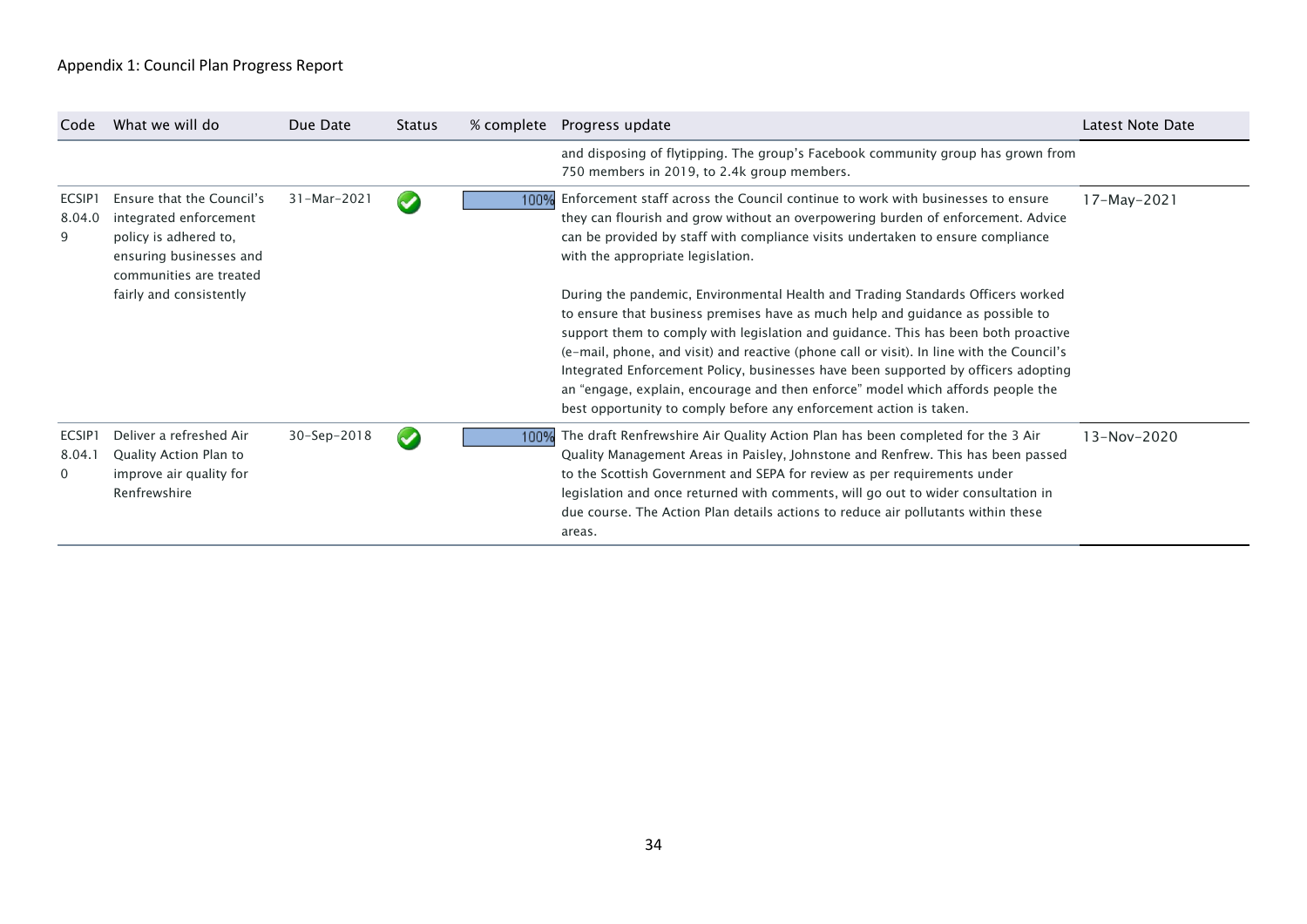# Local Outcome 05: Working together to improve outcomes

| Code           | What we will do                                                                                                                                                                                          | Due Date    | <b>Status</b>        |      | % complete  Progress update                                                                                                                                                                                                                                                                                                                                                                                             | Latest Note Date |
|----------------|----------------------------------------------------------------------------------------------------------------------------------------------------------------------------------------------------------|-------------|----------------------|------|-------------------------------------------------------------------------------------------------------------------------------------------------------------------------------------------------------------------------------------------------------------------------------------------------------------------------------------------------------------------------------------------------------------------------|------------------|
| CP17.F<br>R.01 | Continue to manage the<br>Council's resources,<br>ensuring financial<br>sustainability of the<br>organisation                                                                                            | 31-Mar-2022 | $\blacktriangledown$ | 100% | The Scottish Government has confirmed its intention to publish a resource spending<br>review in May 2022 which should provide additional context for the council's<br>financial plans; however the financial outlook is expected to remain challenging and<br>service transformation along with other financial sustainability workstreams will be<br>required to underpin the council's medium term financial outlook. | 19-May-2022      |
| CP17.F<br>R.02 | Take forward opportunities 31-Mar-2022<br>for transformation,<br>innovation and efficiency<br>through our Better Council<br>Change Programme                                                             |             |                      | 50%  | Progress continues to be made on Right for Renfrewshire activities but at a slower<br>pace than planned due to the impact of the pandemic on capacity. The programme is<br>currently being reassessed to ensure it remains appropriate and continues to<br>underpin the Council's financial sustainability. Service redesigns within Finance and<br>ICT are ongoing and will be fully implemented in 22/23.             | 19-May-2022      |
| E.08           | CP17.C Review existing strategic<br>partnership agreements<br>and work with community<br>planning partners to<br>identify opportunities to<br>share and connect<br>resources                             | 31-Mar-2022 | $\blacktriangledown$ | 100% | Community Asset Transfer Annual Report submitted to Infrastructure, Land &<br>Environment Policy Board (25 August 2021)                                                                                                                                                                                                                                                                                                 | 19-May-2022      |
| E.09           | CP17.C Develop our data and<br>analytics function, working<br>with partners to build a<br>better picture of how to<br>improve outcomes for local<br>people, businesses and<br>communities using an early | 31-Mar-2022 | $\blacktriangledown$ | 100% | The Data Analytics & Research Team has worked with a number of services using<br>geographic information, population projections and economic data to improve the<br>efficiency and accessibility of services. User workshops and resources were made<br>available expanding capacity in Excel, data visualisation and survey design and use.                                                                            | 13-Nov-2020      |
|                | intervention approach                                                                                                                                                                                    |             |                      |      | Dashboards were developed to expand the use of Business Intelligence at an<br>operational level.                                                                                                                                                                                                                                                                                                                        |                  |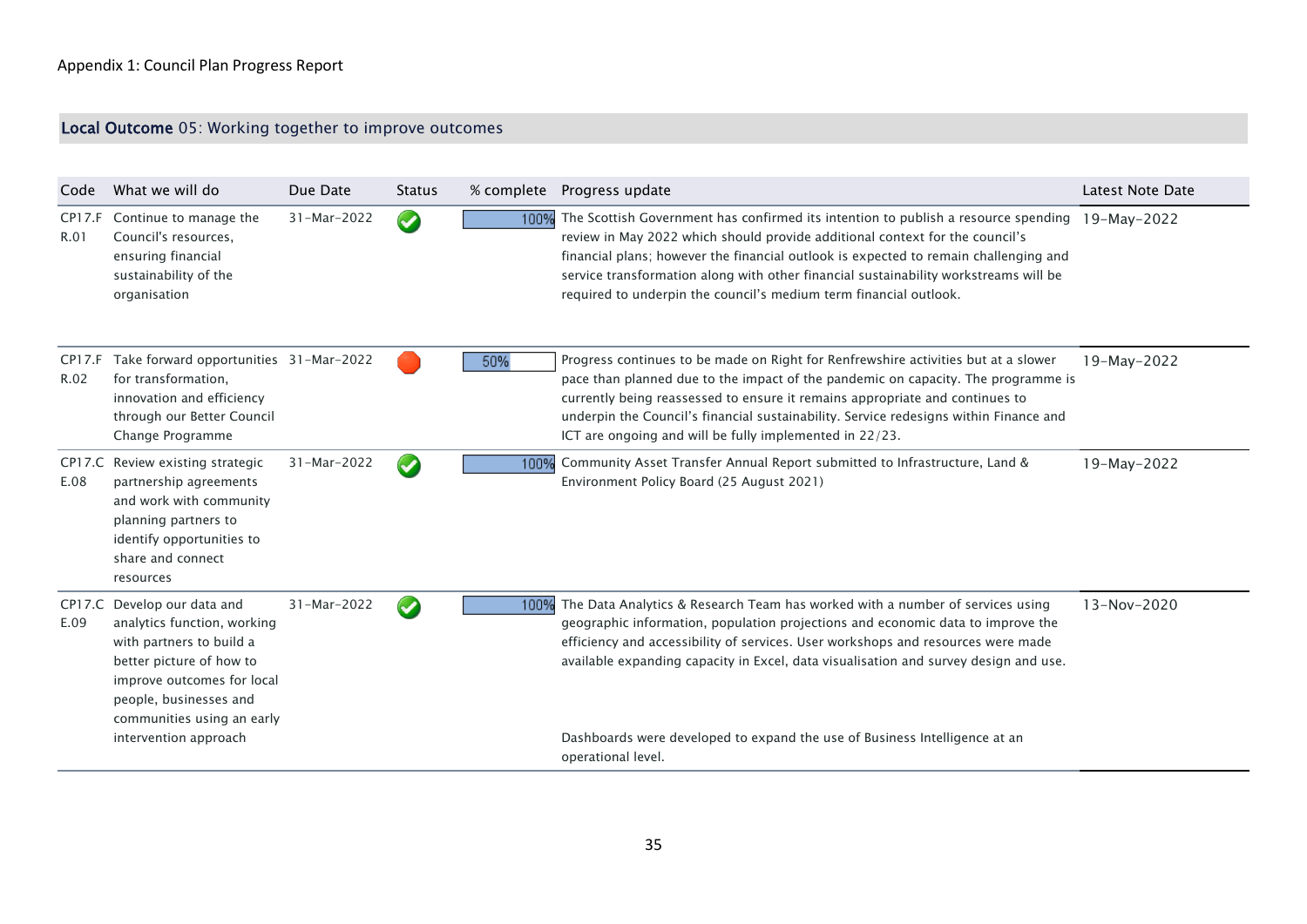| Code                  | What we will do                                                                                                                                                                                            | Due Date          | <b>Status</b>         |      | % complete Progress update                                                                                                                                                                                                                                                                                                                                                                                                                                                        | Latest Note Date |
|-----------------------|------------------------------------------------------------------------------------------------------------------------------------------------------------------------------------------------------------|-------------------|-----------------------|------|-----------------------------------------------------------------------------------------------------------------------------------------------------------------------------------------------------------------------------------------------------------------------------------------------------------------------------------------------------------------------------------------------------------------------------------------------------------------------------------|------------------|
| <b>CP17.F</b><br>R.03 | Continue to modernise our<br>services, taking advantage<br>of new technologies to<br>deliver better, more<br>accessible and more<br>efficient services that meet<br>customer needs - such as<br>My Account | 31-Mar-2022       | $\bullet$             |      | 100% Digital and Robotic Process Automation (RPA) services are being deployed as<br>detailed in the Digital Council action plan. All work scheduled to be undertaken in<br>2021/22 is complete.                                                                                                                                                                                                                                                                                   | 19-May-2022.     |
| S.06                  | CP17.C Engage with proposed<br>changes to education<br>governance and local<br>democracy, maximising<br>opportunities for the<br>organisation and<br>communities                                           | 31-Mar-2022       | $\blacktriangleright$ | 100% | Children's Services have been involved in local, collaborative and national<br>discussions throughout the session ensuring we are contributing fully to the national<br>agenda. We are working collaboratively with the West Partnership to support<br>continuous improvement in educational outcomes for all children and young people.<br>Renfrewshire is leading on aspects of the West Partnership plan and has<br>representatives across all other areas.                    | 13-Nov-2020      |
| E.10                  | CP17.C Implement an action plan<br>for the organisation,<br>addressing any<br>recommendations from the<br>recent Best Value Audit                                                                          | 31-Dec-2018       | $\blacktriangledown$  | 100% | The Improvement Plan is reported to the Leadership Board annually. In the recently<br>published Annual Audit Report, Audit Scotland confirmed that the Council continues<br>to make good progress in terms of implementing the recommendations made<br>through the Best Value Assurance Report.                                                                                                                                                                                   | $13 - Nov-2020$  |
| CP17.F<br>R.04        | Roll-out the Performance<br>Development and Review<br>programme across the<br>Council                                                                                                                      | $31 - Mar - 2018$ | $\blacklozenge$       | 100% | Since PPT was approved by Members, HR&OD have been working with services to roll 13-Nov-2020<br>out the policy, designing bespoke training and supporting materials, ensuring<br>managers have the right skills to carry out PPT effectively. Implementation of the<br>policy is taking into consideration other on-going Council priorities and<br>configuration of appropriate systems to record and report output data.                                                        |                  |
| CP17.F<br>R.05        | Implement new leadership<br>and management<br>development programmes                                                                                                                                       | 31-Mar-2022       | V                     | 100% | Over 600 managers and leaders throughout the Council participated across the<br>'Leaders of the Future' and 'ASPIRE' programmes.<br>These leadership programmes are now being replaced with our new Lead to Succeed<br>programme, which offers 3 different options linked to Chartered Management<br>Institute (CMI) accredited qualifications at Levels 2, 3 and 5. These programmes will<br>support leaders of all levels across the Council by combining a range of leadership | 13-Nov-2020      |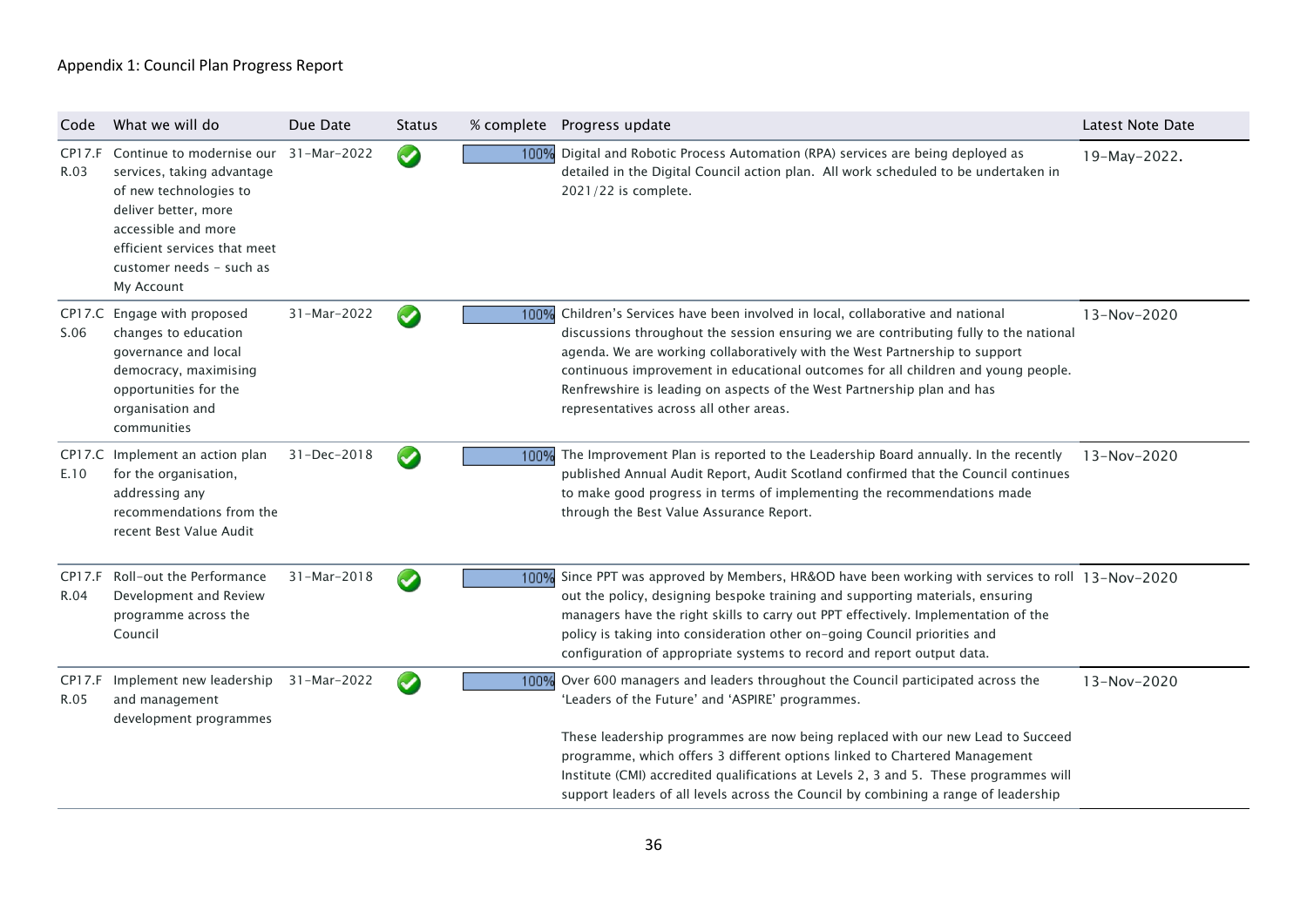| Code           | What we will do                                                                                         | Due Date    | Status                | % complete Progress update                                                                                                                                                                                                                                                                                                                                                                                                                                                                     | Latest Note Date |
|----------------|---------------------------------------------------------------------------------------------------------|-------------|-----------------------|------------------------------------------------------------------------------------------------------------------------------------------------------------------------------------------------------------------------------------------------------------------------------------------------------------------------------------------------------------------------------------------------------------------------------------------------------------------------------------------------|------------------|
|                |                                                                                                         |             |                       | topics recommended by CMI with additional content that centres around supporting<br>the Council's recovery to COVID-19 and ongoing transformational change. These<br>programmes will be delivered in a blended format to offer maximum flexibility and,<br>while all participants will complete the same learning experience, those who choose<br>to go a step further and complete the related CMI assessments will be fully<br>supported to achieve the accredited leadership qualification. |                  |
| E.11           | CP17.C Fully embed our staff<br>"intrapreneurship"<br>programme and<br>recognising staff for<br>success | 31-Mar-2020 | $\blacktriangledown$  | 100% Phase 1 and 2 of the programme have been fully implemented.                                                                                                                                                                                                                                                                                                                                                                                                                               | $13 - Nov-2020$  |
| CP17.F<br>R.06 | Implement our workforce<br>plan for Renfrewshire<br>Council                                             | 31-Mar-2022 | $\blacktriangleright$ | 100% The current Council Workforce Plan (2017-2020) is complete and will be replaced by 13-Nov-2020<br>a new People Strategy in 2021.                                                                                                                                                                                                                                                                                                                                                          |                  |
|                |                                                                                                         |             |                       | Significant progress has been made to deliver the Workforce Plans across the<br>Council, with positive activity around communication and engagement, supporting<br>career pathways including professional traineeships and qualifications, mentoring<br>and coaching in support of succession planning and health and wellbeing initiatives<br>aligned to national campaigns delivered in partnership with Occupational Health,<br>Employee Assistance providers and third sector partners.    |                  |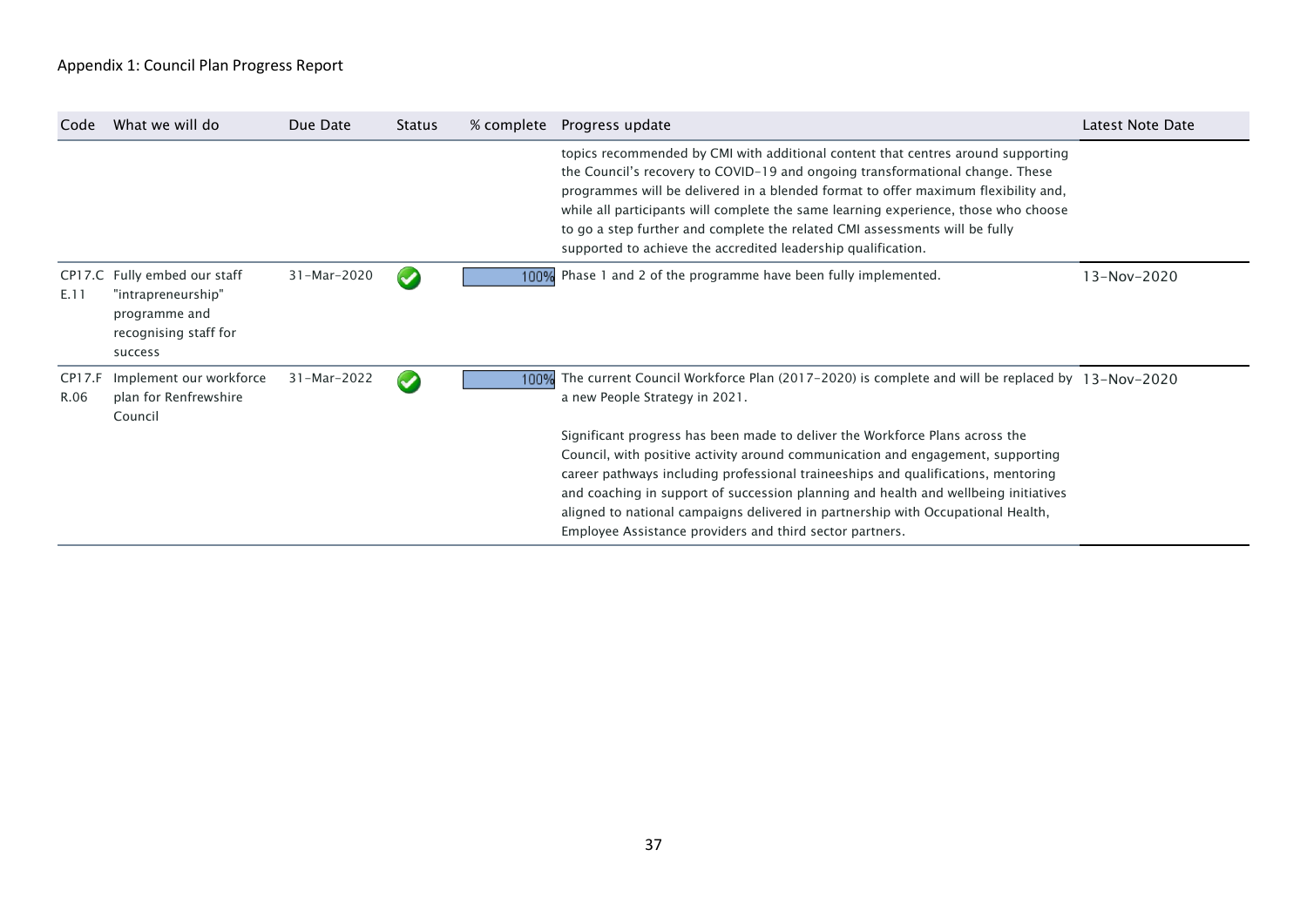# Council Plan Scorecard



|            | PI Status |                                                                                                               | Long Term Trends |   | <b>Short Term Trends</b> |
|------------|-----------|---------------------------------------------------------------------------------------------------------------|------------------|---|--------------------------|
|            | Alert     |                                                                                                               | Improving        |   | Improving                |
|            | Warning   | المستوفيات المستوفيات المستوفيات المستوفيات المستوفيات المستوفيات المستوفيات المستوفيات المستوفيات المستوفيات | No Change        | Ī | No Change                |
|            | OK        |                                                                                                               | Getting Worse    |   | Getting Worse            |
| $\sqrt{2}$ | Unknown   |                                                                                                               |                  |   |                          |
|            | Data Only |                                                                                                               |                  |   |                          |

#### Local Outcome 01: Reshaping our place, our economy and our future

|                                                                                                                                            |                          | Short                  | Long                   |       | 2020/21 |       | 2021/22 | Q1 2021/22 |        | Q2 2021/22 |        |       | Q3 2021/22    |       | Q4 2021/22    |                                                                                                                            |
|--------------------------------------------------------------------------------------------------------------------------------------------|--------------------------|------------------------|------------------------|-------|---------|-------|---------|------------|--------|------------|--------|-------|---------------|-------|---------------|----------------------------------------------------------------------------------------------------------------------------|
| PI Code & Short Name                                                                                                                       | Current<br><b>Status</b> | Term<br>Trend<br>Arrow | Term<br>Trend<br>Arrow | Value | Target  | Value | Target  | Value      | Target | Value      | Target | Value | <b>Target</b> | Value | <b>Target</b> | <b>Explanation of Performance</b>                                                                                          |
| DHS.EMP.01 Number of<br>new unemployed<br>people being<br>supported through<br>Renfrewshire Council<br>Employability<br>Programme (INVEST) |                          |                        |                        | 924   | ,100    | 859   | ,100    | 237        | 275    | 194        | 275    | 209   | 275           | 219   | 275           | A total of 1791 people were<br>supported through the<br>service.<br>The figures are broken down<br>into 3 distinct groups: |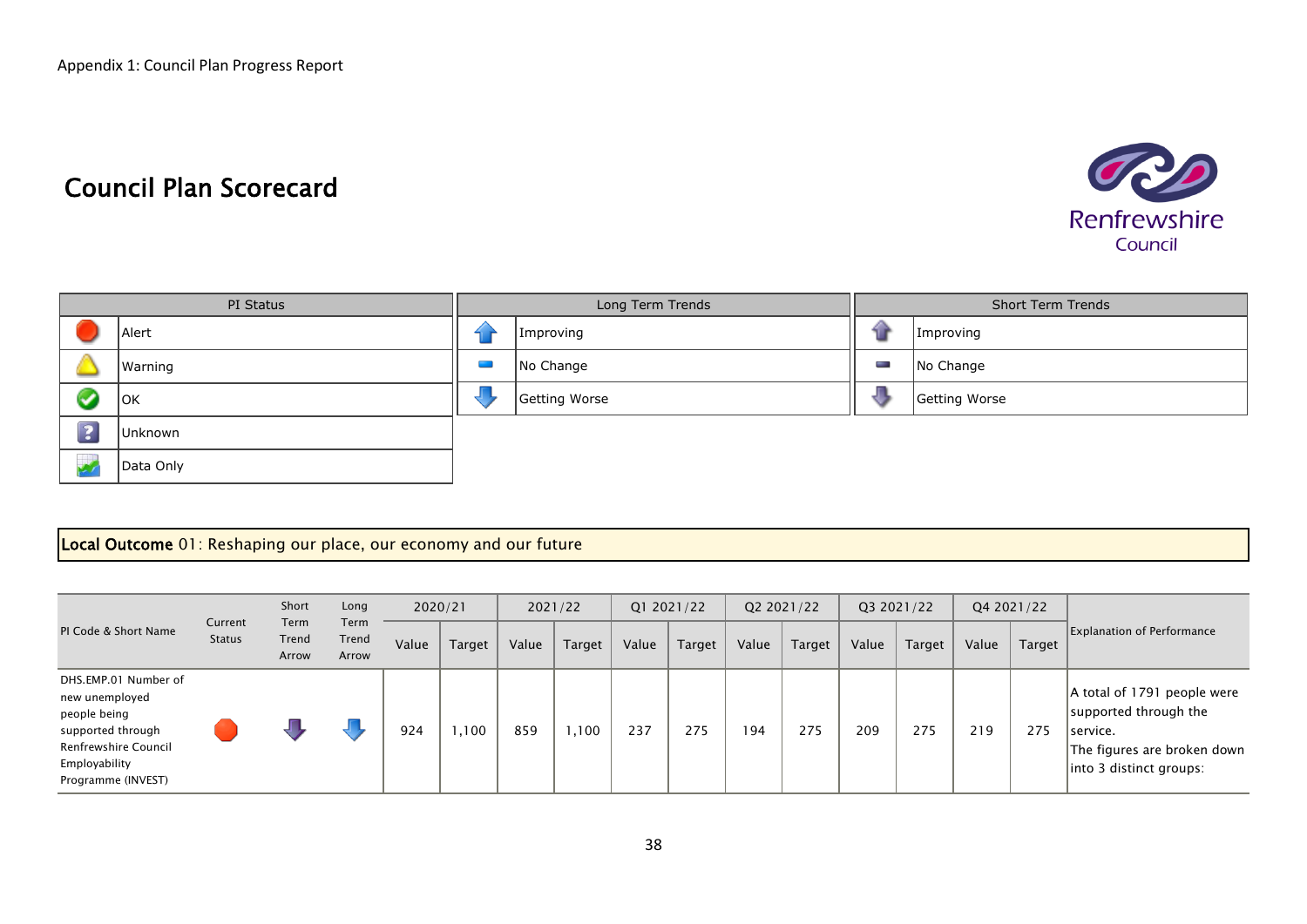|                                                      |                          | Short                  | Long                   | 2020/21 |           |       | 2021/22   |       | Q1 2021/22                                                                                |       | Q2 2021/22 |       | Q3 2021/22    |       | Q4 2021/22 |                                                                                                                                                                                                                                                                                                                                                                                                                              |
|------------------------------------------------------|--------------------------|------------------------|------------------------|---------|-----------|-------|-----------|-------|-------------------------------------------------------------------------------------------|-------|------------|-------|---------------|-------|------------|------------------------------------------------------------------------------------------------------------------------------------------------------------------------------------------------------------------------------------------------------------------------------------------------------------------------------------------------------------------------------------------------------------------------------|
| PI Code & Short Name                                 | Current<br><b>Status</b> | Term<br>Trend<br>Arrow | Term<br>Trend<br>Arrow | Value   | Target    | Value | Target    | Value | Target                                                                                    | Value | Target     | Value | <b>Target</b> | Value | Target     | Explanation of Performance                                                                                                                                                                                                                                                                                                                                                                                                   |
|                                                      |                          |                        |                        |         |           |       |           |       |                                                                                           |       |            |       |               |       |            | $\bullet$<br>859 new people<br>registered with the service<br>for a full training / guidance<br>and support employability<br>service;<br>432 people were<br>$\bullet$<br>registered during 20-21 and<br>continued to get a service<br>during 21-22<br>Around 500 additional<br>people worked with the<br>service specifically to access<br>Kickstart Opportunities<br>being delivered by the Invest<br>in Renfrewshire team. |
| DHS.EMP.09<br>Renfrewshire Claimant<br>Count (NOMIS) |                          |                        |                        | 7,285   | Data only | 4,180 | Data only | 5,985 | $\vert$ Data only $\vert$ 5,075 $\vert$ Data only $\vert$ 4,420 $\vert$ Data only $\vert$ |       |            |       |               | 4,180 | Data only  | The claimant count has been<br>reducing steadily and the<br>quarterly figures are taken<br>every 3 months from June<br>2021.<br>A recent report from ONS<br>and SG showed that<br>Renfrewshire had the second<br>highest youth employment<br>rate in Scotland in 2021 at<br>67.4% (54.9% is Scotland<br>average) and (by a<br>considerable margin) the<br>highest youth employment<br>growth over the last 10 years          |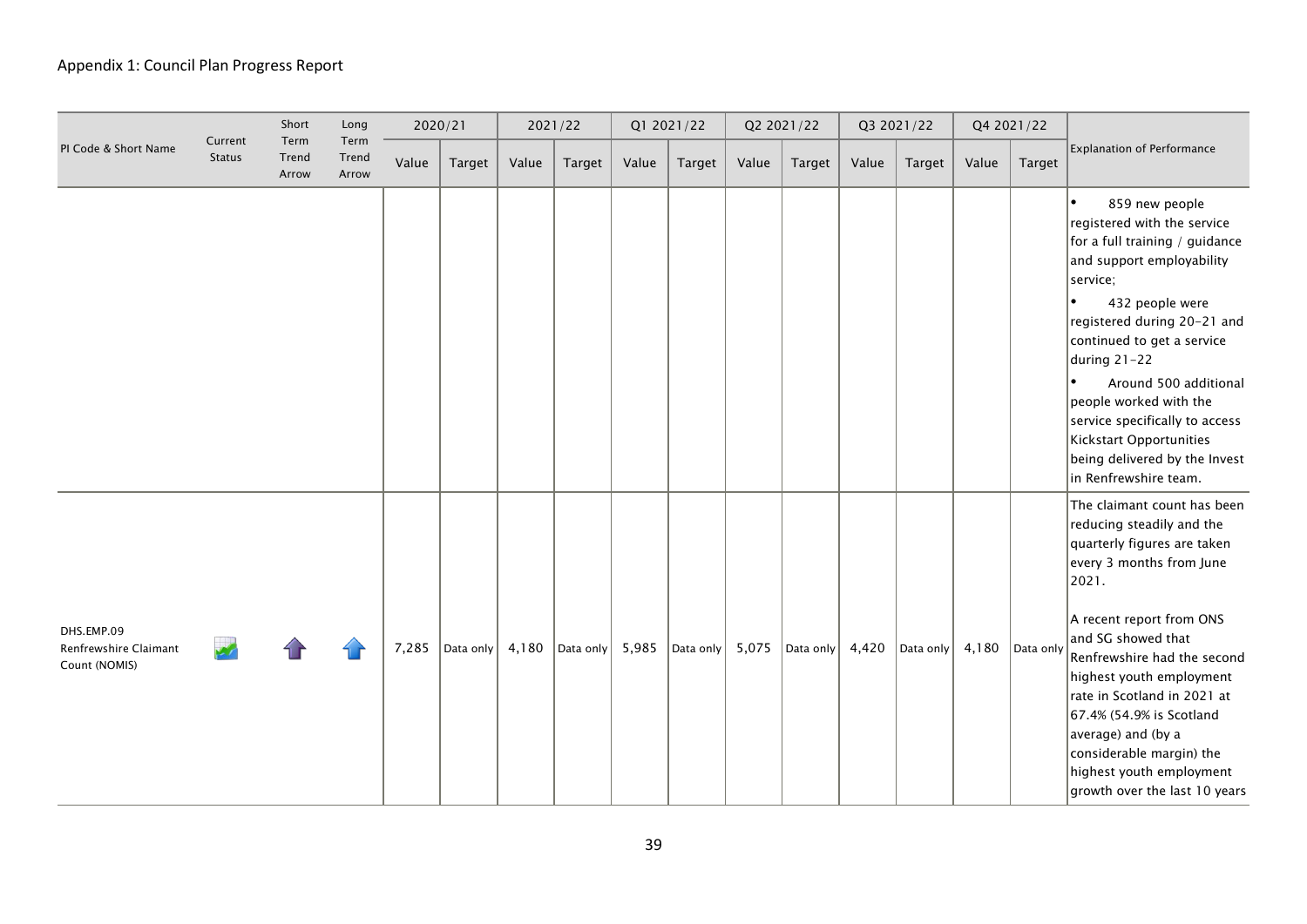|                                                                                                              |                          | Short                  | Long                   |       | 2020/21   |       | 2021/22   |       | Q1 2021/22 |                                                                                                     | Q2 2021/22    |       | Q3 2021/22 |                                                                                                               | Q4 2021/22 |                                                                                                                                                                                                                                                       |
|--------------------------------------------------------------------------------------------------------------|--------------------------|------------------------|------------------------|-------|-----------|-------|-----------|-------|------------|-----------------------------------------------------------------------------------------------------|---------------|-------|------------|---------------------------------------------------------------------------------------------------------------|------------|-------------------------------------------------------------------------------------------------------------------------------------------------------------------------------------------------------------------------------------------------------|
| PI Code & Short Name                                                                                         | Current<br><b>Status</b> | Term<br>Trend<br>Arrow | Term<br>Trend<br>Arrow | Value | Target    | Value | Target    | Value | Target     | Value                                                                                               | <b>Target</b> | Value | Target     | Value                                                                                                         | Target     | <b>Explanation of Performance</b>                                                                                                                                                                                                                     |
|                                                                                                              |                          |                        |                        |       |           |       |           |       |            |                                                                                                     |               |       |            |                                                                                                               |            | across Scotland at 21.1%<br>(against a Scotland increase<br>of -0.3%). This shows the<br>level of commitment and<br>work on the youth<br>employment agenda over the<br>years, but particularly the<br>last year.<br>This data is taken from<br>NOMIS. |
| DHS.WORKPOP<br>Percentage of<br>Renfrewshire<br>population working age<br>$(16-64)$                          |                          |                        |                        | 64.2% |           |       |           |       | Quarters   |                                                                                                     | Quarters      |       | Quarters   | Data only Data only Data only Not measured for Not measured for Not measured for Not measured for<br>Quarters |            | NOMIS, 115,100 adults aged<br>16-64 resident in<br>Renfrewshire in 2020 (latest<br>figures) - an increase of 200<br>from the year before.                                                                                                             |
| DHS.EMP.08 Number of<br>new business start ups<br>in Renfrewshire with<br><b>Business Gateway</b><br>support |                          |                        |                        | 86    | 310       | 272   | 320       | 80    | 80         | 78                                                                                                  | 80            | 60    | 80         | 54                                                                                                            | 80         | The Start Up figures have<br>improved on last year<br>however the Business Team<br>were still working on the<br>COVID-19 grants<br>(sometimes intensively)<br>during 2021-22 and so the<br>figures are lower than the<br>target.                      |
| DHS.SLAEDOC9 Town<br>Vacancy Rate                                                                            |                          |                        |                        | N/A   | Data only | N/A   | Data only |       | Quarters   | $\vert$ Not measured for $\vert$ Not measured for $\vert$ Not measured for $\vert$ Not measured for | Quarters      |       | Quarters   |                                                                                                               | Quarters   | Due to COVID-19 and the<br>lockdown, the annual town<br>centre audit was unable to<br>be undertaken. A number of<br>businesses are currently<br>closed or are operating at                                                                            |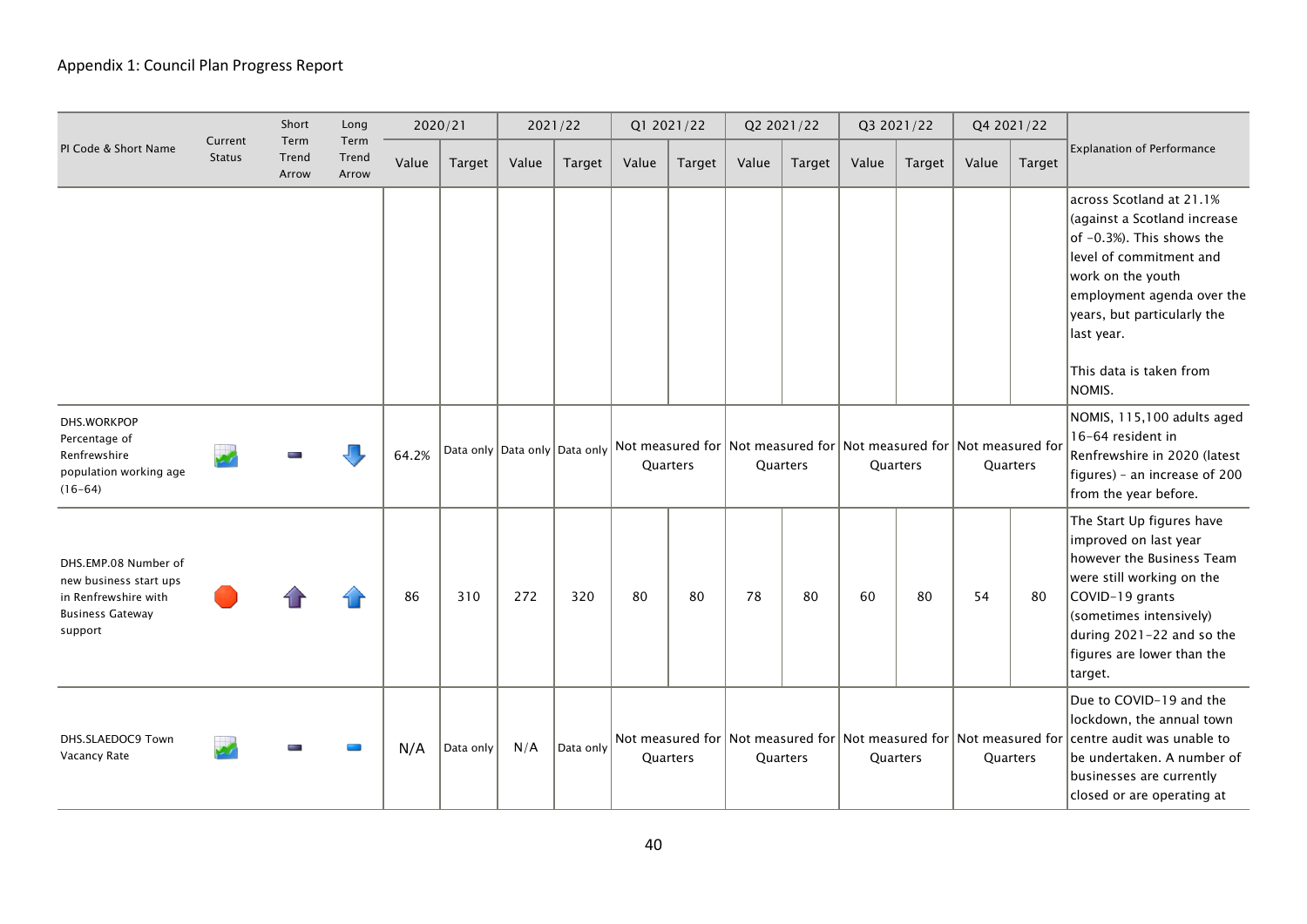|                                                                                                          |                          | Short                  | Long                   | 2020/21 |               |       | 2021/22 |       | Q1 2021/22 |       | Q2 2021/22 |       | Q3 2021/22 |             | Q4 2021/22    |                                                                                                                                                                                                                                                                                                                                                            |
|----------------------------------------------------------------------------------------------------------|--------------------------|------------------------|------------------------|---------|---------------|-------|---------|-------|------------|-------|------------|-------|------------|-------------|---------------|------------------------------------------------------------------------------------------------------------------------------------------------------------------------------------------------------------------------------------------------------------------------------------------------------------------------------------------------------------|
| PI Code & Short Name                                                                                     | Current<br><b>Status</b> | Term<br>Trend<br>Arrow | Term<br>Trend<br>Arrow | Value   | Target        | Value | Target  | Value | Target     | Value | Target     | Value | Target     | Value       | <b>Target</b> | Explanation of Performance                                                                                                                                                                                                                                                                                                                                 |
|                                                                                                          |                          |                        |                        |         |               |       |         |       |            |       |            |       |            |             |               | reduced hours, so any<br>survey of the town centre<br>would not provide an<br>accurate measure of vacancy<br>rates. A full survey of all<br>town centres will be<br>completed once the<br>lockdown restrictions are<br>eased to measure the impact<br>of the lockdown on vacancy.                                                                          |
| DHS.CP.RR01 Number<br>of properties on<br><b>Buildings at Risk</b><br>Register                           |                          |                        |                        | 30      | 42            | 27    | 42      | 30    | 42         | 27    | 42         | 27    | 42         | 27          | 42            | The Buildings at Risk<br>Register, prepared and<br>managed by Historic<br>Environment Scotland,<br>includes 27 Renfrewshire<br>properties, a reduction of<br>three since the start of 2021.                                                                                                                                                                |
| CEX/EVENTS/01<br>Number of people<br>participating in the<br>events programme,<br>digitally or in person |                          |                        |                        |         | New indicator | 789   | 300     | 200   | 75         | 81    | 75         | 508   | 75         | $\mathbf 0$ | 75            | This is a new indicator with<br>an annual target of 300, and<br>the baseline position for<br>2020 was 150.<br>789 participation<br>opportunities were delivered<br>against an annual target of<br>300.<br>Q1 events, Paisley Food and<br>Drink Festival and Renfrew<br>Gala day generated 200<br>participation opportunities.<br>Food Festival workshops - |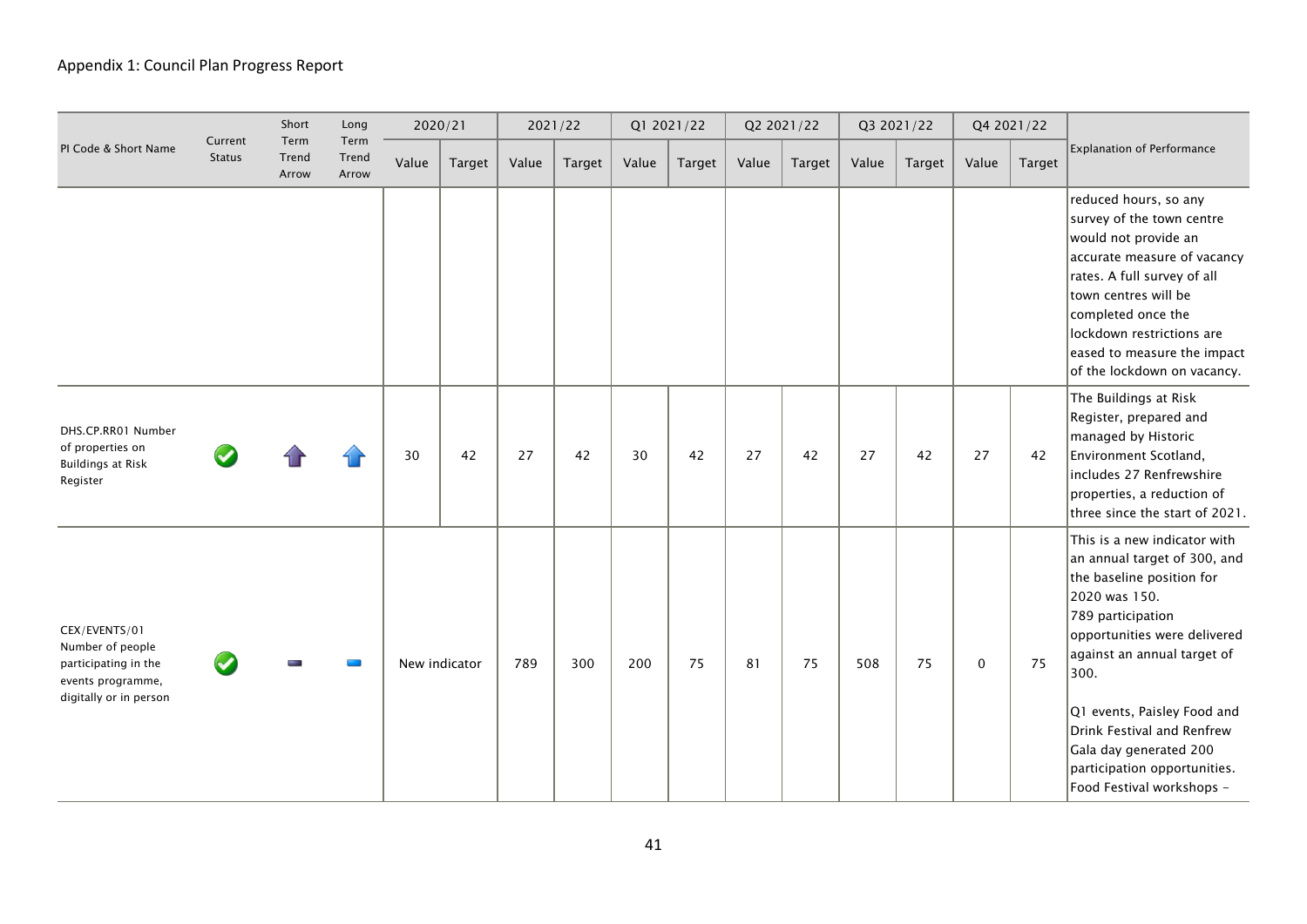|                      |                          | Short                  | Long                   | 2020/21 |        | 2021/22 |        |       | Q1 2021/22 |       | Q2 2021/22 |       | Q3 2021/22 | Q4 2021/22 |               |                                                                                                                                                                                                                                                                                                                                                                                                                                                                                                                                                                                                                                                                                                                                                                                                                                                                                                     |
|----------------------|--------------------------|------------------------|------------------------|---------|--------|---------|--------|-------|------------|-------|------------|-------|------------|------------|---------------|-----------------------------------------------------------------------------------------------------------------------------------------------------------------------------------------------------------------------------------------------------------------------------------------------------------------------------------------------------------------------------------------------------------------------------------------------------------------------------------------------------------------------------------------------------------------------------------------------------------------------------------------------------------------------------------------------------------------------------------------------------------------------------------------------------------------------------------------------------------------------------------------------------|
| PI Code & Short Name | Current<br><b>Status</b> | Term<br>Trend<br>Arrow | Term<br>Trend<br>Arrow | Value   | Target | Value   | Target | Value | Target     | Value | Target     | Value | Target     | Value      | <b>Target</b> | <b>Explanation of Performance</b>                                                                                                                                                                                                                                                                                                                                                                                                                                                                                                                                                                                                                                                                                                                                                                                                                                                                   |
|                      |                          |                        |                        |         |        |         |        |       |            |       |            |       |            |            |               | pakora making and gin<br>tasting plus cookery<br>demonstrations and<br>workshops on food<br>sustainability. Families were<br>able to learn how to make<br>low-cost nutritional family<br>meals and received food<br>donations through EBI Unites<br>and Bridgewater Housing<br>Association. Renfrew Gala<br>day programming featured a<br>series of Renfrew on Film<br>screenings and a walking<br>challenge for residents to<br>explore areas of the town.<br>Q2 events Sma Shot' Day,<br>Radical War - Paisley<br>Radicals and Doors Open<br>Days had 81 participants<br>across live music, poetry,<br>dance, theatre and ariel<br>activities. Sma' Shot was<br>delivered as a digital<br>programme with a focus on<br>the history of the Charleston<br>Drum and the burning of the<br>Cork. The event also<br>featured a small and<br>unadvertised return to live<br>performance in Paisley town |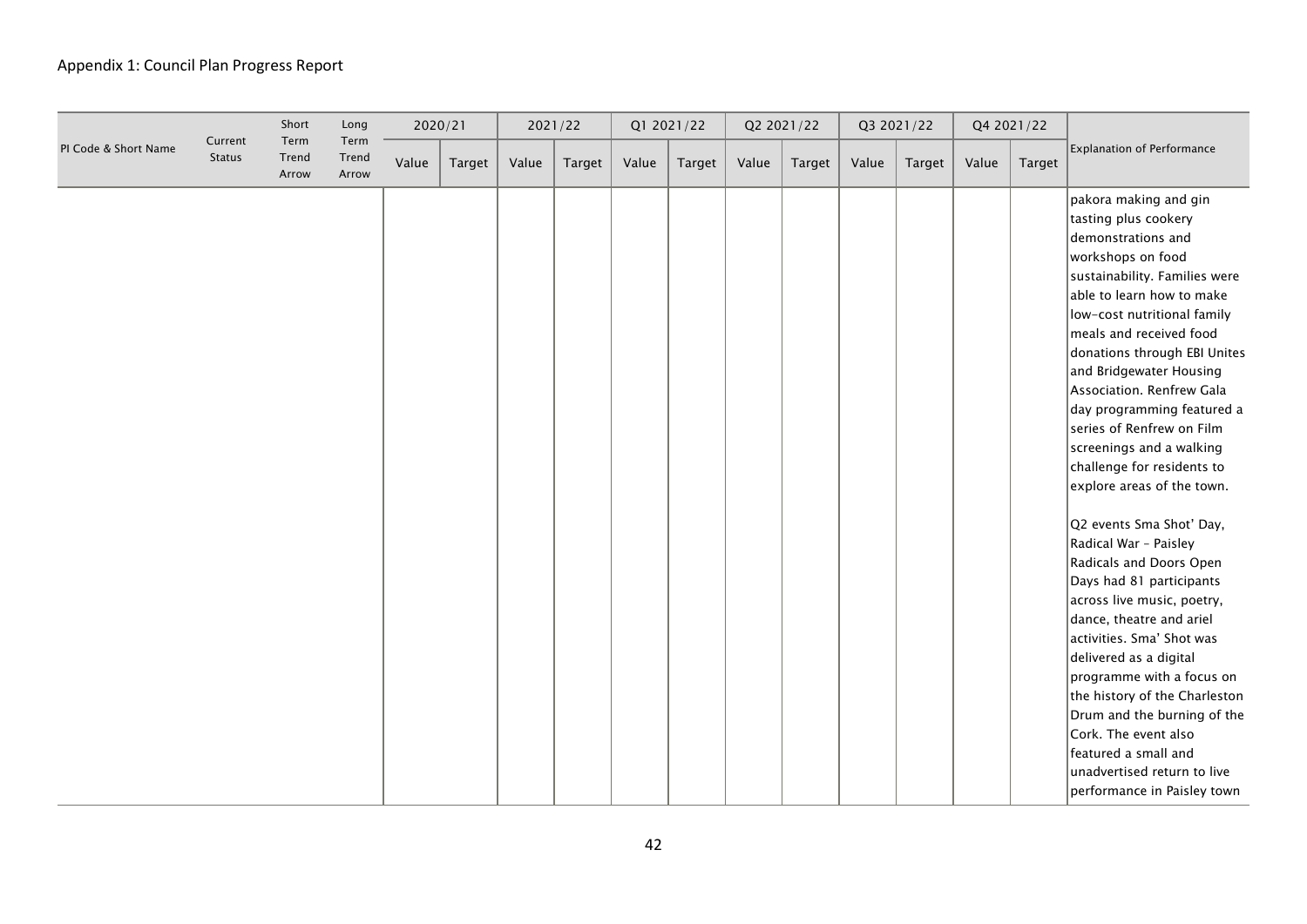|                      |                          | Short                  | Long                   |       | 2020/21       | 2021/22 |        |       | Q1 2021/22 |       | Q2 2021/22 |       | Q3 2021/22 |       | Q4 2021/22    |                                                                                                                                                                                                                                                                                                                                                                                                                                                                                                                                                                                                                            |
|----------------------|--------------------------|------------------------|------------------------|-------|---------------|---------|--------|-------|------------|-------|------------|-------|------------|-------|---------------|----------------------------------------------------------------------------------------------------------------------------------------------------------------------------------------------------------------------------------------------------------------------------------------------------------------------------------------------------------------------------------------------------------------------------------------------------------------------------------------------------------------------------------------------------------------------------------------------------------------------------|
| PI Code & Short Name | Current<br><b>Status</b> | Term<br>Trend<br>Arrow | Term<br>Trend<br>Arrow | Value | <b>Target</b> | Value   | Target | Value | Target     | Value | Target     | Value | Target     | Value | <b>Target</b> | Explanation of Performance                                                                                                                                                                                                                                                                                                                                                                                                                                                                                                                                                                                                 |
|                      |                          |                        |                        |       |               |         |        |       |            |       |            |       |            |       |               | centre with musicians and<br>spoken word artists<br>performing in popup spaces.<br>The Radical War project,<br>Paisley Radicals, saw the<br>culmination of the Future<br>Paisley funded project which<br>delivered over 115 hours of<br>community engagement with<br>the final output of the<br>project an immersive<br>walking tour app now<br>available for visitors to enjoy<br>and learn about Paisley's<br>role in the war. Doors Open<br>day was delivered as a<br>hybrid event with some<br>venues re-opening for the<br>first time, others were<br>showcased online in the<br>form of interactive family<br>tours. |
|                      |                          |                        |                        |       |               |         |        |       |            |       |            |       |            |       |               | Q3 participation<br>opportunities came from The<br>Spree, Wee Spree, Spree for<br>All, Halloween and the<br>Christmas programme<br>across Renfrewshire -<br>Festive Fun. Opportunities<br>were available across music,                                                                                                                                                                                                                                                                                                                                                                                                     |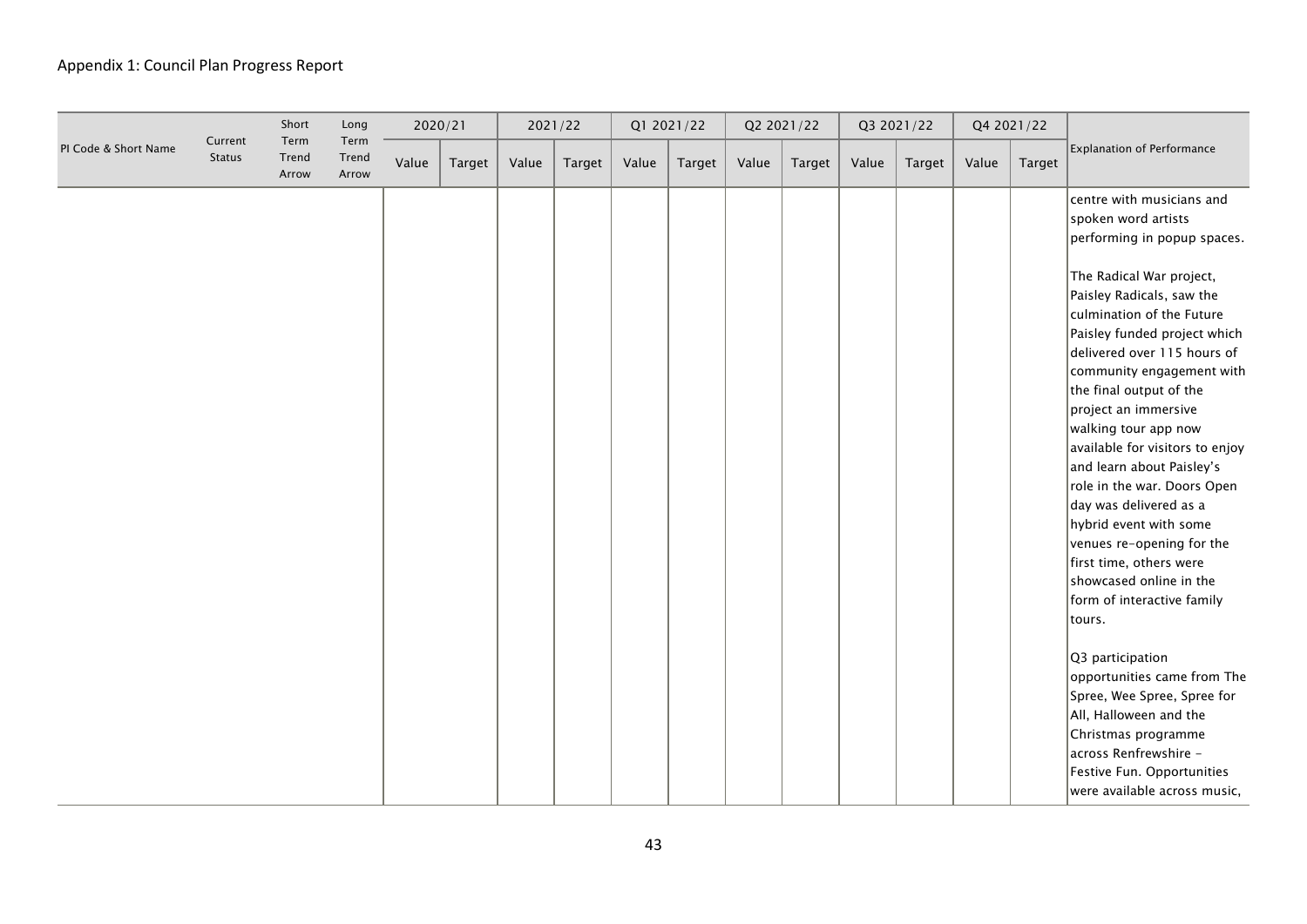|                                                                                   |                          | Short                  | Long                   |       | 2020/21       |       | 2021/22         |        | Q1 2021/22 |        | Q2 2021/22 |        | Q3 2021/22 |             | Q4 2021/22    |                                                                                                                                                                                                                                                                                                                                                                                                                                                                                                                                                                                                                                                            |
|-----------------------------------------------------------------------------------|--------------------------|------------------------|------------------------|-------|---------------|-------|-----------------|--------|------------|--------|------------|--------|------------|-------------|---------------|------------------------------------------------------------------------------------------------------------------------------------------------------------------------------------------------------------------------------------------------------------------------------------------------------------------------------------------------------------------------------------------------------------------------------------------------------------------------------------------------------------------------------------------------------------------------------------------------------------------------------------------------------------|
| PI Code & Short Name                                                              | Current<br><b>Status</b> | Term<br>Trend<br>Arrow | Term<br>Trend<br>Arrow | Value | Target        | Value | Target          | Value  | Target     | Value  | Target     | Value  | Target     | Value       | <b>Target</b> | <b>Explanation of Performance</b>                                                                                                                                                                                                                                                                                                                                                                                                                                                                                                                                                                                                                          |
|                                                                                   |                          |                        |                        |       |               |       |                 |        |            |        |            |        |            |             |               | dance, costume and creative<br>workshops, animation, and<br>street theatre.<br>Please note there are no<br>council events in Q4.                                                                                                                                                                                                                                                                                                                                                                                                                                                                                                                           |
| CEX/EVENTS/04<br>Number of people<br>viewing or attending<br>the events programme |                          |                        |                        |       | New indicator |       | 63,630   65,000 | 18,300 | 16,250     | 17,553 | 16,250     | 27,777 | 16,250     | $\mathbf 0$ |               | This is a new indicator with<br>an annual target of 65,000,<br>reflecting the restrictions on<br>large scale outdoor events in<br>Q1 and 2. The cancellation<br>of the British Pipebands<br>Championships due to<br>COVID-19 restrictions<br>further impacted<br>attendance/viewing<br>numbers.<br>Total audience for 2021/22<br>16,250   was 63,630 against target of<br>65,000.<br>Breakdown:<br>Two digital events took place<br>in Q1 due to covid<br>restrictions: 17,000+ people<br>tuned in to watch the Food<br>and Drink festival<br>programme (live cookery<br>demos, cooking and bake<br>along family sessions,<br>interactive cocktail making, |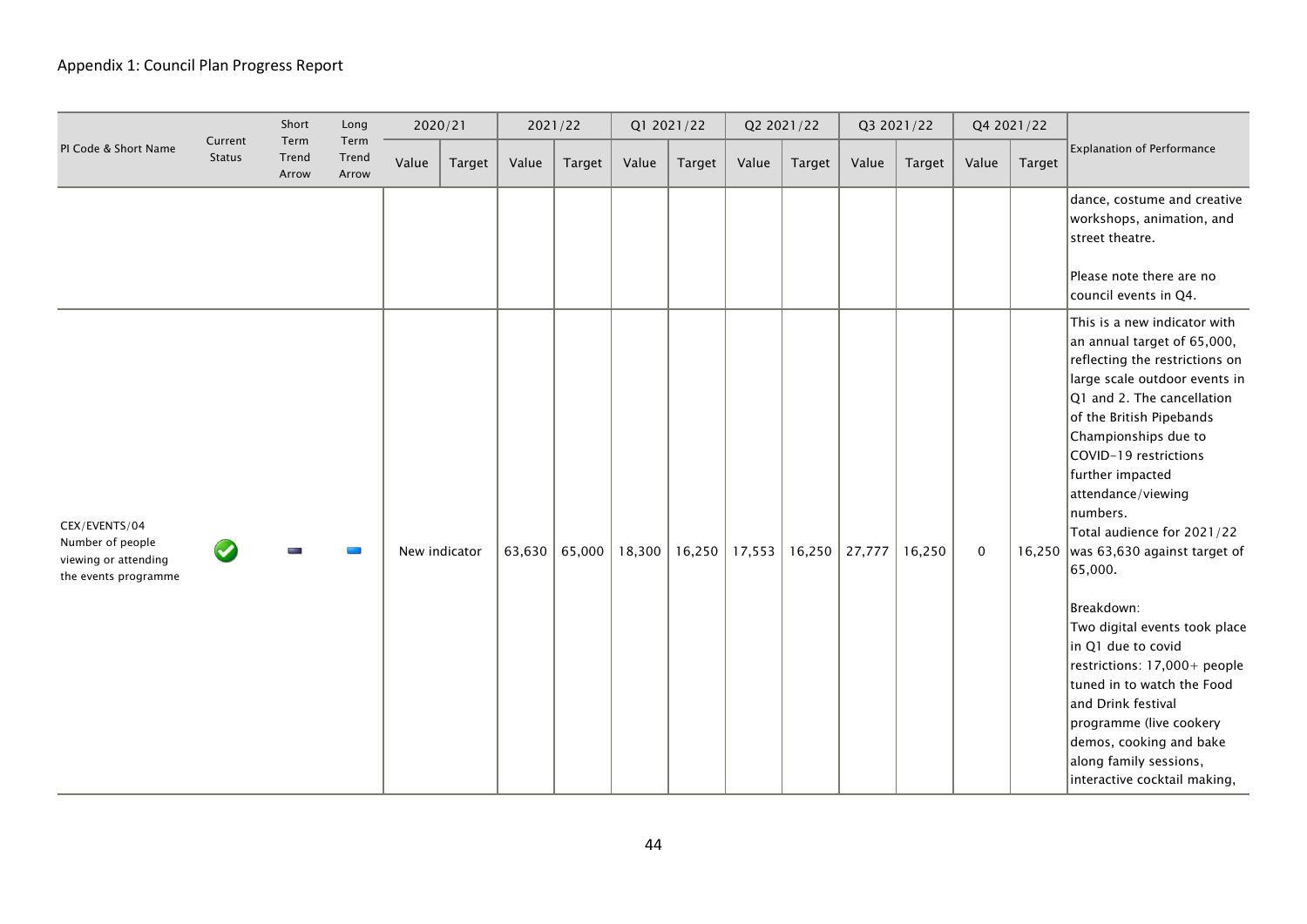|                                                                                                                                                             |                          | Short                  | Long                   |                 | 2020/21         | 2021/22         |        |                         | Q1 2021/22     |                 | Q2 2021/22     |                 | Q3 2021/22     |                | Q4 2021/22     |                                                                                                                                                                                                                                                                                                                                                                                                                                                                                                                                                                                                                     |
|-------------------------------------------------------------------------------------------------------------------------------------------------------------|--------------------------|------------------------|------------------------|-----------------|-----------------|-----------------|--------|-------------------------|----------------|-----------------|----------------|-----------------|----------------|----------------|----------------|---------------------------------------------------------------------------------------------------------------------------------------------------------------------------------------------------------------------------------------------------------------------------------------------------------------------------------------------------------------------------------------------------------------------------------------------------------------------------------------------------------------------------------------------------------------------------------------------------------------------|
| PI Code & Short Name                                                                                                                                        | Current<br><b>Status</b> | Term<br>Trend<br>Arrow | Term<br>Trend<br>Arrow | Value           | Target          | Value           | Target | Value                   | <b>Target</b>  | Value           | Target         | Value           | Target         | Value          | Target         | Explanation of Performance                                                                                                                                                                                                                                                                                                                                                                                                                                                                                                                                                                                          |
|                                                                                                                                                             |                          |                        |                        |                 |                 |                 |        |                         |                |                 |                |                 |                |                |                | crafts and live music)<br>1,000+ participated in<br>digital Renfrew Gala day.<br>$ Q2 - Sma'$ Shot day $(2, 136)$ ,<br>Paisley Radicals and Doors<br>Open Days (15,000) online<br>content.<br>$Q3 - in-person events with$<br>restricted numbers to meet<br>covid capacity restrictions:<br>The Spree programme lost<br>one third capacity<br>Main stage mass gathering<br>events - Halloween and<br>Festive events were re-<br>designed. Halloween festival<br>moved to a 5-day walking<br>trail event. A 4-week Festive<br>programme was designed<br>with activity taking place<br>across weekends in<br>Nov/Dec. |
| CEX.OTSH.PI<br>Opportunities to see or<br>hear something (OTSH)<br>positive about Paisley<br>and Renfrewshire as<br>part of Paisley is<br>destination brand |                          |                        |                        | 160,18<br>5,805 | 240,00<br>0,000 | 314,04<br>1,621 | 0,000  | $240,00$ 31,200,<br>000 | 60,000,<br>000 | 107,46<br>3,573 | 60,000,<br>000 | 109,41<br>0,795 | 60,000,<br>000 | 65,967,<br>253 | 60,000,<br>000 | Q4 PR performance featured<br>the announcement of<br>Renfrewshire Council's<br>events programme for 2022<br>as well as the launch and<br>initial promotion of this<br>year's Paisley Food and<br>Drink Festival, which                                                                                                                                                                                                                                                                                                                                                                                              |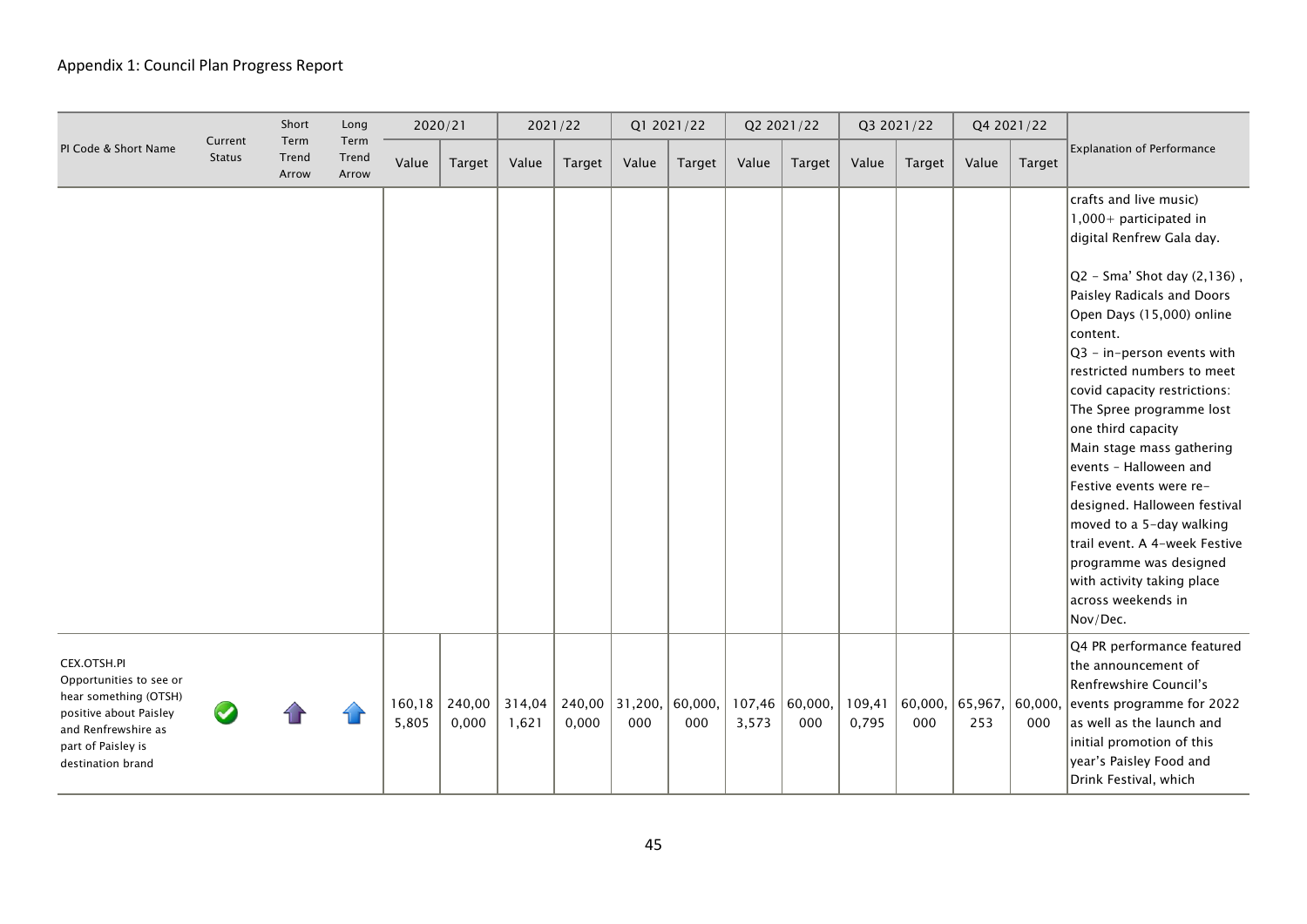|                      |                          | Short                  | Long                   |       | 2020/21 |       | 2021/22 |       | Q1 2021/22 |       | Q2 2021/22 |       | Q3 2021/22 |       | Q4 2021/22 |                                                                                                                                                                                      |
|----------------------|--------------------------|------------------------|------------------------|-------|---------|-------|---------|-------|------------|-------|------------|-------|------------|-------|------------|--------------------------------------------------------------------------------------------------------------------------------------------------------------------------------------|
| PI Code & Short Name | Current<br><b>Status</b> | Term<br>Trend<br>Arrow | Term<br>Trend<br>Arrow | Value | Target  | Value | Target  | Value | Target     | Value | Target     | Value | Target     | Value | Target     | <b>Explanation of Performance</b>                                                                                                                                                    |
|                      |                          |                        |                        |       |         |       |         |       |            |       |            |       |            |       |            | generated local and national<br> coverage in March. The<br>Future Paisley Exhibition and<br>Paisley Book Festival also<br>saw strong levels of local<br>coverage during this period. |

# Local Outcome 02: Building strong, safe and resilient communities

|                                                                                     |                          | Short                  | Long                   |       | 2020/21 |        | 2021/22 |       | Q1 2021/22 | Q2 2021/22 |        |       | Q3 2021/22 | Q4 2021/22 |        |                                                                                                                                                                                                                                                                                                                                                           |
|-------------------------------------------------------------------------------------|--------------------------|------------------------|------------------------|-------|---------|--------|---------|-------|------------|------------|--------|-------|------------|------------|--------|-----------------------------------------------------------------------------------------------------------------------------------------------------------------------------------------------------------------------------------------------------------------------------------------------------------------------------------------------------------|
| PI Code & Short Name                                                                | Current<br><b>Status</b> | Term<br>Trend<br>Arrow | Term<br>Trend<br>Arrow | Value | Target  | Value  | Target  | Value | Target     | Value      | Target | Value | Target     | Value      | Target | <b>Explanation of Performance</b>                                                                                                                                                                                                                                                                                                                         |
| CHS/LGBF/01<br>Percentage of Looked<br>After Children cared for<br>in the community | $\blacktriangledown$     |                        |                        | 93%   | 89.9%   | 88%    | 89.9%   | 93%   | 89.9%      | 93%        | 89.9%  | 93%   | 89.9%      | 92%        | 89.9%  | Performance remains stable<br>with almost all looked after<br>children being cared for in a<br>community setting.<br>Residential settings are more<br>suitable for a small number<br>of children and young<br>people based on their<br>particular needs but the<br>service will always seek to<br>place a child in a family<br>setting where appropriate. |
| HSCP/AS/HC/02<br>Percentage of long<br>term care clients                            |                          |                        |                        | 29%   | 30%     | 30.62% | 30%     | 28%   | 30%        | 29%        | 30%    | 29%   | 30%        | 30.62%     | 30%    | This indicator has increased<br>to 30.62% and therefore<br>exceeds the national target                                                                                                                                                                                                                                                                    |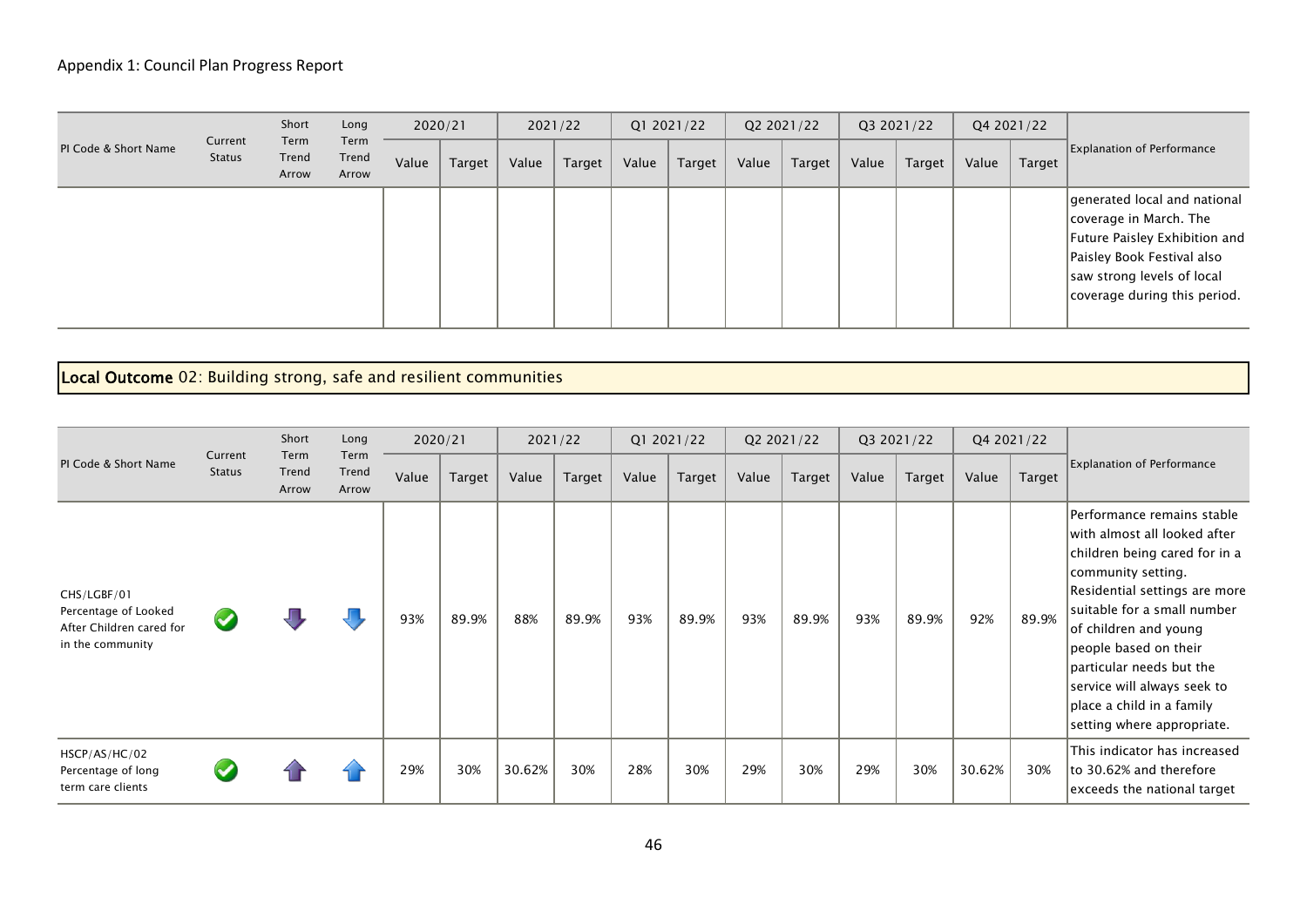|                                                                                                                                                 |                          | Short                  | Long                   | 2020/21 |           | 2021/22 |           |       | Q1 2021/22 |       | Q2 2021/22                |       | Q3 2021/22 |       | Q4 2021/22 |                                                                                                                                                                                                                                                                                                                                                                                                                                                                                                                                                                                                                                            |
|-------------------------------------------------------------------------------------------------------------------------------------------------|--------------------------|------------------------|------------------------|---------|-----------|---------|-----------|-------|------------|-------|---------------------------|-------|------------|-------|------------|--------------------------------------------------------------------------------------------------------------------------------------------------------------------------------------------------------------------------------------------------------------------------------------------------------------------------------------------------------------------------------------------------------------------------------------------------------------------------------------------------------------------------------------------------------------------------------------------------------------------------------------------|
| PI Code & Short Name                                                                                                                            | Current<br><b>Status</b> | Term<br>Trend<br>Arrow | Term<br>Trend<br>Arrow | Value   | Target    | Value   | Target    | Value | Target     | Value | Target                    | Value | Target     | Value | Target     | Explanation of Performance                                                                                                                                                                                                                                                                                                                                                                                                                                                                                                                                                                                                                 |
| receiving intensive<br>home care (National<br>Target - 30%)                                                                                     |                          |                        |                        |         |           |         |           |       |            |       |                           |       |            |       |            | of 30%. Care at Home is<br>demand and need led service<br>which continues to ensure<br>that the most vulnerable<br>clients receive a high level of<br>support to allow them to<br>continue to live in their own<br>homes.                                                                                                                                                                                                                                                                                                                                                                                                                  |
| HSCP/CI/HCES/02<br>Percentage of adults<br>supported at home<br>who agree that they are<br>supported to live as<br>independently as<br>possible |                          |                        |                        | N/A     | Data only | 62%     | Data only |       |            |       | Not measured for Quarters |       |            |       |            | The Health and Care<br>Experience Survey is carried<br>out on a bi-annual basis and<br>asks about peoples'<br>experiences of accessing<br>and using their GP Practice<br>and other local healthcare<br>services; receiving care,<br>support and help with<br>$ $ everyday living; and caring<br>responsibilities. In addition,<br>la section in relation to<br>COVID-19 was added to the<br>2021/22 survey.<br>Overall, Renfrewshire<br>received 4,375 responses<br>$(23\%$ response rate) to the<br>survey. However, for this<br>particular indicator there<br>were 349 responses 62% had<br>a positive response<br>(reduction of 5% from |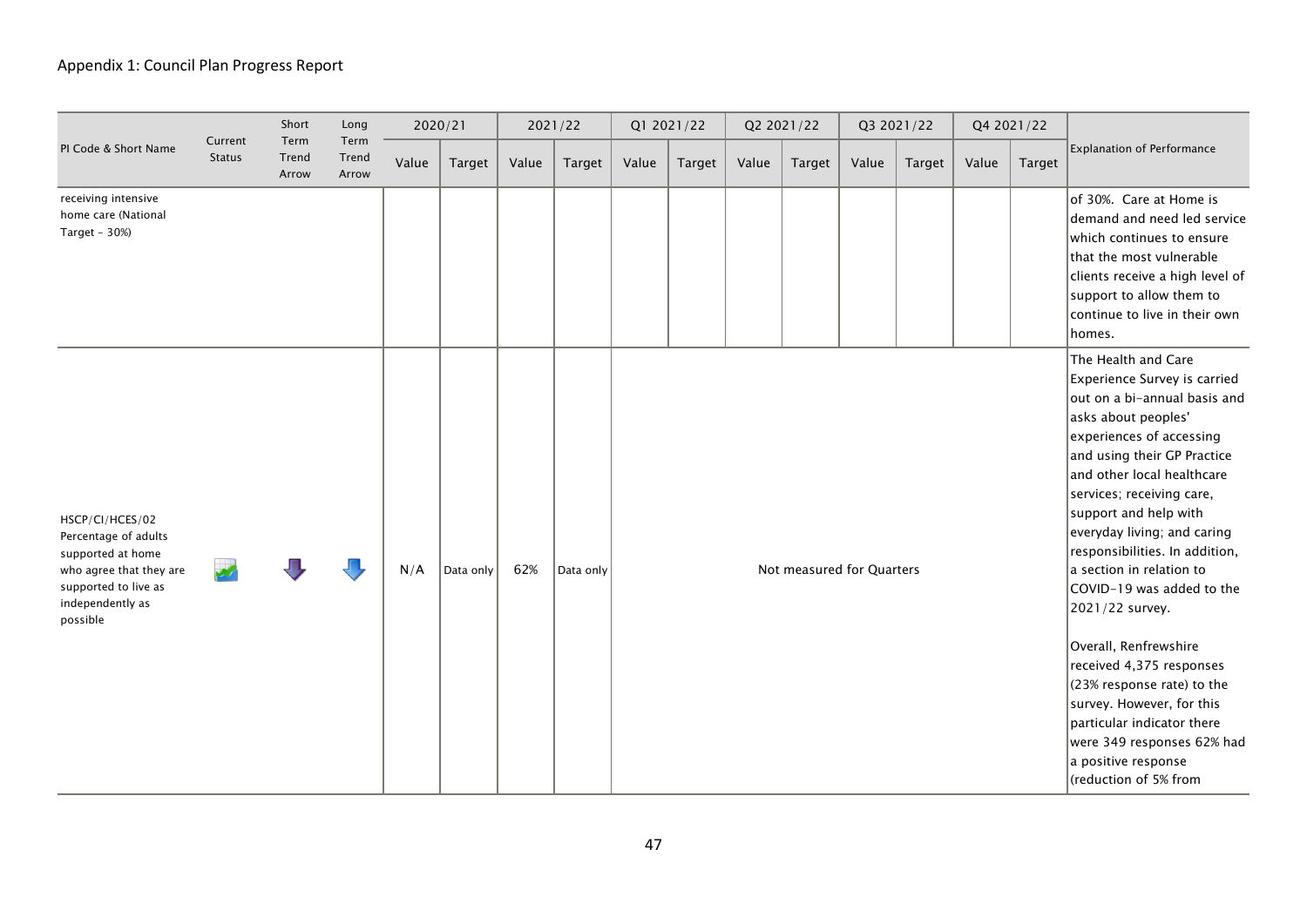|                                                                                     |                          | Short                  | Long                   | 2020/21 |           |       | 2021/22   |       | Q1 2021/22 |       | Q2 2021/22 |       | Q3 2021/22 |       | Q4 2021/22    |                                                                                                                                                                                                                                                                                                                                                                                                                                                                                                                                                                                                                                              |
|-------------------------------------------------------------------------------------|--------------------------|------------------------|------------------------|---------|-----------|-------|-----------|-------|------------|-------|------------|-------|------------|-------|---------------|----------------------------------------------------------------------------------------------------------------------------------------------------------------------------------------------------------------------------------------------------------------------------------------------------------------------------------------------------------------------------------------------------------------------------------------------------------------------------------------------------------------------------------------------------------------------------------------------------------------------------------------------|
| PI Code & Short Name                                                                | Current<br><b>Status</b> | Term<br>Trend<br>Arrow | Term<br>Trend<br>Arrow | Value   | Target    | Value | Target    | Value | Target     | Value | Target     | Value | Target     | Value | <b>Target</b> | <b>Explanation of Performance</b>                                                                                                                                                                                                                                                                                                                                                                                                                                                                                                                                                                                                            |
|                                                                                     |                          |                        |                        |         |           |       |           |       |            |       |            |       |            |       |               | previous survey), 27%<br>neutral and 11% were<br>negative.<br>The national picture was<br>relatively similar with 65% of<br>response being positive, 24%<br>neutral and 12% negative.                                                                                                                                                                                                                                                                                                                                                                                                                                                        |
| CHP/CF/DD/01<br>Number of acute bed<br>days lost to delayed<br>discharges (inc AWI) |                          |                        |                        | 6,250   | Data only | 5,878 | Data only | 1,334 | Data only  | 1,471 | Data only  | 1,289 | Data only  | 1,784 |               | Acute services are demand<br>led and subject to multiple<br>variables including peak<br>demands this coupled with<br>the underlying strong trend<br>of a rising ageing population<br>which is driving demand<br>upwards. The service targets<br>are to minimise the number<br>of people over 65 with non-<br>complex care codes delayed<br>Data only more than 72 hours.<br>When benchmarked against<br>other HSCP's our<br>performance in relation to<br>delayed discharges remains<br>amongst the best in<br>Scotland. The service will<br>continue to pro-actively<br>manage performance with<br>close monitoring of patient<br>movement. |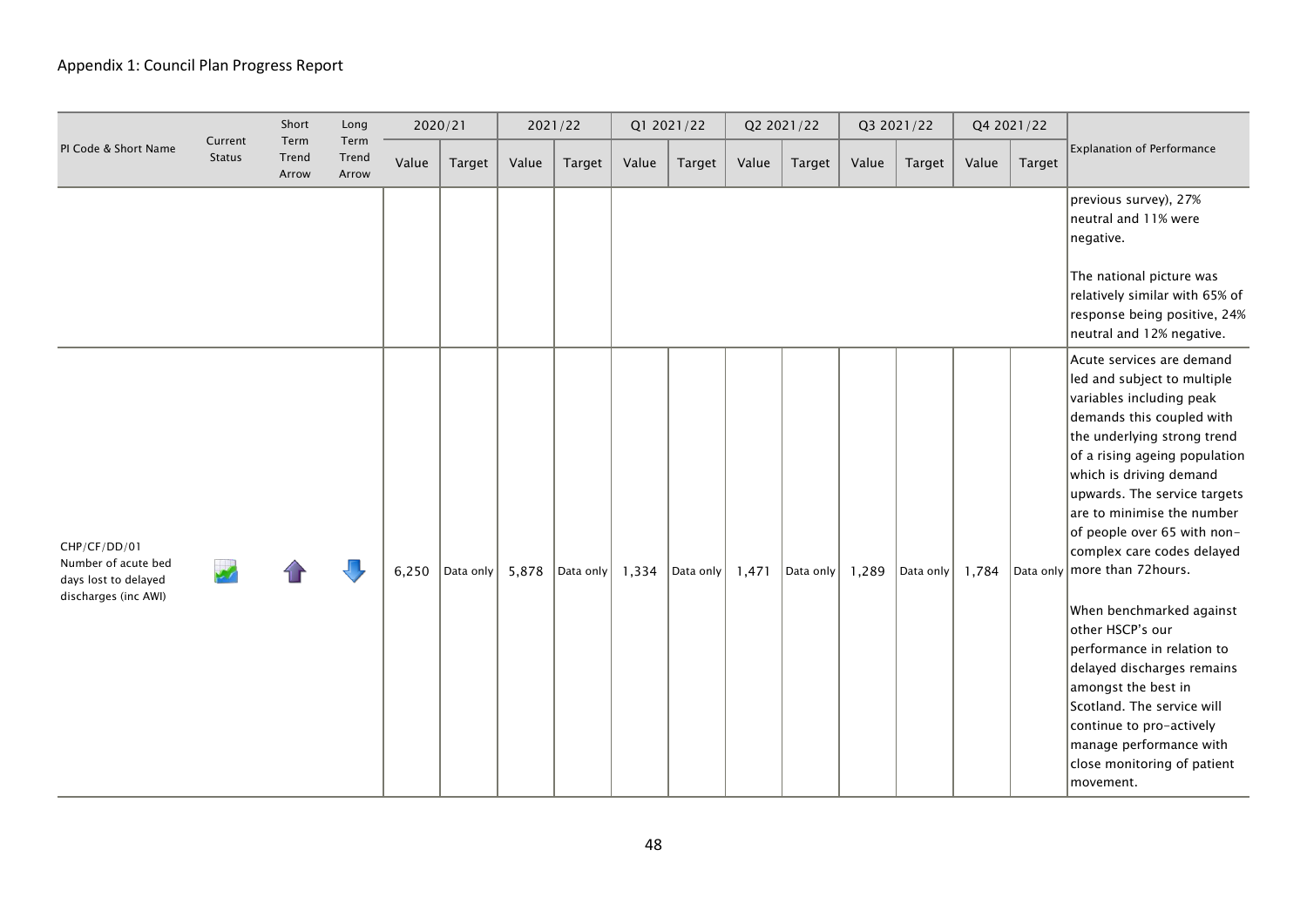|                                                                                                                                       |                          | Short                  | Long                   |       | 2020/21 |         | 2021/22 |       | Q1 2021/22 |       | Q2 2021/22                |       | Q3 2021/22    |       | Q4 2021/22    |                                                                                                                                                                                                                                                                                                                    |
|---------------------------------------------------------------------------------------------------------------------------------------|--------------------------|------------------------|------------------------|-------|---------|---------|---------|-------|------------|-------|---------------------------|-------|---------------|-------|---------------|--------------------------------------------------------------------------------------------------------------------------------------------------------------------------------------------------------------------------------------------------------------------------------------------------------------------|
| PI Code & Short Name                                                                                                                  | Current<br><b>Status</b> | Term<br>Trend<br>Arrow | Term<br>Trend<br>Arrow | Value | Target  | Value   | Target  | Value | Target     | Value | <b>Target</b>             | Value | <b>Target</b> | Value | <b>Target</b> | <b>Explanation of Performance</b>                                                                                                                                                                                                                                                                                  |
| SOA08.09o Percentage<br>of adults who agree<br>that Renfrewshire is a<br>safe place to live.                                          |                          |                        |                        | 75%   | 85%     | $\star$ | 86%     |       |            |       | Not measured for Quarters |       |               |       |               | *This comes from the<br>Renfrewshire Public Services<br>Panel which was carried out<br>in December 2020.                                                                                                                                                                                                           |
| SOA09.1218a % of<br>adults who agree with<br>the statement "I am<br>satisfied with my<br>neighbourhood as a<br>place to live".        |                          |                        |                        | 82%   | 88%     | $\star$ | 91%     |       |            |       | Not measured for Quarters |       |               |       |               | * This comes from the<br>Renfrewshire Public Services<br>Panel which was carried out<br>in December 2020.                                                                                                                                                                                                          |
| CR.PP.07 Number of<br>incidents of anti-social<br>behaviour reported to<br>Renfrewshire Council<br><b>Community Safety</b><br>Service |                          |                        |                        | 1,662 | 1,800   | 1,299   | 1,800   | 315   | 420        | 401   | 420                       | 317   | 420           | 266   | 420           | The Q4 total for 2021/22<br>has followed the seasonal<br>trend of reducing numbers<br>during the colder winter<br>months. As part of this<br>ongoing annual trend, we<br>can expect to see these<br>numbers increase during<br>Quarters 1&2 of 2022/23<br>due to the warmer Summer<br>weather and school holidays. |
| CR.PP.32 Number of<br>complaints regarding<br>youth disorder                                                                          |                          |                        |                        | 307   | 650     | 248     | 650     | 86    | 150        | 39    | 150                       | 38    | 150           | 85    | 150           | The overall total of 248 for<br>2021/22 represents a 19%<br>reduction in comparison to<br>the overall total for<br>$2020/21$ . This is mainly<br>attributable to the ongoing<br>Covid restrictions in place<br>during this period, which<br>also impacted notably on the<br>Youth Team, particularly in            |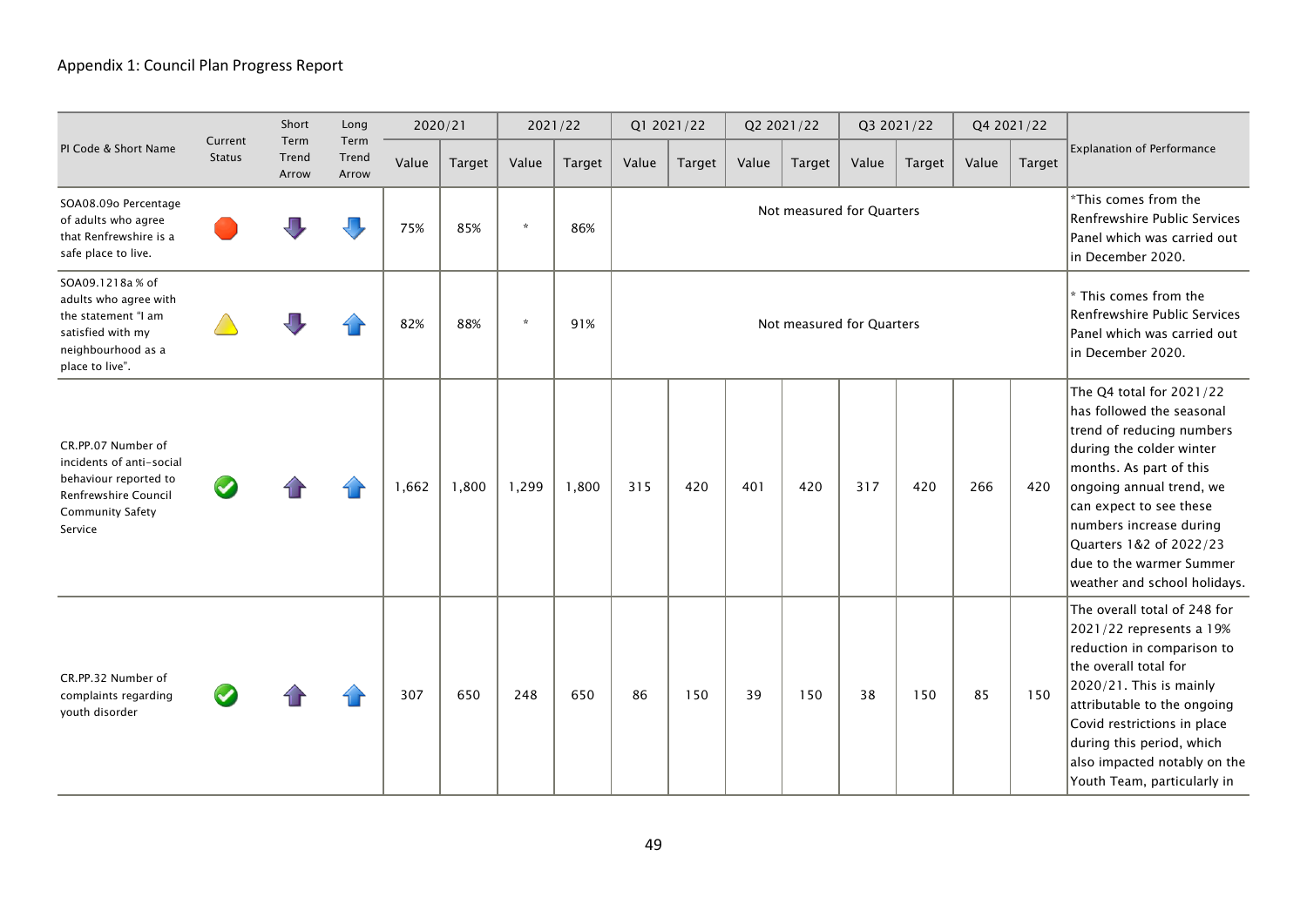|                                                                                                 |                          | Short                  | Long                   |       | 2020/21 |        | 2021/22 |       | Q1 2021/22 |       | Q2 2021/22 |       | Q3 2021/22    |       | Q4 2021/22    |                                                                                                                                                                                                                                                                                                                                                                                                                                                  |
|-------------------------------------------------------------------------------------------------|--------------------------|------------------------|------------------------|-------|---------|--------|---------|-------|------------|-------|------------|-------|---------------|-------|---------------|--------------------------------------------------------------------------------------------------------------------------------------------------------------------------------------------------------------------------------------------------------------------------------------------------------------------------------------------------------------------------------------------------------------------------------------------------|
| PI Code & Short Name                                                                            | Current<br><b>Status</b> | Term<br>Trend<br>Arrow | Term<br>Trend<br>Arrow | Value | Target  | Value  | Target  | Value | Target     | Value | Target     | Value | <b>Target</b> | Value | <b>Target</b> | <b>Explanation of Performance</b>                                                                                                                                                                                                                                                                                                                                                                                                                |
|                                                                                                 |                          |                        |                        |       |         |        |         |       |            |       |            |       |               |       |               | relation to additional<br>interventions and new<br>referrals/case load.                                                                                                                                                                                                                                                                                                                                                                          |
| CHS/CJ/CPO/02 % of<br>NEW unpaid work<br>orders/requirement<br>complete by the<br>required date |                          |                        |                        | 91%   | 72%     | 90%    | 75%     | 91%   | 75%        | 95%   | 75%        | 86%   | 75%           | 89%   | 75%           | Court services are recovering<br>and work is underway to<br>address their significant<br>backlog. The number of new<br>orders imposed has<br>increased throughout the<br>year and the service has<br>continued to prioritise<br>workloads and deliver<br>unpaid work activity in<br>accordance with safe<br>working guidelines.                                                                                                                  |
| CR.PP.06c Number of<br>recorded attendances<br>at Street Stuff activities                       |                          |                        |                        | 5,146 | 25,000  | 12,023 | 25,000  | 1,414 | 6,250      | 6,273 | 6,250      | 1,782 | 6,250         | 2,554 | 6,250         | Due to the global Covid-19<br>pandemic, the Street Stuff<br>programme was massively<br>impacted due to the<br>legislative restrictions on the<br>gathering of people. Where<br>possible and allowed,<br>sessions were run outdoors<br>in a safe environment. As<br>legal restrictions have been<br>lifted, a new programme of<br>sessions is being deployed<br>with continuing close links<br>with Community Learning<br>and Development team to |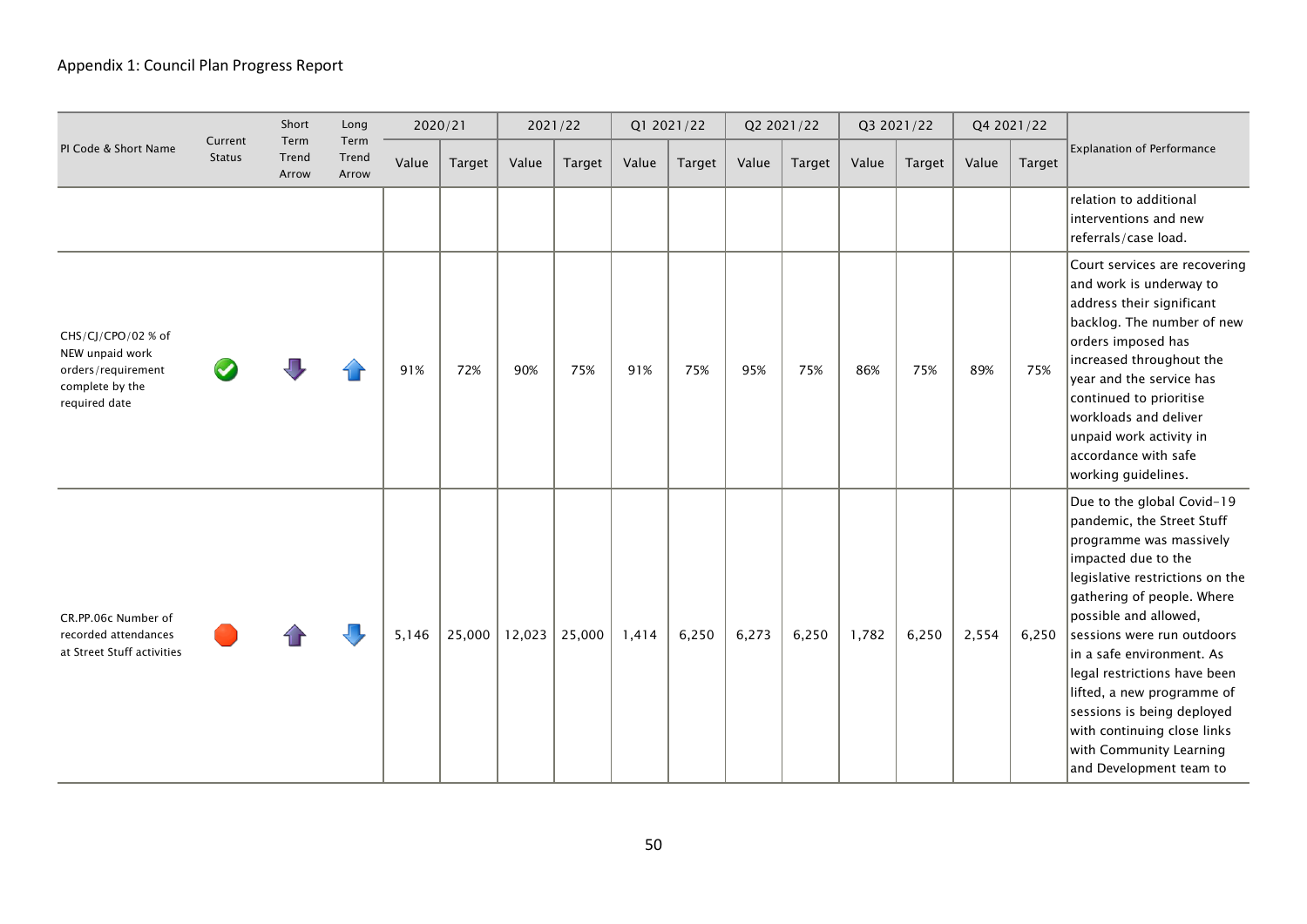|                                                                                                                              |                          | Short                  | Long                   | 2020/21 |        | 2021/22 |        |       | Q1 2021/22 |       | Q2 2021/22 |       | Q3 2021/22 | Q4 2021/22 |               |                                                                                                                                                                                                                                                                                                                                                                                                                                                                                                                                                                                                                                                                                                                                                                                |
|------------------------------------------------------------------------------------------------------------------------------|--------------------------|------------------------|------------------------|---------|--------|---------|--------|-------|------------|-------|------------|-------|------------|------------|---------------|--------------------------------------------------------------------------------------------------------------------------------------------------------------------------------------------------------------------------------------------------------------------------------------------------------------------------------------------------------------------------------------------------------------------------------------------------------------------------------------------------------------------------------------------------------------------------------------------------------------------------------------------------------------------------------------------------------------------------------------------------------------------------------|
| PI Code & Short Name                                                                                                         | Current<br><b>Status</b> | Term<br>Trend<br>Arrow | Term<br>Trend<br>Arrow | Value   | Target | Value   | Target | Value | Target     | Value | Target     | Value | Target     | Value      | <b>Target</b> | <b>Explanation of Performance</b>                                                                                                                                                                                                                                                                                                                                                                                                                                                                                                                                                                                                                                                                                                                                              |
|                                                                                                                              |                          |                        |                        |         |        |         |        |       |            |       |            |       |            |            |               | maximise attendance and<br>opportunities.                                                                                                                                                                                                                                                                                                                                                                                                                                                                                                                                                                                                                                                                                                                                      |
| HPCMT05 Average time<br>from household<br>presenting themselves<br>as homeless to<br>completion of duty<br>(number of weeks) |                          |                        |                        | 25      | 23     | 22.25   | 26     | 25.73 | 26         | 23.19 | 26         | 20.18 | 26         | 19.89      | 26            | It was anticipated that<br>performance with this<br>indicator may slip back in<br>2021/22, given the<br>challenges during COVID<br>recovery.<br>A commitment to our key<br>RRTP objective of a stepped<br>increase in the number and<br>proportion of social rented<br>lets to homeless applicants,<br>as well as adjusting the<br>arrangements for matching<br>and resettling homeless<br>applicants to their new<br>tenancies, resulted in this<br>figure actually improving to<br>its best level for many years.<br>It continues to be<br>significantly better than the<br>national average.<br>It may be a challenge to<br>continue to meet this level of<br>performance given the<br>demand for social rented<br>properties from programmes<br>such as Homes For Ukraine. |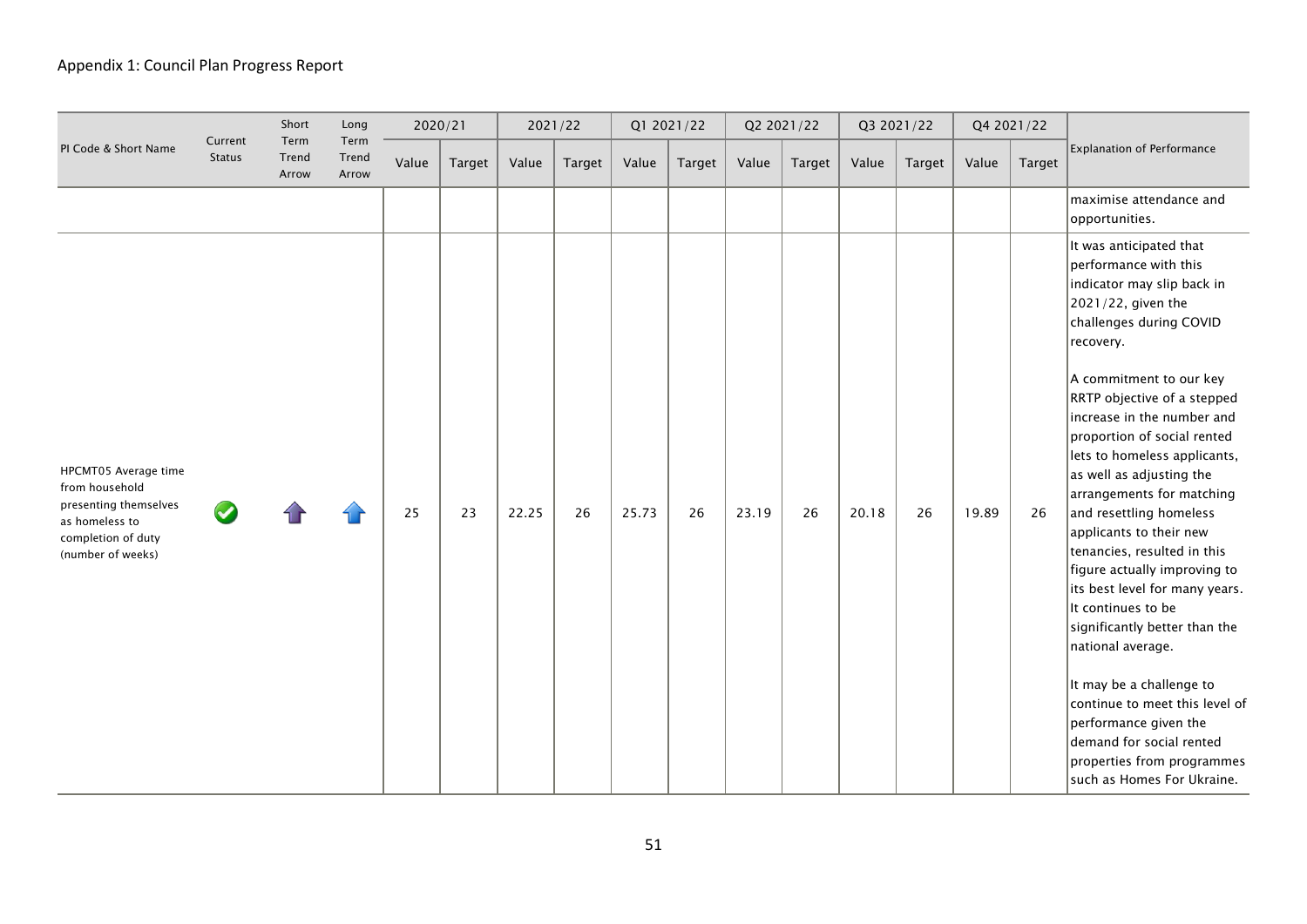|                                           |                          | Short                  | Long                   |       | 2020/21 |         | 2021/22 |       | Q1 2021/22 |       | Q2 2021/22                |       | Q3 2021/22 |       | Q4 2021/22    |                                                                                                                                                                                                                                                                                                                                                                                                                                                                                                                                                                                                                   |
|-------------------------------------------|--------------------------|------------------------|------------------------|-------|---------|---------|---------|-------|------------|-------|---------------------------|-------|------------|-------|---------------|-------------------------------------------------------------------------------------------------------------------------------------------------------------------------------------------------------------------------------------------------------------------------------------------------------------------------------------------------------------------------------------------------------------------------------------------------------------------------------------------------------------------------------------------------------------------------------------------------------------------|
| PI Code & Short Name                      | Current<br><b>Status</b> | Term<br>Trend<br>Arrow | Term<br>Trend<br>Arrow | Value | Target  | Value   | Target  | Value | Target     | Value | Target                    | Value | Target     | Value | <b>Target</b> | <b>Explanation of Performance</b>                                                                                                                                                                                                                                                                                                                                                                                                                                                                                                                                                                                 |
| HPSIP01 Affordable<br>housing completions |                          |                        |                        | 250   | 200     | 170     | 243     |       |            |       | Not measured for Quarters |       |            |       |               | The affordable newbuild<br>housing programme involves<br>both Council and Housing<br>Association developments<br>across a range of sites in<br>Renfrewshire. Due to the<br>impact of the COVID-19<br>pandemic some<br>developments were delayed.<br>The Council along with the<br>Housing Associations active<br>in Renfrewshire and the<br>Scottish Government<br>continue to work in<br>partnership to deliver<br>affordable housing across<br>Renfrewshire and to ensure<br>that delivery exceeds the<br>target next year. Over 450<br>new affordable homes are<br>now expected to be<br>completed in 2022/23. |
| SOA10.10a Private<br>housing completions  |                          |                        |                        | 751   | 500     | $\star$ | 500     |       |            |       | Not measured for Quarters |       |            |       |               | Private housing completions<br>are monitored in an annual<br>Housing Land Audit.<br>Despite the pandemic, 1383<br>new private homes were<br>completed in the 2 year<br>period from 2019 to 2021<br>which exceeds targets. A<br>range of new homes                                                                                                                                                                                                                                                                                                                                                                 |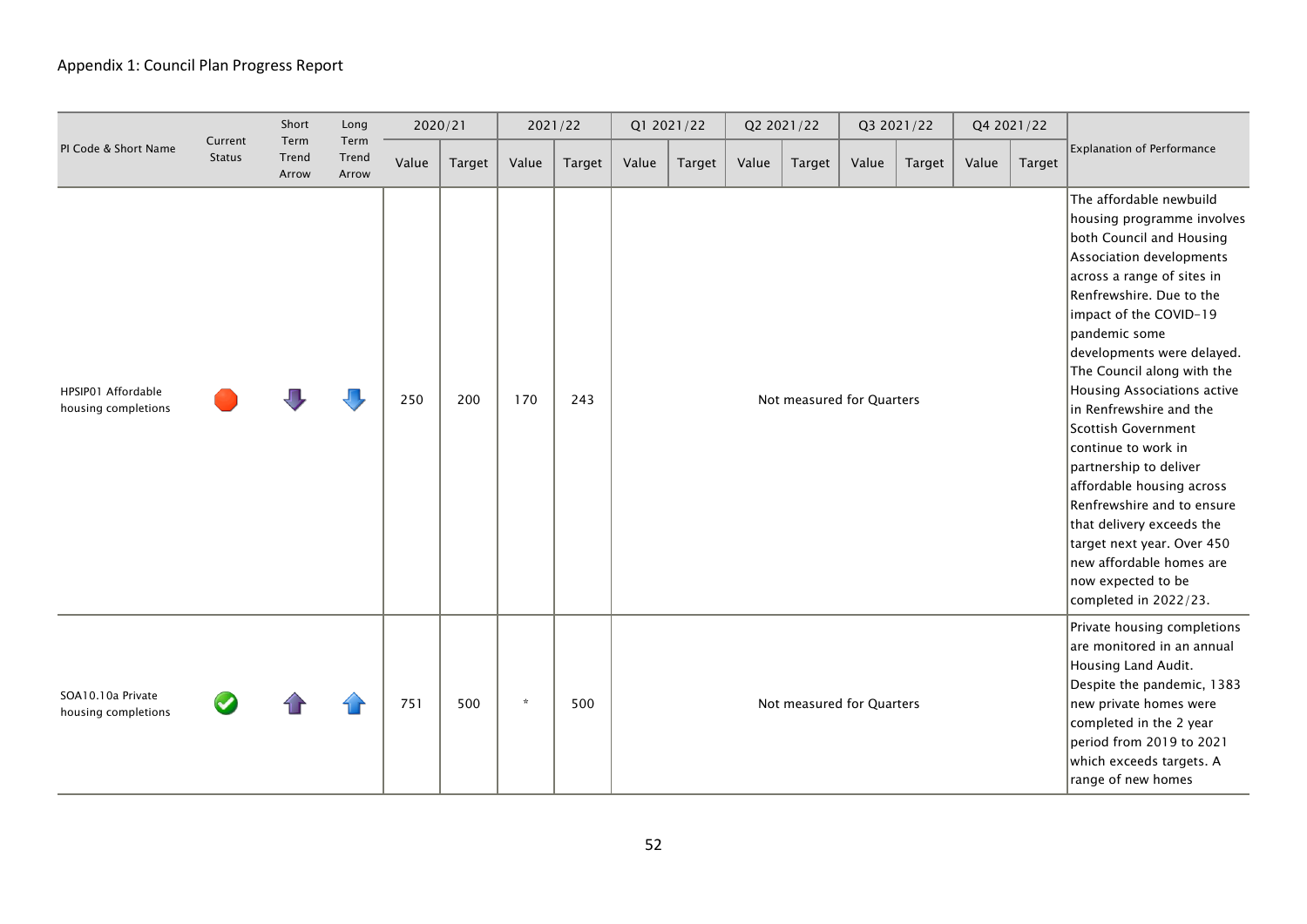|                                                                                |                          | Short                  | Long                   | 2020/21 |        |         | 2021/22 |       | Q1 2021/22 |       | Q2 2021/22                |       | Q3 2021/22 |       | Q4 2021/22 |                                                                                                                                                                                                                                                                                   |
|--------------------------------------------------------------------------------|--------------------------|------------------------|------------------------|---------|--------|---------|---------|-------|------------|-------|---------------------------|-------|------------|-------|------------|-----------------------------------------------------------------------------------------------------------------------------------------------------------------------------------------------------------------------------------------------------------------------------------|
| PI Code & Short Name                                                           | Current<br><b>Status</b> | Term<br>Trend<br>Arrow | Term<br>Trend<br>Arrow | Value   | Target | Value   | Target  | Value | Target     | Value | Target                    | Value | Target     | Value | Target     | <b>Explanation of Performance</b>                                                                                                                                                                                                                                                 |
|                                                                                |                          |                        |                        |         |        |         |         |       |            |       |                           |       |            |       |            | continue to be delivered<br>across Renfrewshire<br>including at Dargavel Village,<br>the former BASF site in<br>Paisley and the former<br>Johnstone Hospital.<br>*The 2022 audit will be<br>complete in the summer<br>which will record<br>completions for the period<br>2021/22. |
| HPCHARTER08<br>Percentage of council<br>dwellings that are<br>energy efficient |                          |                        |                        | $\ast$  | 100.0% | $\star$ | 100.0%  |       |            |       | Not measured for Quarters |       |            |       |            | This indicator previously<br>recorded the percentage of<br>council dwellings that are<br>energy efficient. It has been<br>superseded by EESSH<br>indicators which are<br>returned to the Scottish<br>Housing Regulator.                                                           |

# Local Outcome 03: Tackling inequality, ensuring opportunities for all

|                      |                          | Short                  | Long                   |       | 2020/21 |       | 2021/22 | Q1 2021/22 |        | Q2 2021/22 |        |       | Q3 2021/22 |       | Q4 2021/22 |                                   |
|----------------------|--------------------------|------------------------|------------------------|-------|---------|-------|---------|------------|--------|------------|--------|-------|------------|-------|------------|-----------------------------------|
| PI Code & Short Name | Current<br><b>Status</b> | Term<br>Trend<br>Arrow | Term<br>Trend<br>Arrow | Value | Target  | Value | Target  | Value      | Target | Value      | Target | Value | Target     | Value | Target     | <b>Explanation of Performance</b> |
|                      |                          |                        |                        |       |         |       |         |            |        |            |        |       |            |       |            |                                   |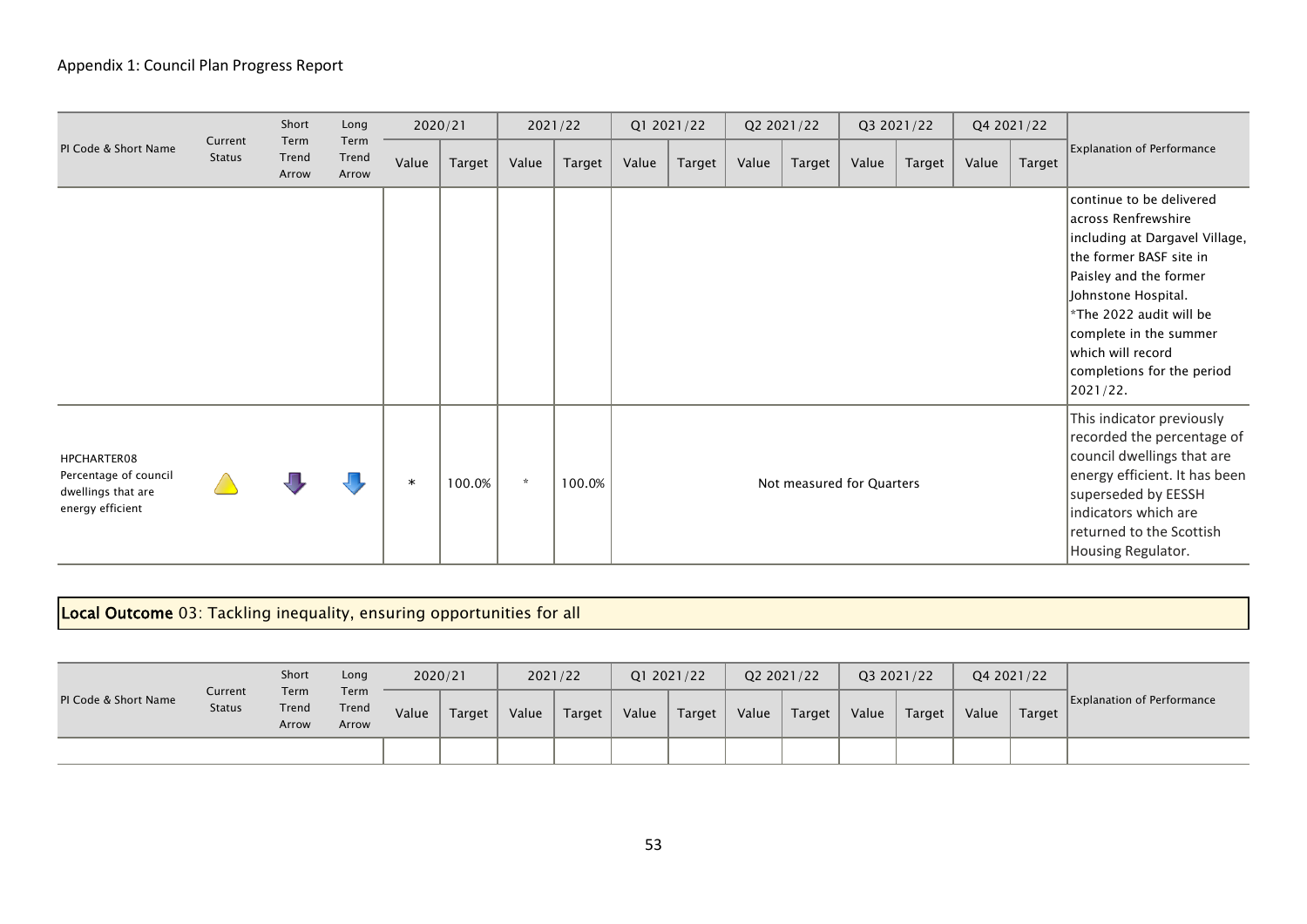|                                                                                                      |                          | Short                  | Long                   |       | 2020/21   |       | 2021/22   |       | Q1 2021/22 |         | Q2 2021/22 |         | Q3 2021/22 |         | Q4 2021/22    |                                                                                                                                                                                                                                                                                                                                                                                                                                                                                                                                                                                                                                             |
|------------------------------------------------------------------------------------------------------|--------------------------|------------------------|------------------------|-------|-----------|-------|-----------|-------|------------|---------|------------|---------|------------|---------|---------------|---------------------------------------------------------------------------------------------------------------------------------------------------------------------------------------------------------------------------------------------------------------------------------------------------------------------------------------------------------------------------------------------------------------------------------------------------------------------------------------------------------------------------------------------------------------------------------------------------------------------------------------------|
| PI Code & Short Name                                                                                 | Current<br><b>Status</b> | Term<br>Trend<br>Arrow | Term<br>Trend<br>Arrow | Value | Target    | Value | Target    | Value | Target     | Value   | Target     | Value   | Target     | Value   | <b>Target</b> | <b>Explanation of Performance</b>                                                                                                                                                                                                                                                                                                                                                                                                                                                                                                                                                                                                           |
| CHS/EY/03 % of<br>entitled 2 year olds<br>accessing 1140 hours<br>of early learning and<br>childcare |                          |                        |                        | 99%   | Data only | 100%  | Data only | 99%   | Data only  | 100%    | Data only  | 100%    | Data only  | 100%    |               | All eligible 2-year-old<br>children are in receipt of this<br> Data only $\vert$ provision, in accordance<br>with legislation.                                                                                                                                                                                                                                                                                                                                                                                                                                                                                                              |
| CR.FM(S).01 % uptake<br>of free school meals in<br>primary and secondary<br>schools                  |                          |                        |                        | 48.4% | 75%       | 40.8% | 75%       | 52.5% | 75%        | $\star$ | 75%        | $\star$ | 75%        | $\star$ | 75%           | Although below target<br>performance in the first<br>quarter of 2021/22 at 52.5%<br>was above the 2020/21<br>figure of 48.4%.<br>Lockdown periods and<br>transmission of COVID-19 in<br>the pupil population<br>impacted on the uptake of<br>school meals. A new<br>approach for gathering<br>school meal uptake data is<br>being developed in<br>conjunction with Parent Pay<br>* Free meal uptake, for each<br>sector, is calculated by<br>taking the total number of<br>free meals served and then<br>dividing that by the<br>maximum free meals served.<br>Work is being undertaken to<br>improve data quality for<br>these indicators. |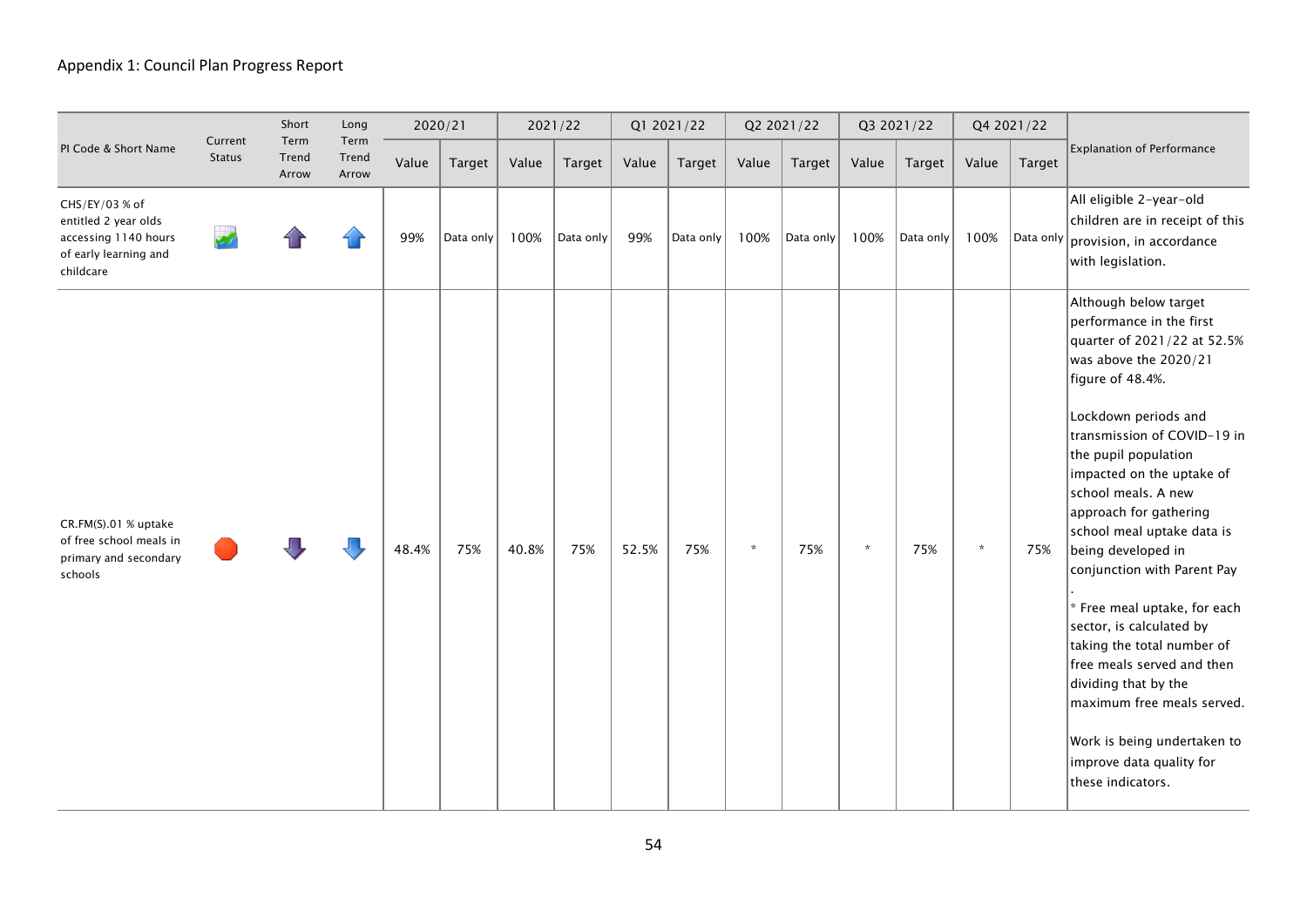|                                                                                                            |                          | Short                  | Long                   |       | 2020/21       |         | 2021/22       |        | Q1 2021/22 |        | Q2 2021/22                                                                                                                                                                                                                                                                                                                                                                    |        | Q3 2021/22 |        | Q4 2021/22    |                                                                                                                                                                                                                                                                                                                                                                                                                        |
|------------------------------------------------------------------------------------------------------------|--------------------------|------------------------|------------------------|-------|---------------|---------|---------------|--------|------------|--------|-------------------------------------------------------------------------------------------------------------------------------------------------------------------------------------------------------------------------------------------------------------------------------------------------------------------------------------------------------------------------------|--------|------------|--------|---------------|------------------------------------------------------------------------------------------------------------------------------------------------------------------------------------------------------------------------------------------------------------------------------------------------------------------------------------------------------------------------------------------------------------------------|
| PI Code & Short Name                                                                                       | Current<br><b>Status</b> | Term<br>Trend<br>Arrow | Term<br>Trend<br>Arrow | Value | <b>Target</b> | Value   | <b>Target</b> | Value  | Target     | Value  | Target                                                                                                                                                                                                                                                                                                                                                                        | Value  | Target     | Value  | <b>Target</b> | <b>Explanation of Performance</b>                                                                                                                                                                                                                                                                                                                                                                                      |
| CHS/ATT/10 Average<br>complementary tariff<br>score of pupils living in<br>SIMD 30% most<br>deprived areas |                          |                        |                        | 583   | Data only     | $\star$ | Data only     |        |            |        | Not measured for Quarters                                                                                                                                                                                                                                                                                                                                                     |        |            |        |               | Latest data on school leavers<br>attainment shows 2020/21<br>complementary tariff score<br>is ahead of 2019/20 and<br>represents a continuation of<br>an overall upward trajectory<br>across the previous 6 years.<br>Please note, assessment<br>methods continue to be<br>impacted by the pandemic,<br>and comparison with<br>previous years should be<br>treated with caution.<br>*This data is not yet<br>available |
| CHS/ATT/11 Average<br>complementary tariff<br>score of all school<br>leavers in Renfrewshire               |                          |                        |                        | 763   | Data only     | $\star$ | Data only     |        |            |        | The average complementary<br>tariff score increased<br>significantly in 2020/21. The<br>average tariff of 763 is<br>significantly higher than the<br>previous 5 year average.<br>Please note, assessment<br>methods continue to be<br>impacted by the pandemic,<br>comparison with previous<br>years should be treated with<br>caution.<br>*This data is not yet<br>available |        |            |        |               |                                                                                                                                                                                                                                                                                                                                                                                                                        |
| CHS/ATT/04 No. of<br>opportunities for                                                                     |                          |                        |                        | N/A   | 1,130         | 808     | 1,130         | $\ast$ | $\ast$     | $\ast$ | $\ast$                                                                                                                                                                                                                                                                                                                                                                        | $\ast$ | $\ast$     | $\ast$ | $\ast$        | 2019/20: 261 DofE<br>participants + 1047 engaged                                                                                                                                                                                                                                                                                                                                                                       |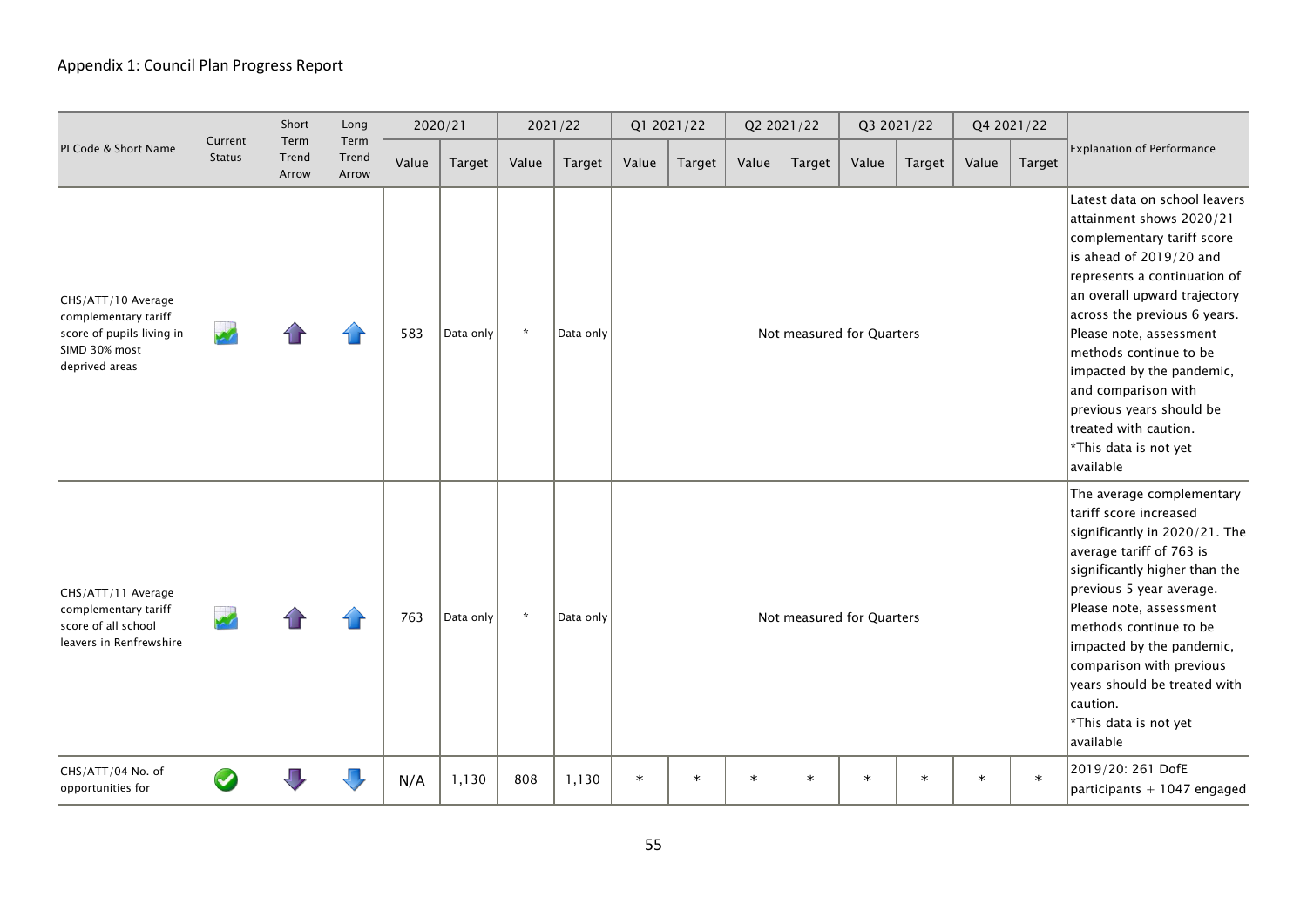|                                                                                                       |                          | Short                  | Long                   |                 | 2020/21   |         | 2021/22   |       | Q1 2021/22 |       | Q2 2021/22                |       | Q3 2021/22 |       | Q4 2021/22    |                                                                                                                                                                                                                                                                                               |
|-------------------------------------------------------------------------------------------------------|--------------------------|------------------------|------------------------|-----------------|-----------|---------|-----------|-------|------------|-------|---------------------------|-------|------------|-------|---------------|-----------------------------------------------------------------------------------------------------------------------------------------------------------------------------------------------------------------------------------------------------------------------------------------------|
| PI Code & Short Name                                                                                  | Current<br><b>Status</b> | Term<br>Trend<br>Arrow | Term<br>Trend<br>Arrow | Value           | Target    | Value   | Target    | Value | Target     | Value | Target                    | Value | Target     | Value | <b>Target</b> | <b>Explanation of Performance</b>                                                                                                                                                                                                                                                             |
| young people to<br>achieve through<br>accredited awards                                               |                          |                        |                        |                 |           |         |           |       |            |       |                           |       |            |       |               | in community-based<br>learning programmes<br>offering wider achievement<br>*Due to the impact of the<br>COVID-19 pandemic, this<br>figure is not available for<br>2020/21.<br>358 DofE Participants + 450<br>engaged in community-<br>based learning programmes<br>offering wider achievement |
| CHS/YC/01 Number of<br>young carers engaged<br>with services                                          |                          |                        |                        | 46              | Data only | $\star$ | Data only | 28    | Data only  | 12    | Data only                 |       |            |       |               | *This service is now<br>provided by Renfrewshire<br>Carers' Centre on a<br>commissioned basis and the<br>council's contract monitoring<br>processes apply. As such,<br>this dataset is no longer<br>produced by the council.                                                                  |
| HSCP/CI/HCES/08<br>Percentage of carers<br>who feel supported to<br>continue in their caring<br>role. |                          |                        |                        | $Bi-$<br>annual | Data only | 26%     | Data only |       |            |       | Not measured for Quarters |       |            |       |               | The Health & Care<br>Experience Survey is carried<br>out on a bi-annual basis and<br>asks about peoples'<br>experiences of accessing<br>and using their GP Practice<br>and other local health care<br>services; receiving care,<br>support and help with<br>everyday living; and caring       |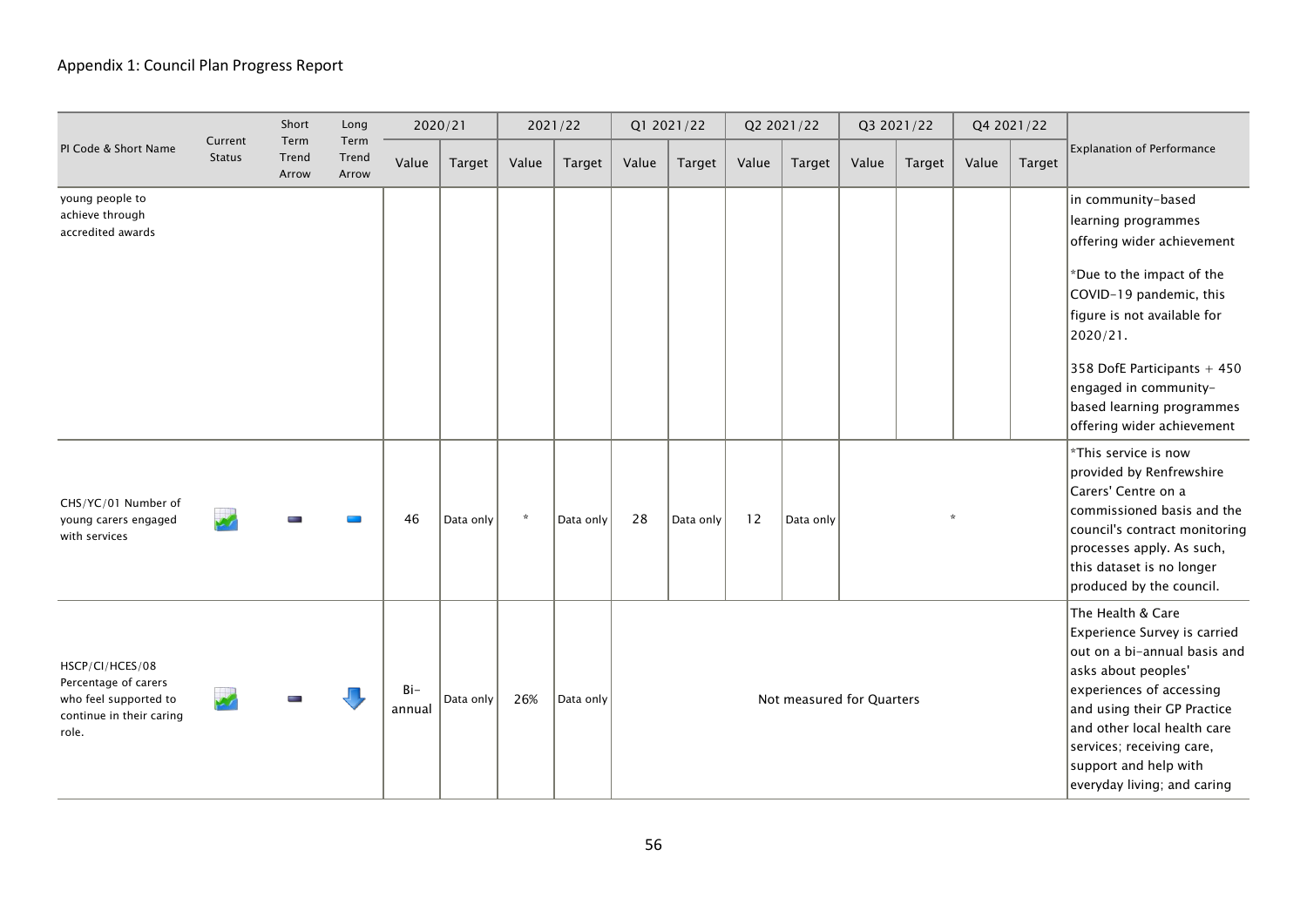|                      |                          | Short                  | Long                   | 2020/21 |        |       | 2021/22 |       | Q1 2021/22 |       | Q2 2021/22 |       | Q3 2021/22 |       | Q4 2021/22 |                                                                                                                                                                                                                                                                                                                                                                                                                                   |
|----------------------|--------------------------|------------------------|------------------------|---------|--------|-------|---------|-------|------------|-------|------------|-------|------------|-------|------------|-----------------------------------------------------------------------------------------------------------------------------------------------------------------------------------------------------------------------------------------------------------------------------------------------------------------------------------------------------------------------------------------------------------------------------------|
| PI Code & Short Name | Current<br><b>Status</b> | Term<br>Trend<br>Arrow | Term<br>Trend<br>Arrow | Value   | Target | Value | Target  | Value | Target     | Value | Target     | Value | Target     | Value | Target     | <b>Explanation of Performance</b>                                                                                                                                                                                                                                                                                                                                                                                                 |
|                      |                          |                        |                        |         |        |       |         |       |            |       |            |       |            |       |            | responsibilities. In addition,<br>a section in relation to<br>COVID-19 was added to the<br>2021/22 survey.<br>Overall, Renfrewshire<br>received 4,375 responses<br>$(23%$ response rate) to the<br>survey. However, this<br>particular indicator there<br>were 703 response. 26% of<br>respondents felt positive<br>about being supported in<br>their caring role, 46% neutral<br>and 28% negative.<br>This is slightly below the |
|                      |                          |                        |                        |         |        |       |         |       |            |       |            |       |            |       |            | positivity rate for Scotland<br>which is 30%.                                                                                                                                                                                                                                                                                                                                                                                     |
|                      |                          |                        |                        |         |        |       |         |       |            |       |            |       |            |       |            | During the COVID-19<br>pandemic the HSCP has<br>worked closely with the<br>Carers Centre including:<br>Developing a triage<br>I۰<br>system for carers who<br>are providing personal<br>care to access PPE<br>Completing Adult Carer<br>Support Plans remotely                                                                                                                                                                     |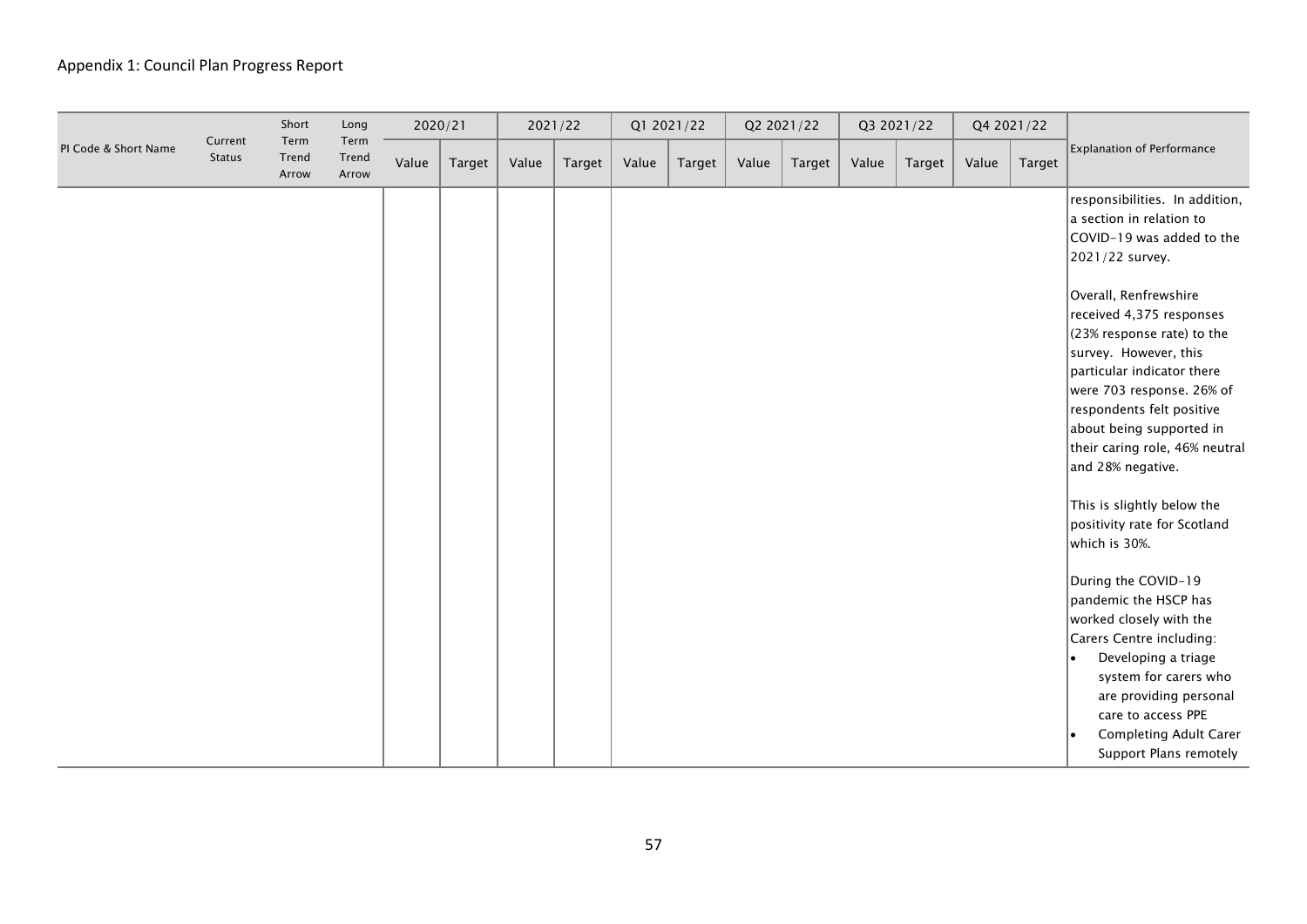|                                                                                                                                                          |                          | Short                  | Long                   |         | 2020/21          |             | 2021/22                  |       | Q1 2021/22 |       | Q2 2021/22                |       | Q3 2021/22                                                                   |       | Q4 2021/22 |                                                                                                                                                                                                                                                                                                                                                                                                                                                                                                                   |
|----------------------------------------------------------------------------------------------------------------------------------------------------------|--------------------------|------------------------|------------------------|---------|------------------|-------------|--------------------------|-------|------------|-------|---------------------------|-------|------------------------------------------------------------------------------|-------|------------|-------------------------------------------------------------------------------------------------------------------------------------------------------------------------------------------------------------------------------------------------------------------------------------------------------------------------------------------------------------------------------------------------------------------------------------------------------------------------------------------------------------------|
| PI Code & Short Name                                                                                                                                     | Current<br><b>Status</b> | Term<br>Trend<br>Arrow | Term<br>Trend<br>Arrow | Value   | Target           | Value       | <b>Target</b>            | Value | Target     | Value | Target                    | Value | <b>Target</b>                                                                | Value | Target     | <b>Explanation of Performance</b>                                                                                                                                                                                                                                                                                                                                                                                                                                                                                 |
|                                                                                                                                                          |                          |                        |                        |         |                  |             |                          |       |            |       |                           |       |                                                                              |       |            | Regular check-in calls<br>to find out if support<br>needs have changed<br>Moving training and<br>one-to-one and group<br>support online<br>(Alzheimer and<br>Dementia, Parent Carer,<br>Male Carer, Mental<br><b>Health Carer</b><br>Providing COVID-19<br>specific training course<br>including: Autism<br>Quarantine Anxiety,<br><b>Energy Booster During</b><br>COVID-10, and Helping<br><b>Carers Cope During</b><br>Lockdown<br>Providing opportunities for<br>online peer support and<br>social interaction |
| HSCP/HI/ADS/06<br>Reduce the estimated<br>prevalence of problem<br>drug use amongst 15-<br>64 year olds<br>(percentage of total<br>population age 15-64) |                          |                        |                        | $\star$ | Data only        | $\star$     | Data only                |       |            |       | Not measured for Quarters |       |                                                                              |       |            | A study to produce<br>prevalence estimates of<br>problem drug use is<br>conducted every three years.<br>The most recent study was<br>published in March 2019<br>showing the 2015/16 data<br>estimates.                                                                                                                                                                                                                                                                                                            |
| CP.RLL.PL.01 Number<br>of attendances at pools                                                                                                           |                          |                        |                        |         | 33,096 Data only | 209,12<br>8 | Data only $\vert$ 22,301 |       |            |       |                           |       | $ $ Data only   56,404   Data only   58,123   Data only   72,300   Data only |       |            | Increased attendances are<br>due to a number of factors.                                                                                                                                                                                                                                                                                                                                                                                                                                                          |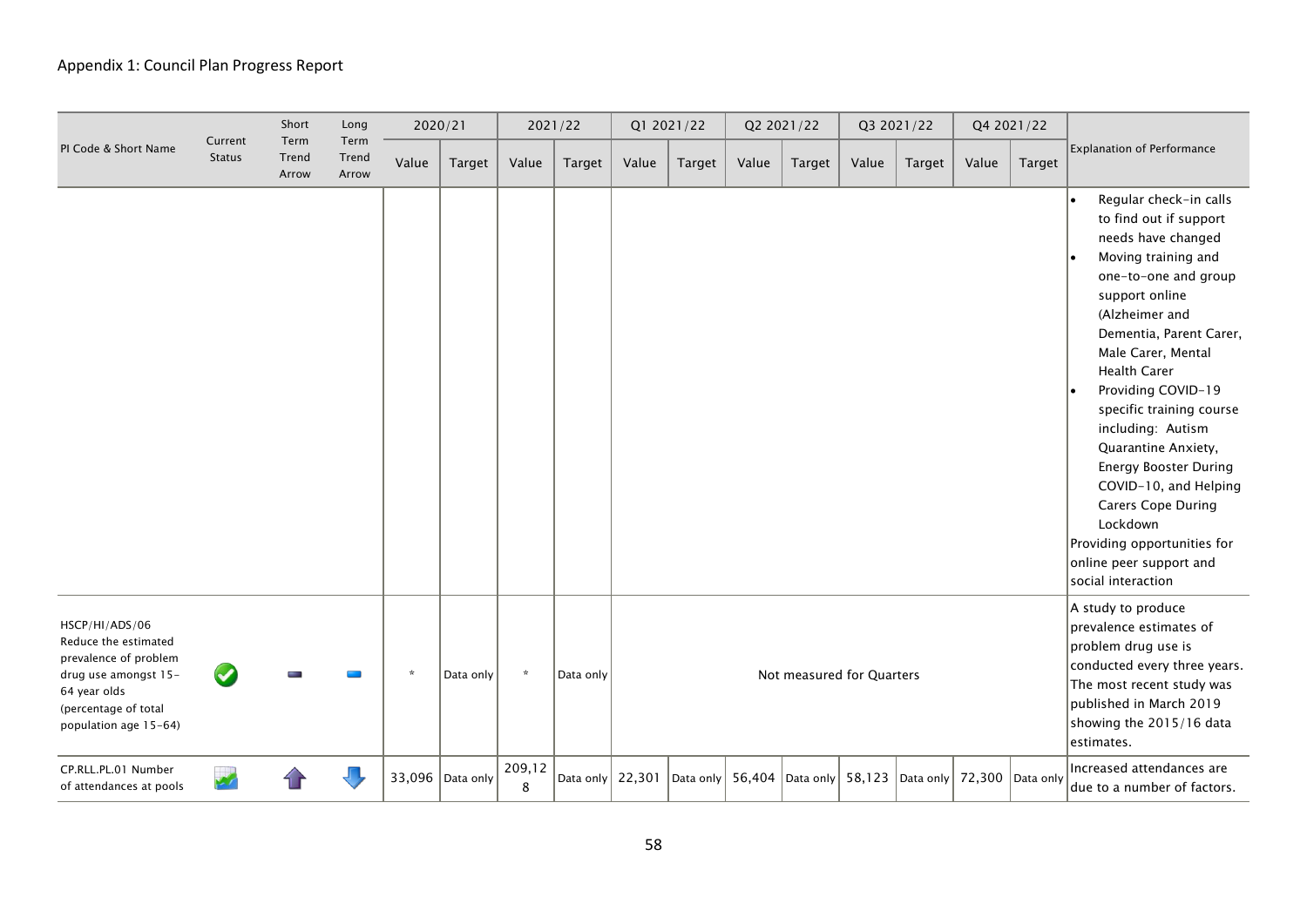|                                                                                                       |                   | Short                  | Long                   |       | 2020/21                  |             | 2021/22            |       | Q1 2021/22 |       | Q2 2021/22                                          |       | Q3 2021/22 |             | Q4 2021/22 |                                                                                                                                                                                                                         |
|-------------------------------------------------------------------------------------------------------|-------------------|------------------------|------------------------|-------|--------------------------|-------------|--------------------|-------|------------|-------|-----------------------------------------------------|-------|------------|-------------|------------|-------------------------------------------------------------------------------------------------------------------------------------------------------------------------------------------------------------------------|
| PI Code & Short Name                                                                                  | Current<br>Status | Term<br>Trend<br>Arrow | Term<br>Trend<br>Arrow | Value | Target                   | Value       | Target             | Value | Target     | Value | Target                                              | Value | Target     | Value       | Target     | <b>Explanation of Performance</b>                                                                                                                                                                                       |
|                                                                                                       |                   |                        |                        |       |                          |             |                    |       |            |       |                                                     |       |            |             |            | Increased operating hours,<br>expansion of learn to swim<br>programme, increase in<br>number of group exercise<br>classes and the return of<br>indoor clubs.                                                            |
| CP.RLL.SL.01 Number<br>of attendances at<br>indoor sport and<br>leisure facilities<br>excluding pools |                   |                        |                        |       | 71,413 $ $ Data only $ $ | 876,74<br>9 | Data only   26,151 |       |            |       | Data only   67,749   Data only   69,676   Data only |       |            | 713,17<br>3 | Data only  | Increased attendances are<br>due to a number of factors.<br>Increased operating hours,<br>expansion of learn to swim<br>programme, increase in<br>number of group exercise<br>classes and the return of<br>indoor clubs |

# Local Outcome 04: Creating a sustainable Renfrewshire for all to enjoy

|                                                                                                     |                   | Short                  | Long                   | 2020/21 |        | 2021/22 |        |                           | Q1 2021/22 |       | Q2 2021/22 |       | Q3 2021/22 |       | Q4 2021/22 |                                                                                                                                       |
|-----------------------------------------------------------------------------------------------------|-------------------|------------------------|------------------------|---------|--------|---------|--------|---------------------------|------------|-------|------------|-------|------------|-------|------------|---------------------------------------------------------------------------------------------------------------------------------------|
| PI Code & Short Name                                                                                | Current<br>Status | Term<br>Trend<br>Arrow | Term<br>Trend<br>Arrow | Value   | Target | Value   | Target | Value                     | Target     | Value | Target     | Value | Target     | Value | Target     | <b>Explanation of Performance</b>                                                                                                     |
| CR.PP.01 Air Quality -<br>Annual average PM10<br>value across all<br>continuous monitoring<br>sites | $\checkmark$      |                        |                        | 10.2    | 18     |         | 18     | Not measured for Quarters |            |       |            |       |            |       |            | *Data is calculated annually<br>will not be available until<br>later in 2022 following<br>validation by the Scottish<br>  Government. |
| $CR.PP.01b Air quality -$<br>average nitrogen<br>dioxide value of                                   |                   |                        |                        | 40      | 41     |         | 40     | Not measured for Quarters |            |       |            |       |            |       |            | *Data is calculated annually<br>will not be available until<br>Iater in 2022 following                                                |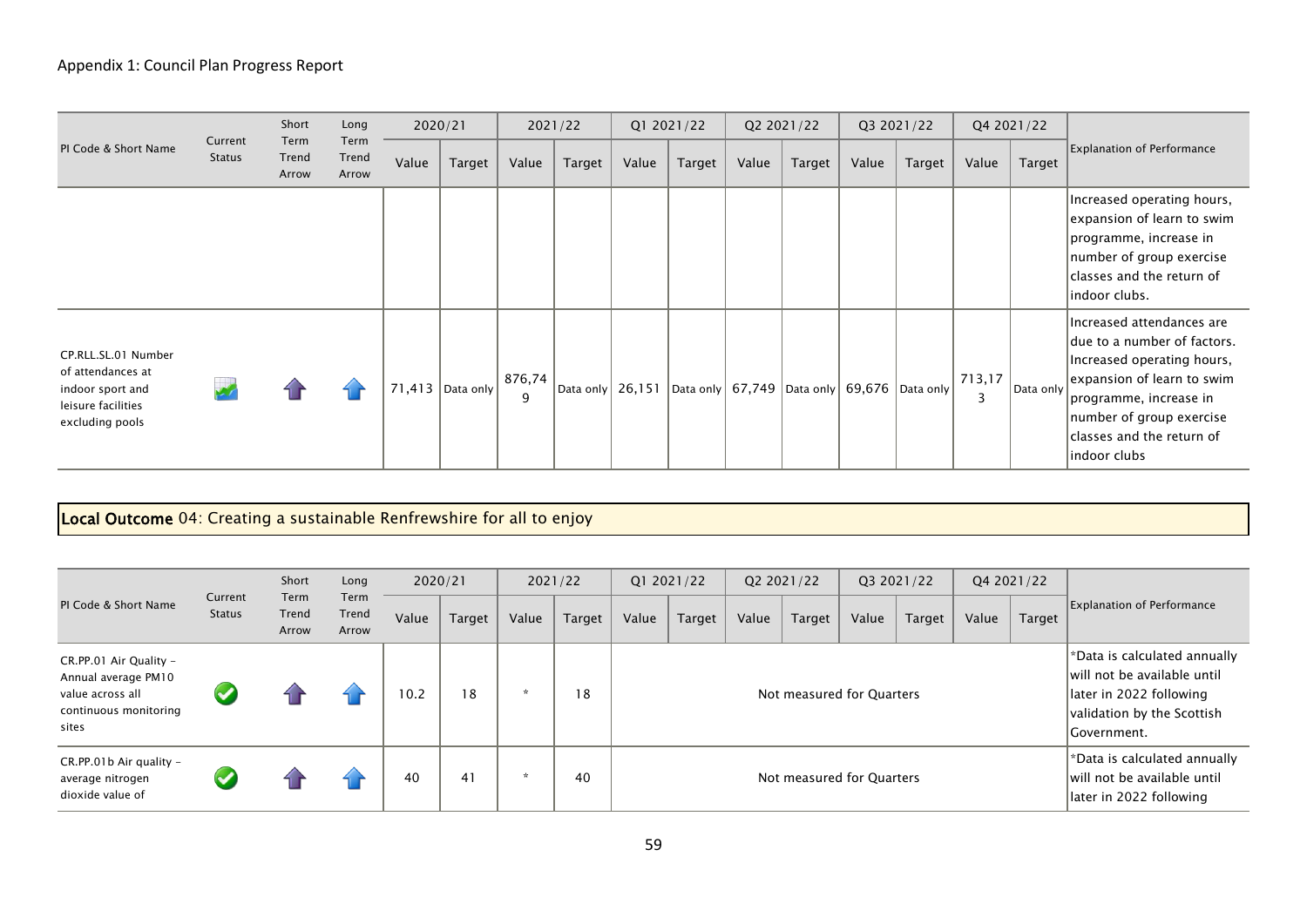|                                                                             |                          | Short                  | Long                   | 2020/21 |        | 2021/22 |        |       | Q1 2021/22 |                                                              | Q2 2021/22 |       | Q3 2021/22 |       | Q4 2021/22 |                                                                                                                                                                                                                                                                                                                                                                                                                                                                                                                                                                 |
|-----------------------------------------------------------------------------|--------------------------|------------------------|------------------------|---------|--------|---------|--------|-------|------------|--------------------------------------------------------------|------------|-------|------------|-------|------------|-----------------------------------------------------------------------------------------------------------------------------------------------------------------------------------------------------------------------------------------------------------------------------------------------------------------------------------------------------------------------------------------------------------------------------------------------------------------------------------------------------------------------------------------------------------------|
| PI Code & Short Name                                                        | Current<br><b>Status</b> | Term<br>Trend<br>Arrow | Term<br>Trend<br>Arrow | Value   | Target | Value   | Target | Value | Target     | Value                                                        | Target     | Value | Target     | Value | Target     | <b>Explanation of Performance</b>                                                                                                                                                                                                                                                                                                                                                                                                                                                                                                                               |
| monitoring sites,<br>within AQMA(s)<br>exceeding limits                     |                          |                        |                        |         |        |         |        |       |            |                                                              |            |       |            |       |            | validation by the Scottish<br>Government.                                                                                                                                                                                                                                                                                                                                                                                                                                                                                                                       |
| CR.SSL.01a Street<br>Cleanliness Score - %<br>of areas assessed as<br>clean |                          |                        |                        | 93.6%   | 92%    | $\star$ | 94.5%  |       |            | * Data for 2021/22 will not be published until February 2023 |            |       |            |       |            | The percentage of<br>Renfrewshire's street<br>assessed as clean was 93.6%<br>for 2020/21. This figure is<br>provisional and is awaiting<br>verification by Keep Scotland<br>Beautiful.<br>The cleanliness score is<br>based on 3 sample surveys<br>carried out throughout the<br>year by both the Council and<br>Keep Scotland Beautiful<br>(KSB). This score represents<br>the percentage of areas<br>assessed as acceptably clean<br>(categories A and B) using<br><b>KSB's Local Environmental</b><br>Audit and Management<br>System (LEAMS)<br>methodology. |
| CR.W.06a % of<br>Household Waste<br>Recycled (Calendar year<br>data)        |                          |                        |                        | 49.1%   | 54%    | 50%     | 50%    | 46.6% | 50%        | 54.06%                                                       | 50%        | 54.5% | 50%        | 47.1% | 50%        | 2021 stat still to be verified<br>by SEPA.<br>Recycling levels are likely to<br>have been impacted by<br>COVID-19. There have been<br>greater yields in some waste<br>streams and the overall rate                                                                                                                                                                                                                                                                                                                                                              |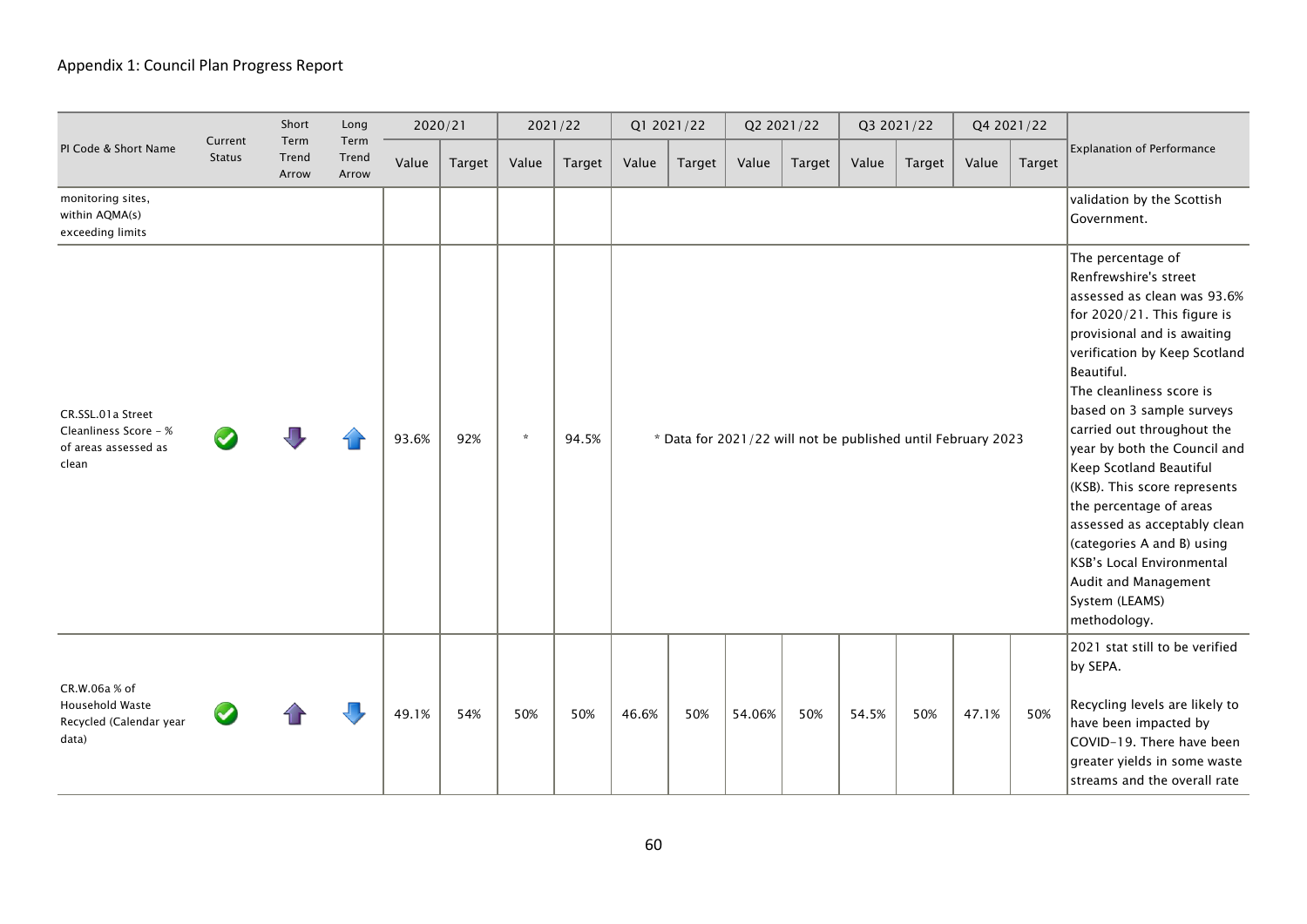|                                                                                              |                          | Short                  | Long                   |       | 2020/21 |       | 2021/22 |                           | Q1 2021/22 |       | Q2 2021/22 |       | Q3 2021/22 |       | Q4 2021/22 |                                                                                                                                                                                                                                                                                                              |
|----------------------------------------------------------------------------------------------|--------------------------|------------------------|------------------------|-------|---------|-------|---------|---------------------------|------------|-------|------------|-------|------------|-------|------------|--------------------------------------------------------------------------------------------------------------------------------------------------------------------------------------------------------------------------------------------------------------------------------------------------------------|
| PI Code & Short Name                                                                         | Current<br><b>Status</b> | Term<br>Trend<br>Arrow | Term<br>Trend<br>Arrow | Value | Target  | Value | Target  | Value                     | Target     | Value | Target     | Value | Target     | Value | Target     | <b>Explanation of Performance</b>                                                                                                                                                                                                                                                                            |
|                                                                                              |                          |                        |                        |       |         |       |         |                           |            |       |            |       |            |       |            | will also be affected by the<br>temporary closure of the<br>HWRCs. Recycling levels are<br>likely to have been impacted<br>by COVID-19. There have<br>been greater yields in some<br>waste streams and the<br>overall rate will also be<br>affected by the temporary<br>closure of the HWRCs.                |
| SOA13CR.08 % of the<br>vehicle fleet which uses<br>alternative fuels, such<br>as electricity |                          |                        |                        | 23.7% | 23%     | 25%   | 25%     | 25.9%                     | 25%        | 25.9% | 25%        | 26.4% | 25%        | 25%   | 25%        | Renfrewshire Council have<br>purchased 14 Electric<br>Vehicles to add to our zero<br>emissions fleet of cars, light<br>$ {\mathsf{vans}},$ minibuses and large<br>goods vehicles resulting in<br>almost a quarter of the fleet<br>now using alternative fuel<br>sources.                                     |
| SOA13CR.09 Amount<br>of CO <sup>2</sup> emitted by the<br>public vehicle fleet               |                          |                        |                        | 2,992 | 3,250   | 3,223 | 3,000   | Not measured for Quarters |            |       |            |       |            |       |            | The amount of CO2 emitted<br>by the public vehicle fleet<br>has increased from 2,992 in<br>2020/21 to 3,223 in<br>2021/22. This is above<br>target of 3,000 but reflects<br>the increased vehicle use<br>because of the requirement<br>to maintain social distancing<br>throughout the COVID-19<br>pandemic. |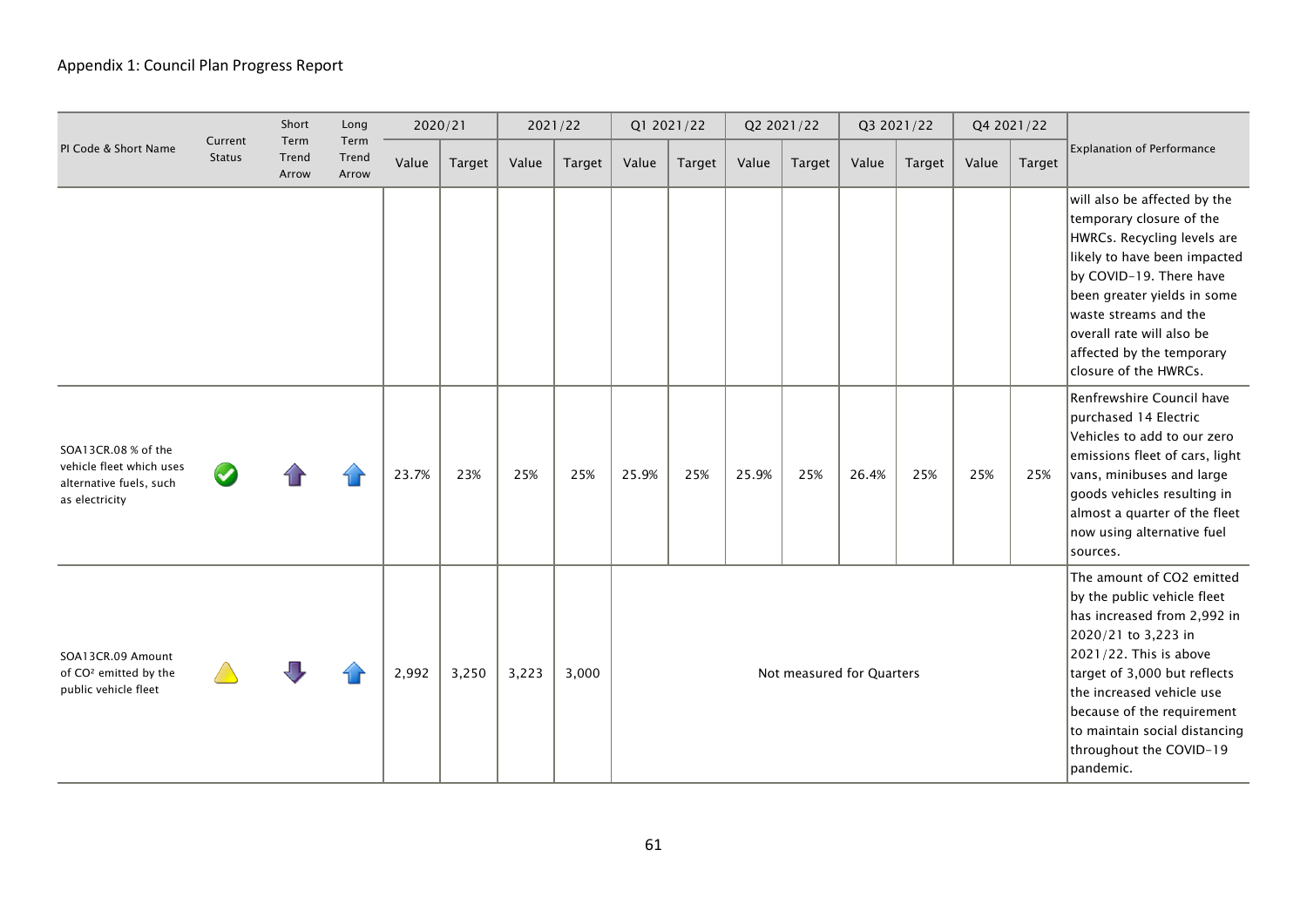|                                                                                              |                          | Short                  | Long                   |       | 2020/21 |        | 2021/22       |       | Q1 2021/22    |       | Q2 2021/22                |       | Q3 2021/22 | Q4 2021/22 |        |                                                                                                                                                                                                                                                                                                                                                                                                                                                |
|----------------------------------------------------------------------------------------------|--------------------------|------------------------|------------------------|-------|---------|--------|---------------|-------|---------------|-------|---------------------------|-------|------------|------------|--------|------------------------------------------------------------------------------------------------------------------------------------------------------------------------------------------------------------------------------------------------------------------------------------------------------------------------------------------------------------------------------------------------------------------------------------------------|
| PI Code & Short Name                                                                         | Current<br><b>Status</b> | Term<br>Trend<br>Arrow | Term<br>Trend<br>Arrow | Value | Target  | Value  | <b>Target</b> | Value | <b>Target</b> | Value | Target                    | Value | Target     | Value      | Target | <b>Explanation of Performance</b>                                                                                                                                                                                                                                                                                                                                                                                                              |
| SOA13CR.12 Reduce<br>the amount of CO <sup>2</sup><br>emitted from public<br>space lighting. |                          |                        |                        | 368,  | 1,700   | 246, ا | 1,700         |       |               |       | Not measured for Quarters |       |            |            |        | There has been a slight<br>reduction in CO2 emissions<br>from public space lighting<br>due to a small number of the<br>remaining 'conventional'<br>lanterns transferring to LED.<br>This figure shows an<br>improvement in 2021/22<br>compared to the previous<br>year. There was a 10%<br>reduction in CO2 between<br>2020/21 and 2021/22. Any<br>future improvements will<br>level out as the LED<br>programme is substantially<br>complete. |

# Local Outcome 05: Working together to improve outcomes

|                                                                                                            |                          | Short                  | Long                   |       | 2020/21 |        | 2021/22 |       | Q1 2021/22 |       | Q2 2021/22    |       | Q3 2021/22    |       | Q4 2021/22 |                                                                                                                                                                                      |
|------------------------------------------------------------------------------------------------------------|--------------------------|------------------------|------------------------|-------|---------|--------|---------|-------|------------|-------|---------------|-------|---------------|-------|------------|--------------------------------------------------------------------------------------------------------------------------------------------------------------------------------------|
| PI Code & Short Name                                                                                       | Current<br><b>Status</b> | Term<br>Trend<br>Arrow | Term<br>Trend<br>Arrow | Value | Target  | Value  | Target  | Value | Target     | Value | <b>Target</b> | Value | <b>Target</b> | Value | Target     | <b>Explanation of Performance</b>                                                                                                                                                    |
| CMTABS01d<br>Councilwide - Average<br>number of work days<br>lost through sickness<br>absence per employee |                          |                        |                        | 10.7  | 9.9     | . . 87 | 9.9     | 2.91  | 2.6        | 2.93  | 2.1           | 3.64  | 2.8           | 3.24  | 2.6        | During 2021/22 the council<br>has recorded a provisional<br>overall absence rate of 11.87<br>days lost per FTE employee<br>which is 1.97 days above the<br>council target of 9.9, if |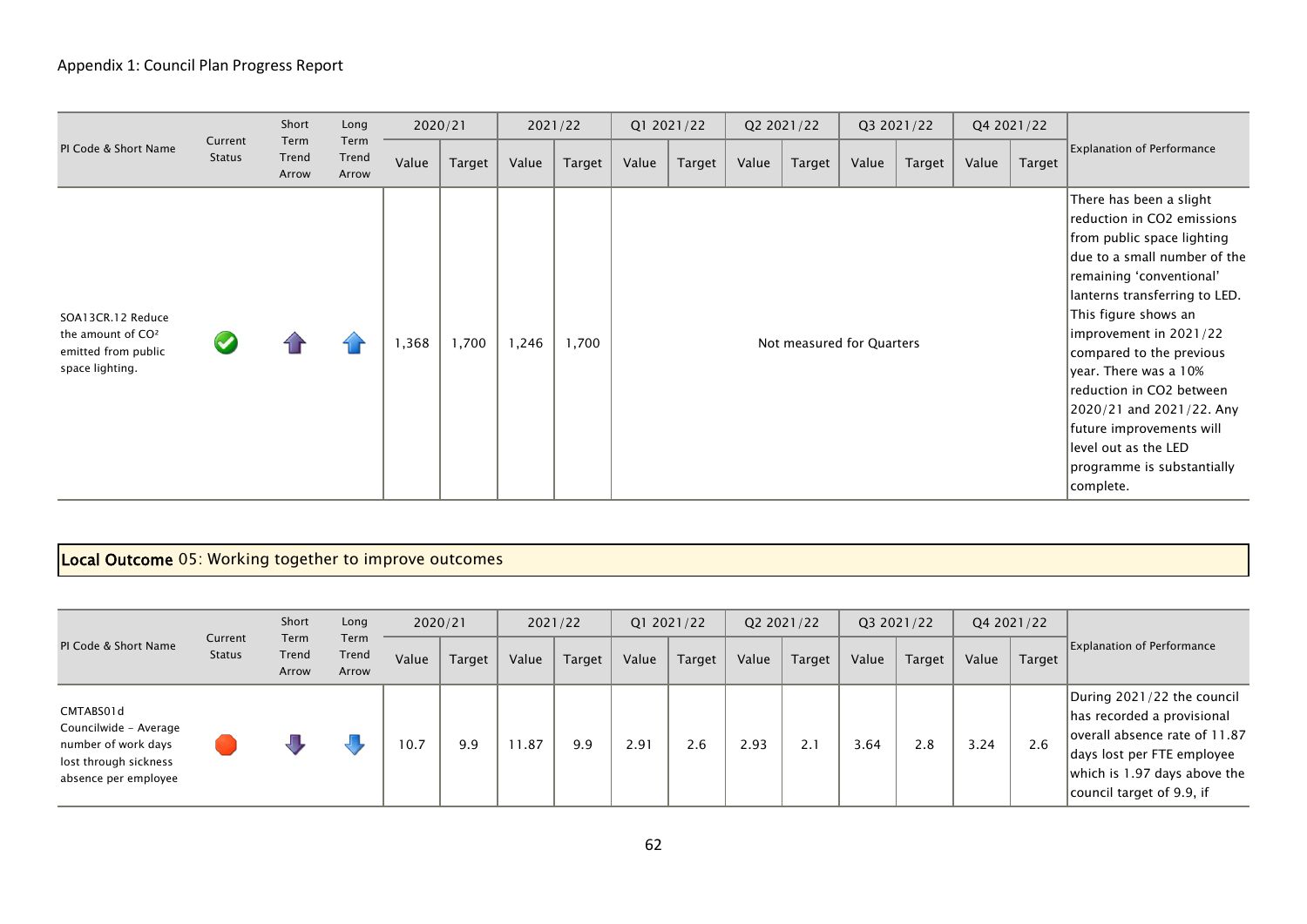|                                                                                                               |                          | Short                  | Long                   |        | 2020/21 |       | 2021/22 |       | Q1 2021/22 |       | Q2 2021/22    |       | Q3 2021/22 |       | Q4 2021/22 |                                                                                                                                                                                                                                                                                                                                |
|---------------------------------------------------------------------------------------------------------------|--------------------------|------------------------|------------------------|--------|---------|-------|---------|-------|------------|-------|---------------|-------|------------|-------|------------|--------------------------------------------------------------------------------------------------------------------------------------------------------------------------------------------------------------------------------------------------------------------------------------------------------------------------------|
| PI Code & Short Name                                                                                          | Current<br><b>Status</b> | Term<br>Trend<br>Arrow | Term<br>Trend<br>Arrow | Value  | Target  | Value | Target  | Value | Target     | Value | <b>Target</b> | Value | Target     | Value | Target     | <b>Explanation of Performance</b>                                                                                                                                                                                                                                                                                              |
|                                                                                                               |                          |                        |                        |        |         |       |         |       |            |       |               |       |            |       |            | covid-19 absences are<br>removed, this figure is<br>11.40.<br>Absence data is being<br>reviewed and a confirmed<br>annual figure will be<br>available in early June 2022.                                                                                                                                                      |
| CW.SPSO.02d Number<br>of complaints closed at<br>Frontline Resolution as<br>a percentage of all<br>complaints |                          |                        |                        | 84.95% | 85%     | 86.8% | 85%     | 87.9% | 85%        | 86%   | 85%           | 87.5% | 85%        | 86.2% | 85%        | 7,930 Frontline resolution<br>complaint cases were closed<br>against a total of 9,139<br>complaints received. Target<br>was achieved for this period<br>$-86.8%$                                                                                                                                                               |
| CWFOI01 % Of FOI<br>requests completed<br>within timescale                                                    |                          |                        |                        | 95%    | 90%     | 95.4% | 90%     | 95.3% | 90%        | 93.4% | 90%           | 96.3% | 90%        | 97%   | 90%        | A total of 1,226 FOI requests<br>were received during<br>2021/22. Of those, 1,170<br>were completed within<br>timescale (95.4%)                                                                                                                                                                                                |
| FCSCSU03 % of calls<br>answered by the<br><b>Customer Service Unit</b><br>within target (40<br>seconds)       |                          |                        |                        | 67%    | 70%     | 58%   | 70%     | 59%   | 70%        | 56%   | 70%           | 61%   | 70%        | 57%   | 70%        | Several periods of increased<br>calls through the year due to<br>changes in restrictions and<br>services offered as well as<br>reduced resource levels due<br>to leavers within the team<br>caused a reduction in the<br>service level through the<br>year. Recruitment activity is<br>ongoing to increase resource<br>levels. |